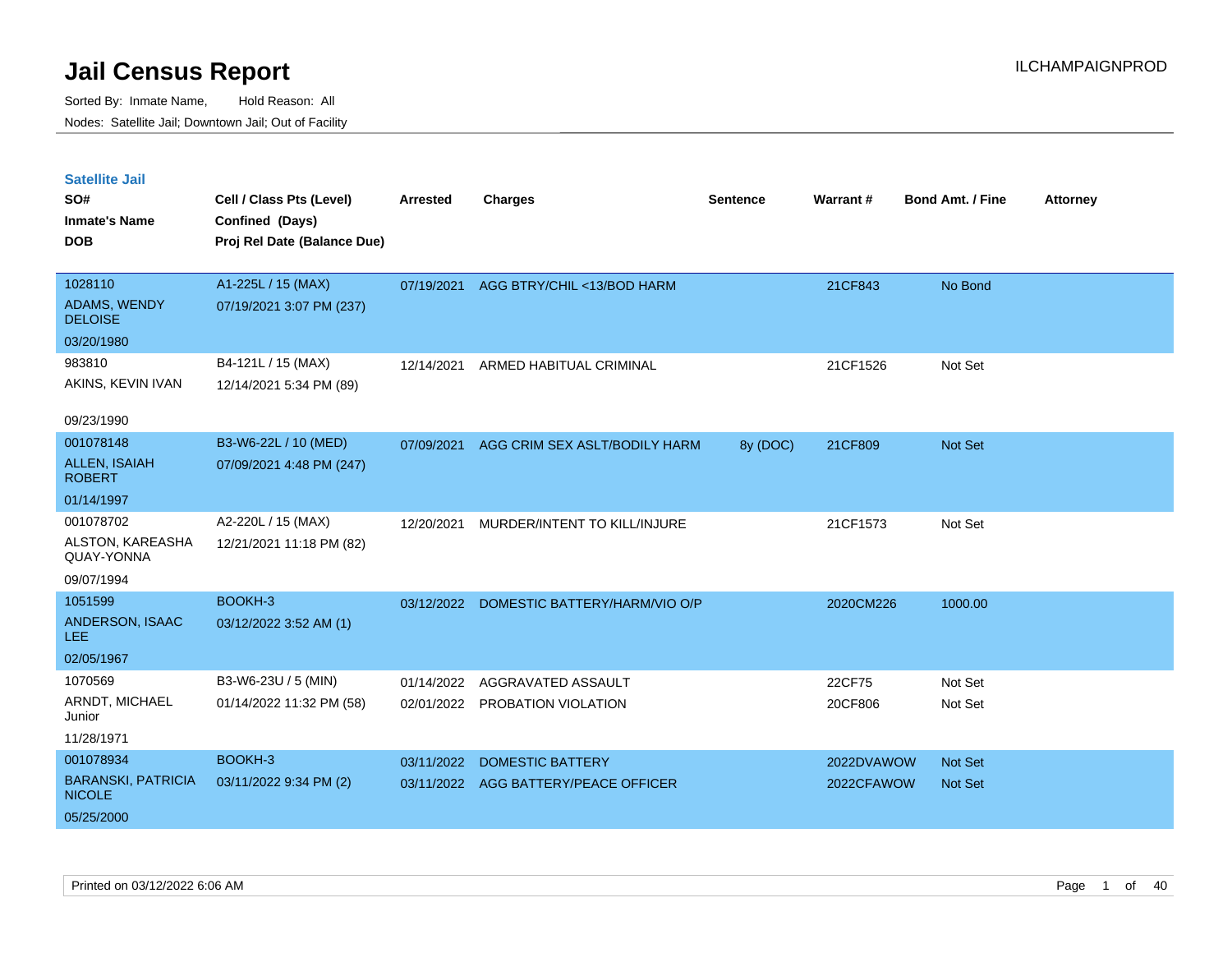| SO#<br><b>Inmate's Name</b><br><b>DOB</b>                                                        | Cell / Class Pts (Level)<br>Confined (Days)<br>Proj Rel Date (Balance Due) | Arrested                                                                                       | <b>Charges</b>                                                                                                                                                                                                                                                                        | <b>Sentence</b> | <b>Warrant#</b>                                                                                | <b>Bond Amt. / Fine</b>                                                                  | <b>Attorney</b> |
|--------------------------------------------------------------------------------------------------|----------------------------------------------------------------------------|------------------------------------------------------------------------------------------------|---------------------------------------------------------------------------------------------------------------------------------------------------------------------------------------------------------------------------------------------------------------------------------------|-----------------|------------------------------------------------------------------------------------------------|------------------------------------------------------------------------------------------|-----------------|
| 65868<br><b>BARBER, MARK</b><br><b>ANTHONY</b><br>08/15/1983                                     | A3-214L<br>03/11/2022 10:13 AM (2)                                         |                                                                                                | 03/11/2022 METH DELIVERY/15<100 GRAMS                                                                                                                                                                                                                                                 | 8y (DOC)        | 20CF1249                                                                                       | No Bond                                                                                  |                 |
| 001078565<br>BARBER, MARK<br>ANTHONY, Junior<br>09/24/2003                                       | B1-106L / 15 (ADS)<br>11/05/2021 7:40 AM (128)                             | 11/05/2021<br>11/05/2021<br>11/05/2021                                                         | POSSESSION OF STOLEN FIREARM<br>RECEIVE/POSS/SELL STOLEN VEH<br><b>BURGLARY</b>                                                                                                                                                                                                       |                 | 21CF1366<br>2021CF1309<br>21CF1369                                                             | Not Set<br>25000.00<br>Not Set                                                           |                 |
| 518851<br>BARKER, ALEXANDER  01/11/2022 2:37 PM (61)<br><b>MASSIE</b><br>09/24/1986<br>001078891 | B1-105U / 10 (MED)<br>A4-203U / 10 (MED)                                   | 01/11/2022<br>01/11/2022<br>01/11/2022<br>01/11/2022<br>01/11/2022<br>01/11/2022<br>02/28/2022 | DRIVING ON REVOKED LICENSE<br>OBSTRUCTING IDENTIFICATION<br><b>FELON POSS/USE WEAPON/FIREARM</b><br>POSS AMT CON SUB EXCEPT(A)/(D)<br><b>BAD CHK/OBTAIN CON PROP/&gt;150</b><br><b>BAD CHK/OBTAIN CON PROP/&gt;150</b><br>01/11/2022 METH DELIVERY/15<100 GRAMS<br>AGGRAVATED BATTERY | 20y (DOC)       | 2020TR16539<br>2020CM222<br>20CF361<br>2020CF863<br>20CF192<br>19CF1686<br>20CF1383<br>22CF242 | 1500.00<br>1500.00<br>15000.00<br>15000.00<br>15000.00<br>15000.00<br>No Bond<br>Not Set |                 |
| BARR, JOHN D<br>01/25/1995                                                                       | 02/28/2022 6:38 PM (13)                                                    | 02/28/2022                                                                                     | WARRANT OUT OF COUNTY                                                                                                                                                                                                                                                                 |                 | 21-725                                                                                         | 5000.00                                                                                  |                 |
| 31984<br>BEASLEY, TROY ALLAN 03/07/2022 11:26 AM (6)<br>04/01/1969                               | <b>BOOKH-7 / 10 (MED)</b>                                                  | 03/07/2022                                                                                     | POSSESS DRUG PARAPHERNALIA<br>03/07/2022 VIOLATE SEX OFFENDER REGIS                                                                                                                                                                                                                   |                 | 21CM54<br>22CF275                                                                              | 10000.00<br>Not Set                                                                      |                 |
| 969121<br>BECKLEY, ANTHONY<br><b>PATRICK</b><br>06/30/1989                                       | A4-206L / 15 (MAX)<br>11/25/2021 7:16 PM (108)                             | 11/25/2021                                                                                     | <b>CRIM TRESPASS TO RESIDENCE</b>                                                                                                                                                                                                                                                     |                 | 21CF1444                                                                                       | Not Set                                                                                  |                 |
| 517915<br><b>BOXLEY, CHARLES</b><br><b>OMAR</b><br>01/10/1985                                    | B3-W3-11U / 5 (MIN)<br>08/03/2021 2:18 PM (222)                            | 08/03/2021<br>08/03/2021<br>08/03/2021                                                         | <b>BURGLARY</b><br><b>BURGLARY</b><br>FORGERY/ISSUE/DELIVER DOCUMENT                                                                                                                                                                                                                  |                 | 21CF289<br>21CF679                                                                             | 20000.00<br>20000.00<br>No Bond                                                          |                 |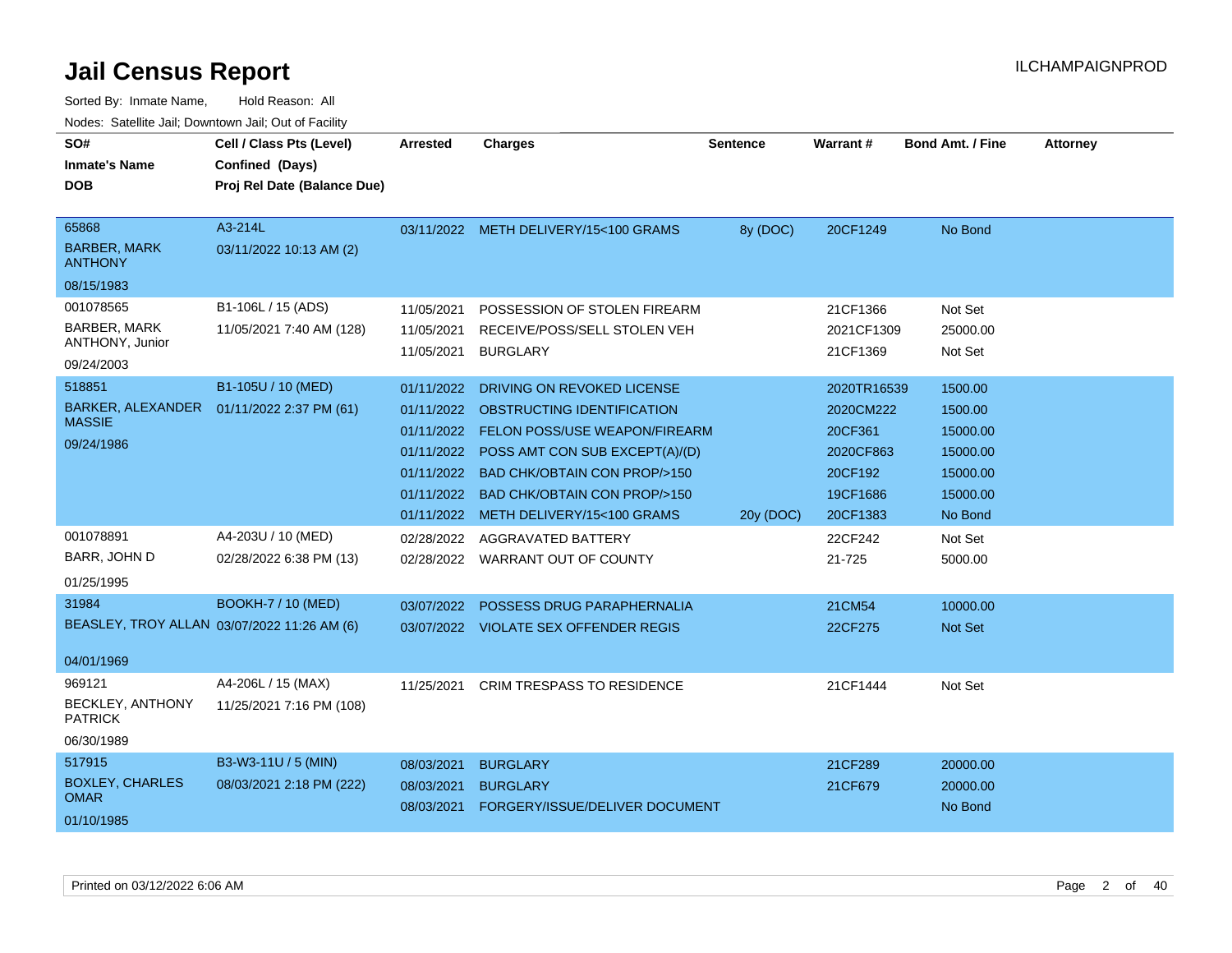Sorted By: Inmate Name, Hold Reason: All

| SO#<br><b>Inmate's Name</b><br><b>DOB</b>                             | Cell / Class Pts (Level)<br>Confined (Days)<br>Proj Rel Date (Balance Due) | <b>Arrested</b> | <b>Charges</b>                                                                                         | <b>Sentence</b> | Warrant#                             | <b>Bond Amt. / Fine</b>       | <b>Attorney</b> |
|-----------------------------------------------------------------------|----------------------------------------------------------------------------|-----------------|--------------------------------------------------------------------------------------------------------|-----------------|--------------------------------------|-------------------------------|-----------------|
| 993169<br><b>BRAATEN, KAYLAN</b><br><b>AMBER</b>                      | A1-125U / 10 (MED)<br>03/04/2022 9:40 AM (9)                               |                 | 03/04/2022 RESIDENTIAL BURGLARY                                                                        | 6y (DOC)        | 21CF1059                             | No Bond                       |                 |
| 10/29/1990<br>776095<br><b>BRADDOCK, MICHAEL</b><br>LEE<br>04/16/1982 | <b>BOOKH-7 / 5 (MIN)</b><br>03/10/2022 10:24 AM (3)<br>3/23/2022 (0.00)    | 03/10/2022      | <b>DOMESTIC BATTERY</b>                                                                                |                 | 20CM446                              | No Bond                       |                 |
| 923208<br><b>BREADY, ANDREW</b><br><b>NICHOLAS</b><br>06/08/1988      | B3-W3-12L / 10 (MED)<br>01/22/2022 7:43 PM (50)                            |                 | 01/22/2022 CRIM TRES TO RES/PERS PRESENT                                                               |                 | 22CF92                               | Not Set                       |                 |
| 001078880<br>BROACH, CAREU<br>02/27/2003                              | A4-105L / 15 (MAX)<br>02/25/2022 3:58 PM (16)                              | 02/25/2022      | ARMED VIOLENCE/CATEGORY I<br>02/25/2022 AGG DISCHARGE FIREARM/BLDG/SCH<br>02/25/2022 PAROLE REVOCATION |                 | 22CF237<br>22600096201<br>HN-2200660 | Not Set<br>No Bond<br>No Bond |                 |
| 61675<br><b>BROWN, ANTONIO</b><br><b>BURNETT</b><br>03/04/1983        | B1-202L / 10 (MED)<br>02/10/2022 3:28 PM (31)                              |                 | 02/10/2022 AGG DISCHARGE FIREARM/OCC BLDG                                                              |                 | 20CF374                              | 100000.00                     |                 |
| 1018137<br><b>BROWN, ASHLEY</b><br>SHAUNTRELL<br>09/08/1993           | A1-224U / 5 (MIN)<br>02/23/2022 3:25 PM (18)<br>3/24/2022 (0.00)           |                 | 02/23/2022 POSSESSING A CONTROLLED SUBSTANC                                                            |                 | 20 CF 1009                           | No Bond                       |                 |
| 001078008<br><b>BROWN, CODY</b><br><b>RUSSELL</b><br>02/15/2004       | A4-103U / 15 (ADS)<br>02/15/2022 9:17 AM (26)                              | 02/15/2022      | AGG BATTERY/DISCHARGE FIREARM                                                                          |                 | 21CF1090                             | 500000.00                     |                 |
| 51247<br>BROWN, DANTE<br><b>MAURICE</b><br>04/19/1979                 | B1-202U / 10 (MED)<br>04/15/2021 6:24 PM (332)                             | 04/15/2021      | FELON POSS/USE WEAPON/FIREARM                                                                          |                 | 21CF411                              | Not Set                       |                 |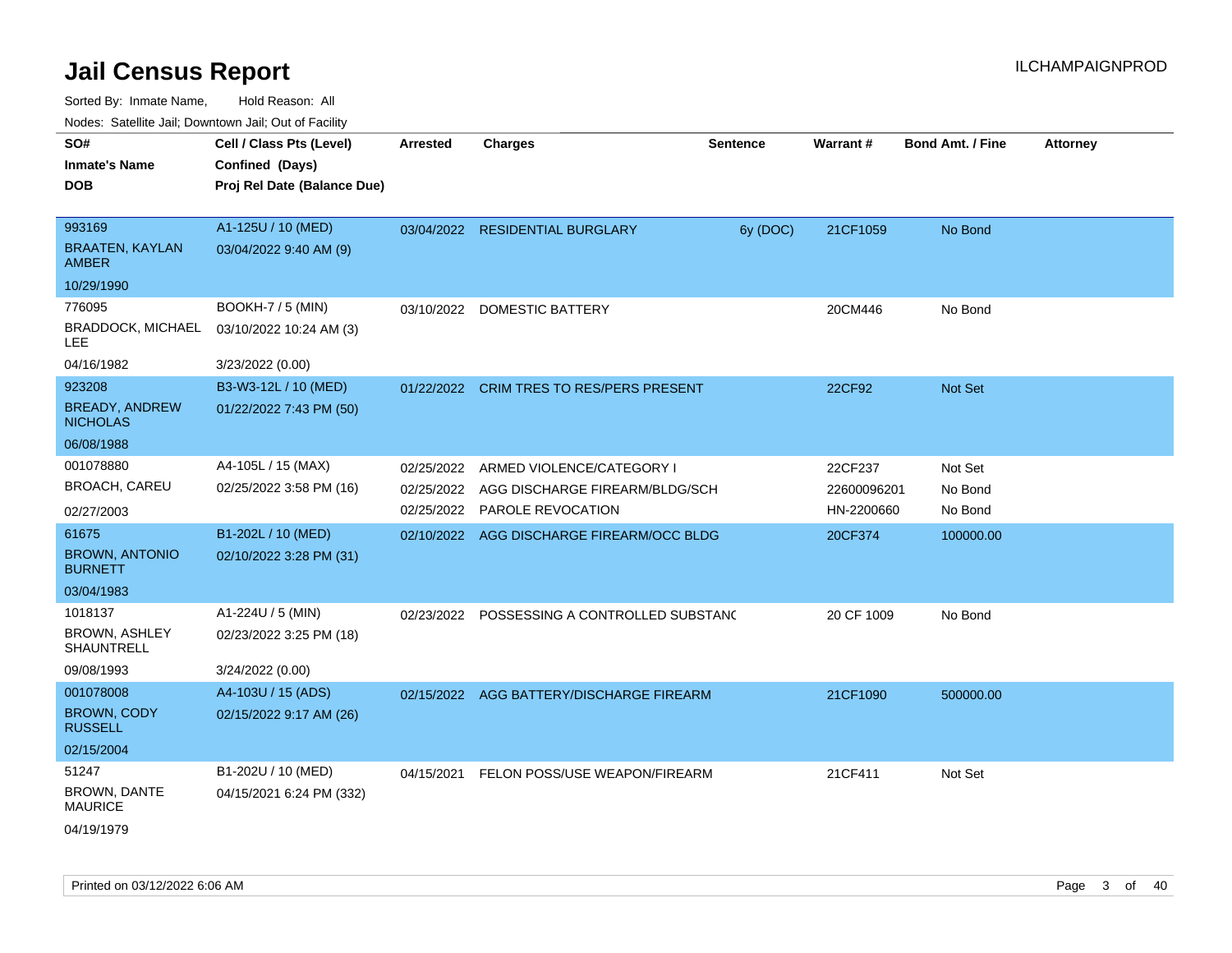| SO#<br>Inmate's Name<br><b>DOB</b>                                     | Cell / Class Pts (Level)<br>Confined (Days)<br>Proj Rel Date (Balance Due) | <b>Arrested</b>          | <b>Charges</b>                                                                                            | <b>Sentence</b> | Warrant#                            | <b>Bond Amt. / Fine</b>         | <b>Attorney</b> |
|------------------------------------------------------------------------|----------------------------------------------------------------------------|--------------------------|-----------------------------------------------------------------------------------------------------------|-----------------|-------------------------------------|---------------------------------|-----------------|
| 990921<br><b>BROWN, QUINTIN</b><br><b>MARSHAUN</b><br>09/26/1991       | B4-122L / 15 (MAX)<br>01/20/2022 7:19 PM (52)                              | 01/20/2022               | MFG/DEL 1<15 GR COCAINE/ANLG<br>01/20/2022 ARMED HABITUAL CRIMINAL                                        |                 | 19CF369<br>21CF935                  | 25000.00<br>750000.00           |                 |
| 29957<br>BROWN, RODNEY<br>LOUIS<br>01/07/1968                          | B4-222L / 15 (MAX)<br>11/13/2021 8:57 PM (120)                             | 11/13/2021<br>11/13/2021 | FELON POSS/USE WEAPON/FIREARM<br>AGG CRIM SX AB/>5 YR OLDER VIC                                           |                 | 21CF1390<br>2019CF0718              | Not Set<br>250000.00            |                 |
| 981645<br><b>BRUMFIELD,</b><br><b>JONATHAN EZEKEIL</b><br>08/03/1989   | B4-224L / 15 (MAX)<br>01/27/2022 8:15 PM (45)                              | 01/27/2022 MURDER        |                                                                                                           |                 | 22CF114                             | 1000000.00                      |                 |
| 001078739<br>BRYANT, JUDITH ANN<br>10/22/1957                          | A2-122L / 5 (ADS)<br>01/05/2022 6:36 PM (67)                               |                          | 01/05/2022 CRIMINAL TRESPASS BUILDING                                                                     |                 | 2020CM392                           | 1000.00                         |                 |
| 49431<br><b>BUFFORD, LANCE</b><br><b>CORNELL</b><br>12/18/1979         | BOOKH-3<br>03/11/2022 5:01 PM (2)                                          | 03/11/2022               | AGG BTRY/PREGNANT/HANDICAPPED<br>03/11/2022 VIO BAIL BOND/CLASS X OFFENSE<br>03/11/2022 CIVIL FTA WARRANT |                 | 2018CF1744<br>2018CF350<br>2005F180 | 10000.00<br>No Bond<br>15000.00 |                 |
| 1047579<br>BUTLER, TAMYRA<br><b>COSHAWN</b><br>07/06/1988              | A1-124L / 10 (MED)<br>02/24/2022 5:40 AM (17)                              |                          | 02/24/2022 ARMED ROBBERY/NO FIREARM                                                                       |                 | 22CF232                             | Not Set                         |                 |
| 001077954<br>CALKINS, STEVEN RAY 12/21/2021 6:35 AM (82)<br>01/01/1992 | B3-W7-26L / 10 (MED)                                                       | 12/21/2021               | <b>RESIDENTIAL BURGLARY</b>                                                                               |                 | 21CF1570                            | Not Set                         |                 |
| 39474<br>CAMPBELL, AARON<br><b>JACOB</b><br>07/18/1974                 | B1-101U / 10 (ADS)<br>07/06/2021 11:56 PM (250)                            | 07/06/2021               | MFG/DEL 15<100 GR HEROIN/ANLG                                                                             |                 | 21CF792                             | Not Set                         |                 |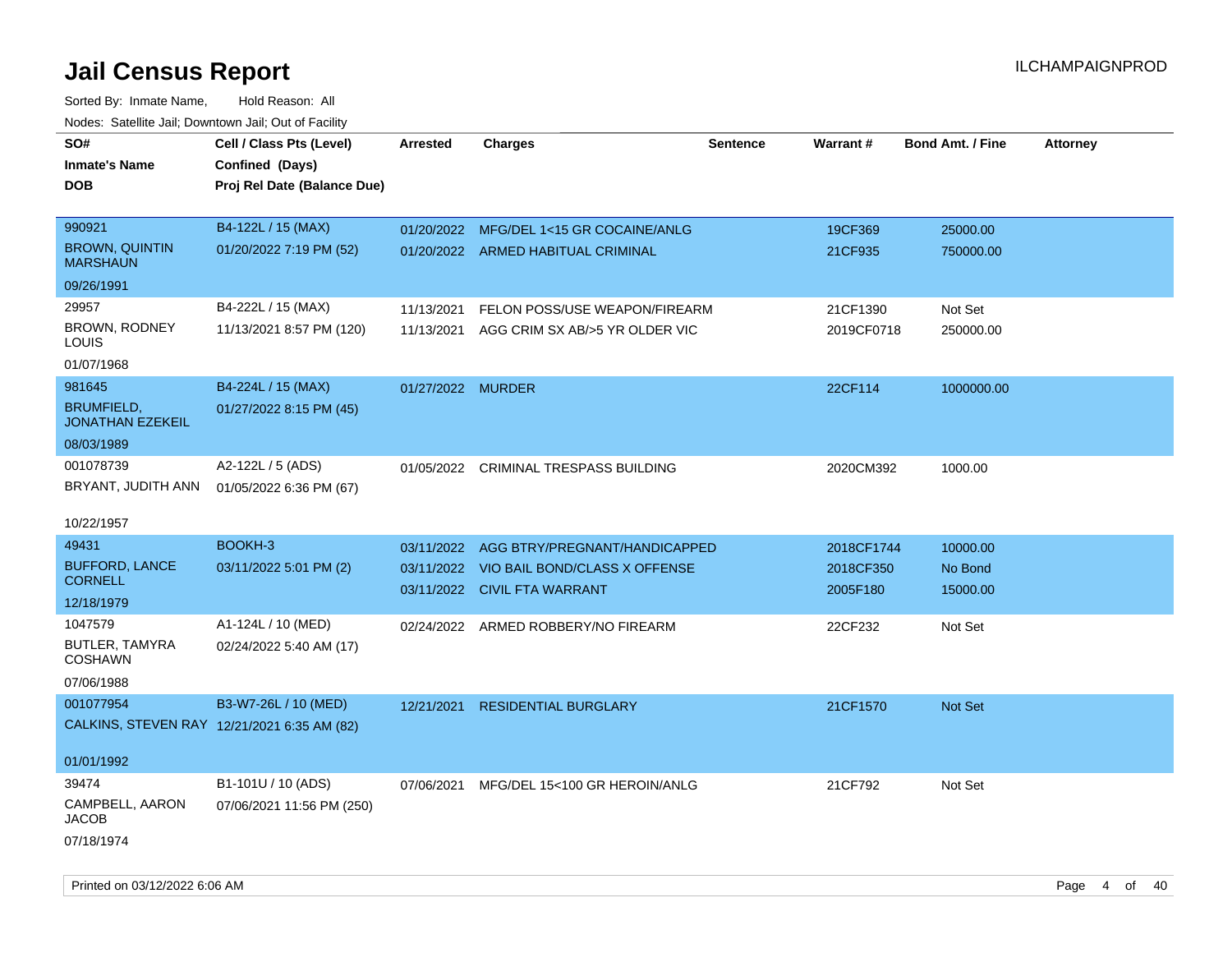| SO#                                     | Cell / Class Pts (Level)    | <b>Arrested</b>     | <b>Charges</b>                                | <b>Sentence</b> | Warrant#   | <b>Bond Amt. / Fine</b> | <b>Attorney</b> |
|-----------------------------------------|-----------------------------|---------------------|-----------------------------------------------|-----------------|------------|-------------------------|-----------------|
| <b>Inmate's Name</b>                    | Confined (Days)             |                     |                                               |                 |            |                         |                 |
| <b>DOB</b>                              | Proj Rel Date (Balance Due) |                     |                                               |                 |            |                         |                 |
|                                         |                             |                     |                                               |                 |            |                         |                 |
| 533450                                  | BOOKF-2                     |                     | 03/12/2022 THEFT/STOLEN/ <\$500 PRECONV       |                 | 2022CFAWOW | No Bond                 |                 |
| CAMPBELL,                               | 03/12/2022 1:10 AM (1)      | 03/12/2022          | <b>RESIST/OBSTRUCTING A PEACE OFFICEF</b>     |                 | 2022CMAWOW | Not Set                 |                 |
| <b>ELIZABETH TAEHEE</b>                 |                             | 03/12/2022 BURGLARY |                                               |                 | 2021CF880  | 10000.00                |                 |
| 11/11/1979                              |                             |                     |                                               |                 |            |                         |                 |
| 1060436                                 | B1-106U / 10 (MED)          | 01/06/2022          | AGGRAVATED UNLAWFUL RESTRAINT                 |                 | 22CF29     | Not Set                 |                 |
| CARTER, DERESHEO<br><b>DEWAYNE</b>      | 01/06/2022 8:43 PM (66)     |                     | 01/06/2022 FELON ESCAPE/PEACE OFFICER         |                 | 22CF28     | Not Set                 |                 |
| 09/10/1991                              |                             |                     |                                               |                 |            |                         |                 |
| 001077353                               | B1-104U / 15 (MAX)          | 02/12/2022          | <b>FELON POSS/USE WEAPON/FIREARM</b>          |                 | 22CF173    | No Bond                 |                 |
| <b>CARTER, JAMES</b><br><b>IVORY</b>    | 02/13/2022 1:19 AM (28)     |                     | 02/12/2022 ALCOHOL SALES - MINOR 19-20        |                 | 2020OV127  | 1000.00                 |                 |
| 08/12/2000                              |                             |                     |                                               |                 |            |                         |                 |
| 983016                                  | BOOKH-3                     | 03/11/2022          | DRVG UNDER INFLU OF ALCOHOL                   |                 | 2022DTAWOW | 3000.00                 |                 |
| CARTER, JEFFREY                         | 03/11/2022 11:54 PM (2)     | 03/11/2022          | DRIVING ON REVOKED LICENSE                    |                 | 2022TRAWOW | Not Set                 |                 |
| Junior                                  |                             |                     | 03/11/2022 SPEEDING 26-34 MPH OVER LIMIT      |                 | 2022TRAWOW | Not Set                 |                 |
| 09/30/1982                              |                             |                     | 03/11/2022 OPERATE UNINSURED MTR VEHICLE      |                 | 2022TRAWOW | Not Set                 |                 |
|                                         |                             | 03/11/2022          | TRANSP/CARRY ALC LIQ/DRIVER                   |                 | 2022TRAWOW | Not Set                 |                 |
| 957936                                  | BOOKH-3                     |                     | 03/10/2022 DELIVERY OF OR POSSESSION OF W/INT |                 | 22CF295    | Not Set                 |                 |
| <b>CAVETTE, JUSTIN</b><br><b>EUGENE</b> | 03/10/2022 12:10 PM (3)     |                     |                                               |                 |            |                         |                 |
| 08/02/1988                              |                             |                     |                                               |                 |            |                         |                 |
| 1029088                                 | B1-107L / 10 (MED)          | 12/21/2021          | FELON POSS/USE FIREARM PRIOR                  |                 | 21CF1338   | 250000.00               |                 |
| CHAPPLE, MALIK<br><b>BIANCO</b>         | 12/22/2021 10:02 AM (81)    |                     |                                               |                 |            |                         |                 |
| 10/25/1994                              |                             |                     |                                               |                 |            |                         |                 |
| 001078812                               | B1-206U / 15 (MAX)          |                     | 02/01/2022 ARMED ROBBERY/ARMED W/FIREARM      |                 | 22CF145    | <b>Not Set</b>          |                 |
| <b>COBB, SINTRAE</b><br><b>SANCHEZ</b>  | 02/01/2022 8:33 PM (40)     |                     |                                               |                 |            |                         |                 |
| 07/05/2002                              |                             |                     |                                               |                 |            |                         |                 |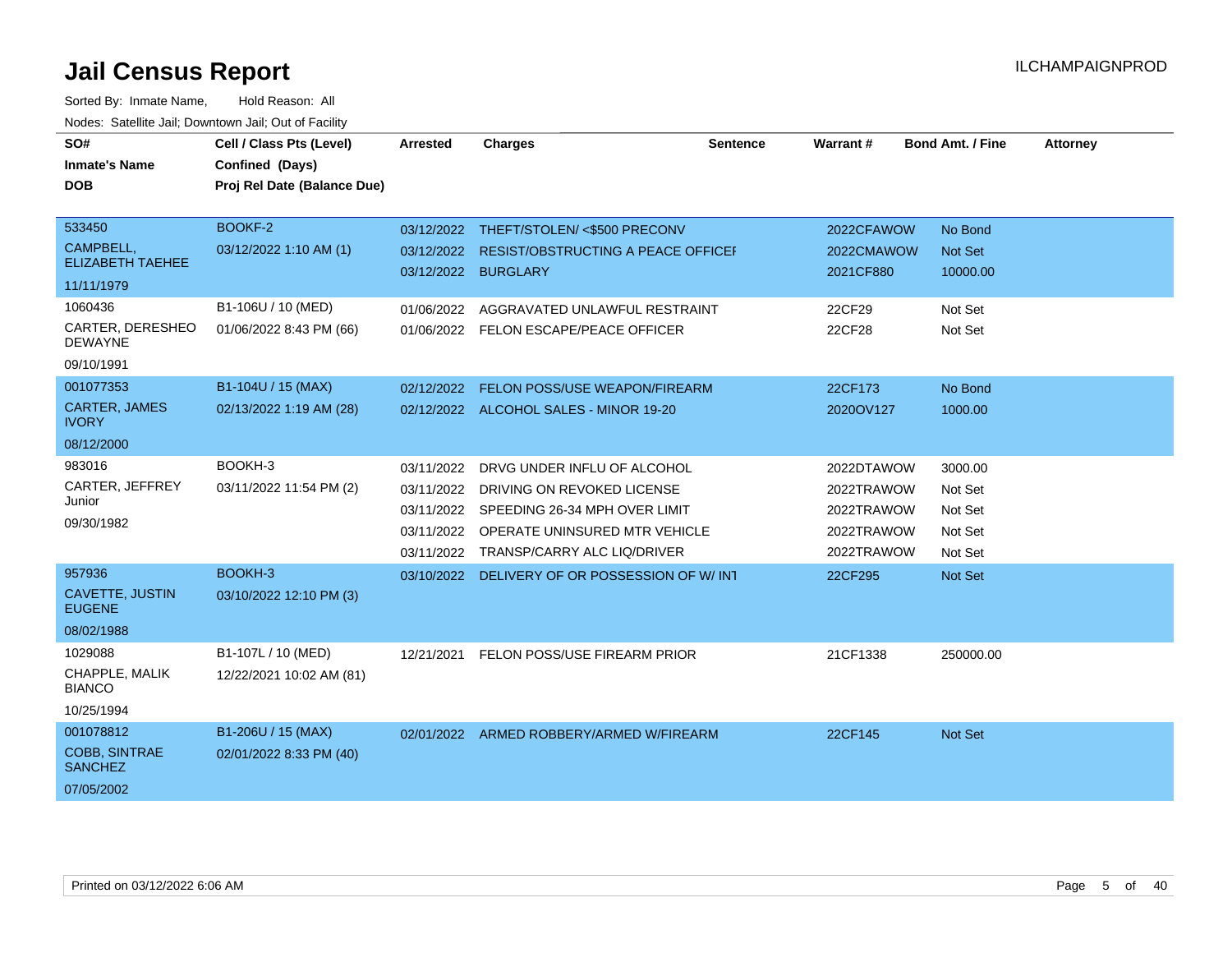| SO#                                       | Cell / Class Pts (Level)                     | <b>Arrested</b>   | <b>Charges</b>                           | <b>Sentence</b> | Warrant#   | <b>Bond Amt. / Fine</b> | <b>Attorney</b> |
|-------------------------------------------|----------------------------------------------|-------------------|------------------------------------------|-----------------|------------|-------------------------|-----------------|
| <b>Inmate's Name</b>                      | Confined (Days)                              |                   |                                          |                 |            |                         |                 |
| <b>DOB</b>                                | Proj Rel Date (Balance Due)                  |                   |                                          |                 |            |                         |                 |
|                                           |                                              |                   |                                          |                 |            |                         |                 |
| 001077485                                 | A1-227U / 15 (MAX)                           |                   | 12/21/2021 MURDER/INTENT TO KILL/INJURE  |                 | 2021CF1282 | 1000000.00              |                 |
| <b>COLBERT, ARIEANA</b><br><b>FELICIA</b> | 12/21/2021 2:08 PM (82)                      |                   |                                          |                 |            |                         |                 |
| 12/13/2000                                |                                              |                   |                                          |                 |            |                         |                 |
| 34805                                     | B4-227U / 15 (MAX)                           | 10/01/2021        | <b>DOMESTIC BATTERY</b>                  |                 | 21CF1183   | Not Set                 |                 |
|                                           | CONERLY, KIN JOSEPH 10/01/2021 1:53 AM (163) | 10/01/2021        | ARMED HABITUAL CRIMINAL                  |                 | 21CF1184   | Not Set                 |                 |
|                                           |                                              | 10/06/2021        | POSS STOLEN VEHICLE > \$25,000           |                 | 19CF1786   | Not Set                 |                 |
| 11/16/1971                                |                                              |                   |                                          |                 |            |                         |                 |
| 1074319                                   | B1-104L / 15 (MAX)                           | 10/12/2021        | AGGRAVATED CRUELTY TO ANIMALS            |                 | 21CF1238   | <b>Not Set</b>          |                 |
| CRAIG, DAVUCCI<br><b>DAVION</b>           | 10/12/2021 11:36 AM (152)                    | 10/14/2021 MURDER |                                          |                 | 21CF1239   | Not Set                 |                 |
| 08/02/2001                                |                                              |                   |                                          |                 |            |                         |                 |
| 001078832                                 | B1-201L / 10 (MED)                           |                   | 02/10/2022 FELON POSS/USE WEAPON/FIREARM | 3y(DOC)         | 21CF350    | No Bond                 |                 |
| CRAWFORD,<br><b>LAMARKUS LAVELL</b>       | 02/10/2022 2:32 PM (31)                      |                   |                                          |                 |            |                         |                 |
| 07/04/1989                                |                                              |                   |                                          |                 |            |                         |                 |
| 001077549                                 | B2-T3-10L / 10 (SPH)                         | 12/22/2020        | <b>PRED CRIM SEX ASLT/VICTIM &lt;13</b>  |                 | 2020CF1469 | Not Set                 |                 |
| CRISTOBAL-MATEO,<br><b>CRISTOBAL</b>      | 12/22/2020 1:17 PM (446)                     |                   |                                          |                 |            |                         |                 |
| 12/02/1988                                |                                              |                   |                                          |                 |            |                         |                 |
| 988538                                    | B3-W6-24L / 10 (MED)                         | 12/21/2021        | AGGRAVATED DOMESTIC BATTERY              |                 | 21CF1564   | Not Set                 |                 |
| DAVIDSON, HARLEY<br><b>KYLE SCOTT</b>     | 12/21/2021 5:45 AM (82)                      |                   |                                          |                 |            |                         |                 |
| 08/05/1990                                | 4/18/2022 (0.00)                             |                   |                                          |                 |            |                         |                 |
| 1023587                                   | A4-102L / 15 (MAX)                           | 09/24/2021        | MFG/DEL CANNABIS/2.5-10 GRAMS            |                 | 21CF1155   | Not Set                 |                 |
| <b>DAVIS, MARTIN</b><br><b>DENNIS</b>     | 09/24/2021 9:38 PM (170)                     |                   | 09/24/2021 ARMED HABITUAL CRIMINAL       |                 | 2021-CF681 | 500000.00               |                 |
| 12/02/1994                                |                                              |                   |                                          |                 |            |                         |                 |
| 001078538                                 | A4-107L / 10 (MED)                           | 10/26/2021        | <b>CRIM SEX ASSAULT/FORCE</b>            |                 | 21CF1301   | Not Set                 |                 |
| DAWKINS, LEN                              | 10/26/2021 8:18 PM (138)                     |                   |                                          |                 |            |                         |                 |
| 03/23/1987                                |                                              |                   |                                          |                 |            |                         |                 |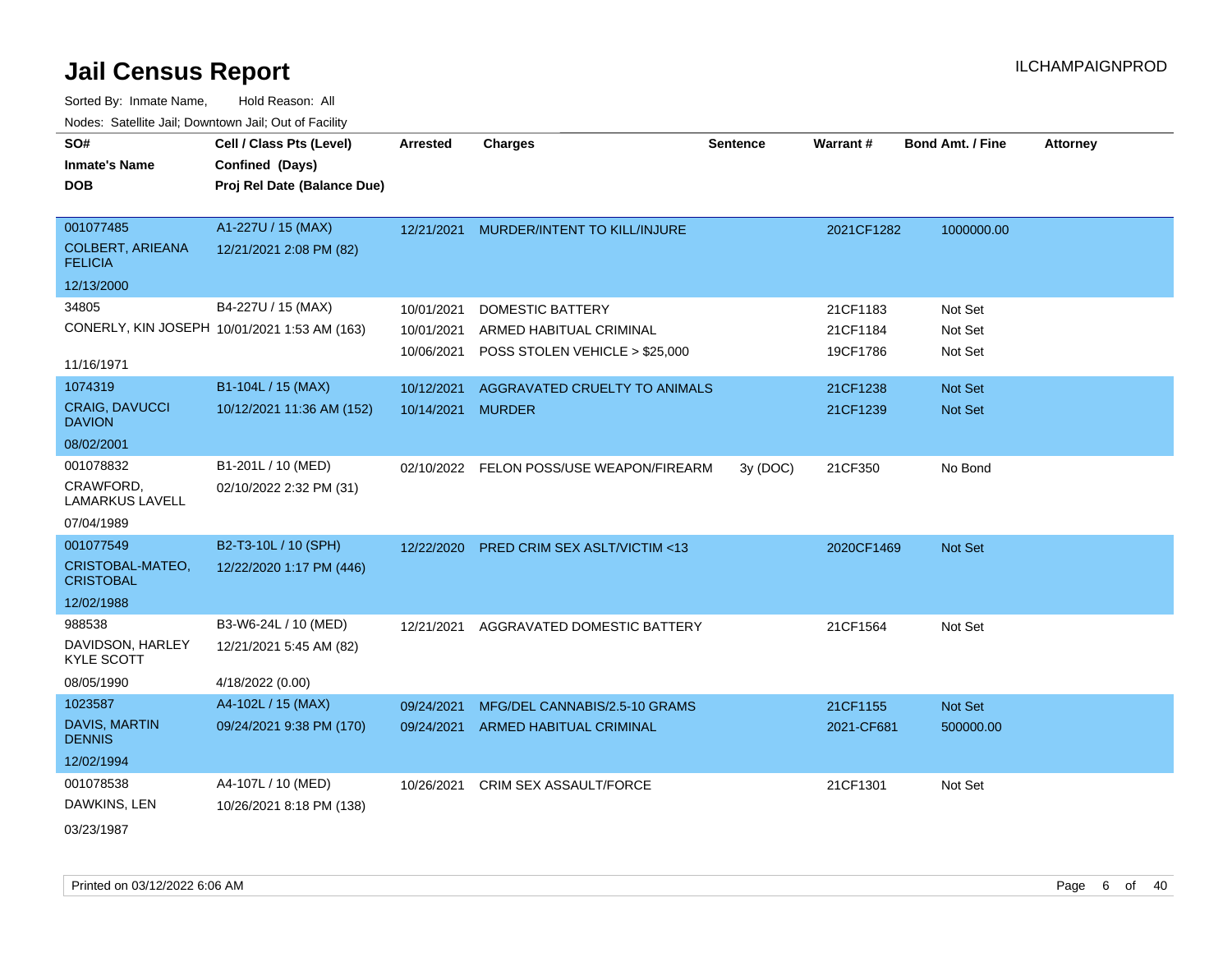| rougs. Calcing Jan, Downtown Jan, Out of Facinty |                                             |                      |                                          |                 |                 |                         |                 |
|--------------------------------------------------|---------------------------------------------|----------------------|------------------------------------------|-----------------|-----------------|-------------------------|-----------------|
| SO#                                              | Cell / Class Pts (Level)                    | <b>Arrested</b>      | <b>Charges</b>                           | <b>Sentence</b> | <b>Warrant#</b> | <b>Bond Amt. / Fine</b> | <b>Attorney</b> |
| <b>Inmate's Name</b>                             | Confined (Days)                             |                      |                                          |                 |                 |                         |                 |
| <b>DOB</b>                                       | Proj Rel Date (Balance Due)                 |                      |                                          |                 |                 |                         |                 |
|                                                  |                                             |                      |                                          |                 |                 |                         |                 |
| 56972                                            | B3-W8-32L / 10 (MED)                        | 08/30/2021           | POSS STOLEN VEHICLE > \$25,000           |                 | 21CF1044        | Not Set                 |                 |
| DAY, DANIEL JOSEPH                               | 08/30/2021 3:07 PM (195)                    | 09/04/2021           | <b>BURGLARY</b>                          |                 | 21CF1054        | <b>Not Set</b>          |                 |
|                                                  |                                             |                      |                                          |                 |                 |                         |                 |
| 10/16/1982                                       |                                             |                      |                                          |                 |                 |                         |                 |
| 64070                                            | A4-205L / 10 (MED)                          | 02/18/2022           | <b>BURGLARY</b>                          |                 | 21CF1176        | 20000.00                |                 |
| DECKER, ANTHONY V                                | 02/18/2022 6:52 PM (23)                     |                      | 02/18/2022 POSSESSION OF METH< 5 GRAMS   |                 | 21CF1205        | 15000.00                |                 |
| 11/27/1982                                       |                                             |                      |                                          |                 |                 |                         |                 |
| 001078915                                        | A3-114L                                     |                      | 03/07/2022 AGG BATTERY/PEACE OFFICER     |                 | 22CF277         | Not Set                 |                 |
|                                                  | DILLARD, ANTHONY M  03/07/2022 10:20 AM (6) |                      |                                          |                 |                 |                         |                 |
|                                                  |                                             |                      |                                          |                 |                 |                         |                 |
| 03/06/1961                                       |                                             |                      |                                          |                 |                 |                         |                 |
| 64463                                            | B4-226L / 15 (MAX)                          |                      | 02/11/2022 AGG DUI/3/BAC 0.16+           | 14m (DOC)       | 21CF676         | No Bond                 |                 |
| DOOLEY, CALVIN<br><b>DARWOOD</b>                 | 02/11/2022 11:24 AM (30)                    |                      | 02/11/2022 AGG DUI/3/BAC 0.16+           | 18m (DOC)       | 20CF1326        | No Bond                 |                 |
| 05/13/1982                                       |                                             |                      |                                          |                 |                 |                         |                 |
| 36298                                            | BOOKH-3                                     | 03/11/2022 AGG DUI/3 |                                          |                 | 2021CF000380    | Not Set                 |                 |
| <b>DUCEY, SCOTT</b><br><b>ROBERT</b>             | 03/11/2022 12:49 PM (2)                     |                      |                                          |                 |                 |                         |                 |
| 04/02/1969                                       |                                             |                      |                                          |                 |                 |                         |                 |
| 1024895                                          | B1-103L / 10 (MED)                          | 12/15/2021           | MFG/DEL 100<400 GR COCA/ANLG             |                 | 21CF1535        | Not Set                 |                 |
| EDWARDS, GEORGE<br>CORTEZ                        | 12/15/2021 12:26 PM (88)                    | 12/15/2021           | <b>AGGRAVATED BATTERY</b>                |                 | 21CF1536        | Not Set                 |                 |
| 06/19/1994                                       |                                             |                      |                                          |                 |                 |                         |                 |
| 1004801                                          | BOOKH-3                                     |                      | 03/11/2022 TRANSP/CARRY ALC LIQ/DRIVER   |                 | 2022TRAWOW      | Not Set                 |                 |
| <b>ELLIS, ERIC ROBERT</b>                        | 03/11/2022 8:40 PM (2)                      | 03/11/2022           | DRVG UNDER INFLU/BAC 0.08                |                 | 2022DTAWOW      | Not Set                 |                 |
|                                                  |                                             |                      | 03/11/2022 DRVG UNDER INFLU OF ALCOHOL   |                 | 2022DTAWOW      | 1000.00                 |                 |
| 03/15/1992                                       |                                             |                      |                                          |                 |                 |                         |                 |
| 1074720                                          | B2-T4-13U / 15 (SPH)                        |                      | 01/19/2022 PRED CRIM SEX ASLT/VICTIM <13 |                 | 21CF1414        | 500000.00               |                 |
| ELVIR-REYES, JORGE<br>LEONARDO                   | 01/19/2022 1:43 PM (53)                     |                      |                                          |                 |                 |                         |                 |
| 06/03/1988                                       |                                             |                      |                                          |                 |                 |                         |                 |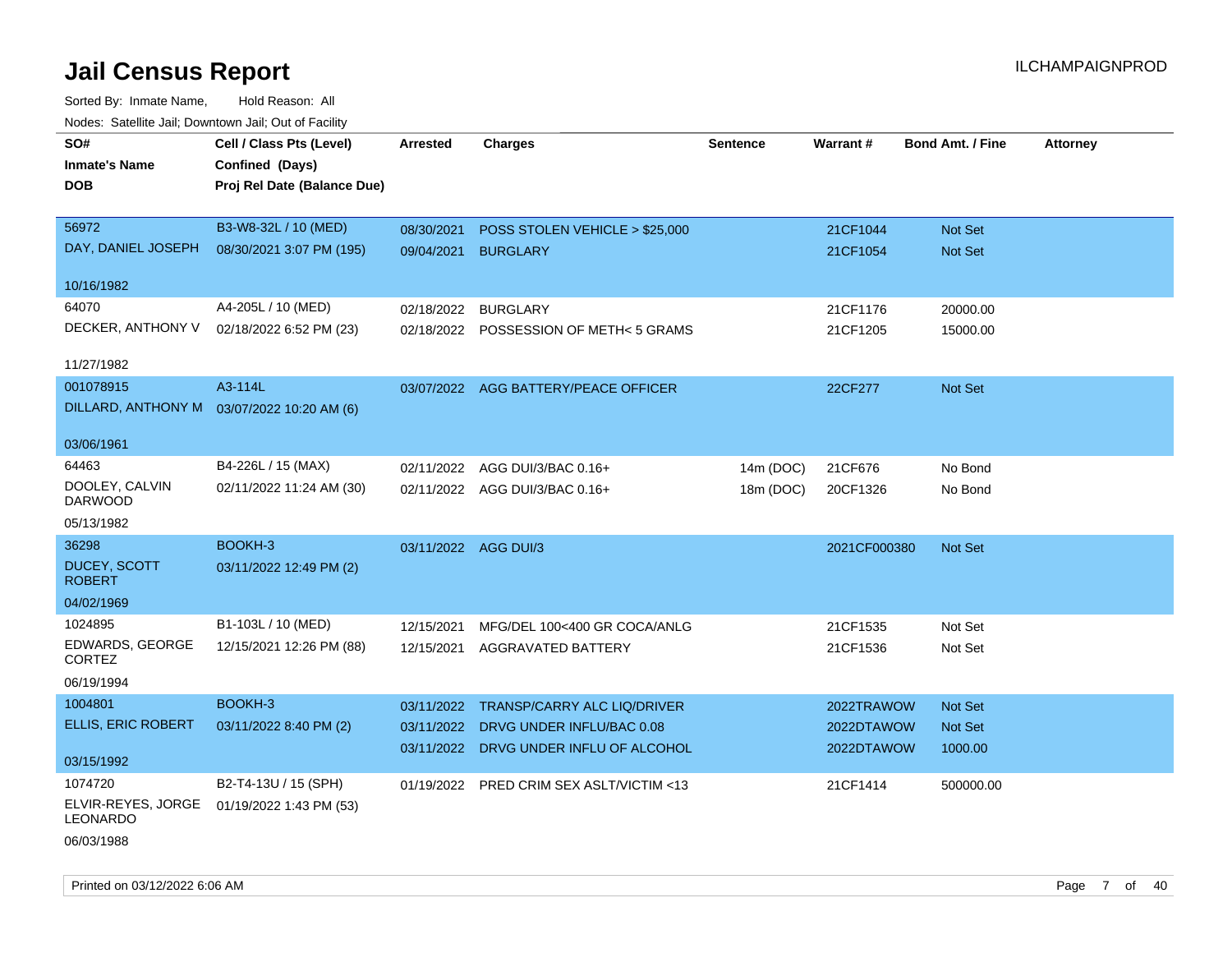| rouce. Calcillic Jali, Downtown Jali, Out of Facility |                                              |                   |                                               |                 |             |                         |                 |
|-------------------------------------------------------|----------------------------------------------|-------------------|-----------------------------------------------|-----------------|-------------|-------------------------|-----------------|
| SO#                                                   | Cell / Class Pts (Level)                     | <b>Arrested</b>   | <b>Charges</b>                                | <b>Sentence</b> | Warrant#    | <b>Bond Amt. / Fine</b> | <b>Attorney</b> |
| <b>Inmate's Name</b>                                  | Confined (Days)                              |                   |                                               |                 |             |                         |                 |
| DOB                                                   | Proj Rel Date (Balance Due)                  |                   |                                               |                 |             |                         |                 |
|                                                       |                                              |                   |                                               |                 |             |                         |                 |
| 43977                                                 | B2-T1-02L / 5 (SPH)                          | 12/20/2021        | AGG FLEEING POLICE/21 MPH OVER                |                 | 21CF1566    | Not Set                 |                 |
| <b>EMKES, DOUGLAS</b><br><b>ALAN</b>                  | 12/20/2021 9:59 AM (83)                      | 12/20/2021        | <b>PAROLE REVOCATION</b>                      |                 |             | No Bond                 |                 |
| 06/08/1959                                            |                                              |                   |                                               |                 |             |                         |                 |
| 987328                                                | A2-123L / 10 (MED)                           | 12/11/2021        | AGG ASLT PEACE OFF/FIRE/ER WRK                |                 | 21CF1515    | Not Set                 |                 |
| ERVIN, DEIDRA ANN<br>RUTH                             | 12/11/2021 8:48 PM (92)                      |                   |                                               |                 |             |                         |                 |
| 04/15/1991                                            |                                              |                   |                                               |                 |             |                         |                 |
| 1026175                                               | B4-127U / 10 (MED)                           | 02/06/2022        | <b>FELON FAIL/RETURN FRM FURLOUGH</b>         |                 | 21CF1554    | No Bond                 |                 |
| FALCONER, AVERY                                       | 02/06/2022 4:49 AM (35)                      |                   | 02/06/2022 CITY OV ARREST                     |                 | 2021-OV-65  | 1000.00                 |                 |
| <b>FOX</b>                                            |                                              |                   | 02/07/2022 MFG/DEL 1<15 GR COCAINE/ANLG       | 6y (DOC)        | 2019CF1617  | No Bond                 |                 |
| 04/07/1989                                            |                                              |                   |                                               |                 |             |                         |                 |
| 1033594                                               | A3-212U / 10 (MED)                           |                   | 03/09/2022 DELIVERY OF OR POSSESSION OF W/INT |                 | 22CF290     | Not Set                 |                 |
| FARMER, KAMERON<br><b>TODD</b>                        | 03/09/2022 7:07 PM (4)                       |                   |                                               |                 |             |                         |                 |
| 08/11/1995                                            |                                              |                   |                                               |                 |             |                         |                 |
| 527081                                                | B3-W5-20L / 10 (MED)                         | 09/06/2021        | ARSON/REAL/PERSONAL PROP>\$150                |                 | 2021 CF 797 | 25000.00                |                 |
| FERGUSON,<br><b>CHRISTOPHER</b>                       | 09/06/2021 1:18 PM (188)                     |                   |                                               |                 |             |                         |                 |
| 12/21/1981                                            |                                              |                   |                                               |                 |             |                         |                 |
| 66468                                                 | A3-116L / 15 (ADS)                           | 03/06/2022 MURDER |                                               |                 | 22CF273     | 1000000.00              |                 |
| FERRELL, BRIAN<br>JAMAL                               | 03/06/2022 9:04 PM (7)                       |                   |                                               |                 |             |                         |                 |
| 11/15/1985                                            |                                              |                   |                                               |                 |             |                         |                 |
| 962759                                                | B2-DR / 15 (SPH)                             | 07/16/2021        | <b>METH DELIVERY&lt;5 GRAMS</b>               |                 | 21CF833     | <b>Not Set</b>          |                 |
|                                                       | FINLEY, KEVIN DANTE 07/16/2021 9:44 PM (240) | 07/29/2021        | AGG CRIM SEX ASSAULT/FELONY                   |                 | 21CF891     | No Bond                 |                 |
|                                                       |                                              |                   |                                               |                 |             |                         |                 |
| 12/28/1988                                            |                                              |                   |                                               |                 |             |                         |                 |
| 1039744                                               | B4-122U / 15 (MAX)                           | 12/06/2021        | <b>MURDER</b>                                 |                 | 20CF959     | 1000000.00              |                 |
| FONVILLE, TREVOY<br>JERMAINE                          | 12/06/2021 10:52 AM (97)                     |                   |                                               |                 |             |                         |                 |
| 01/13/1996                                            |                                              |                   |                                               |                 |             |                         |                 |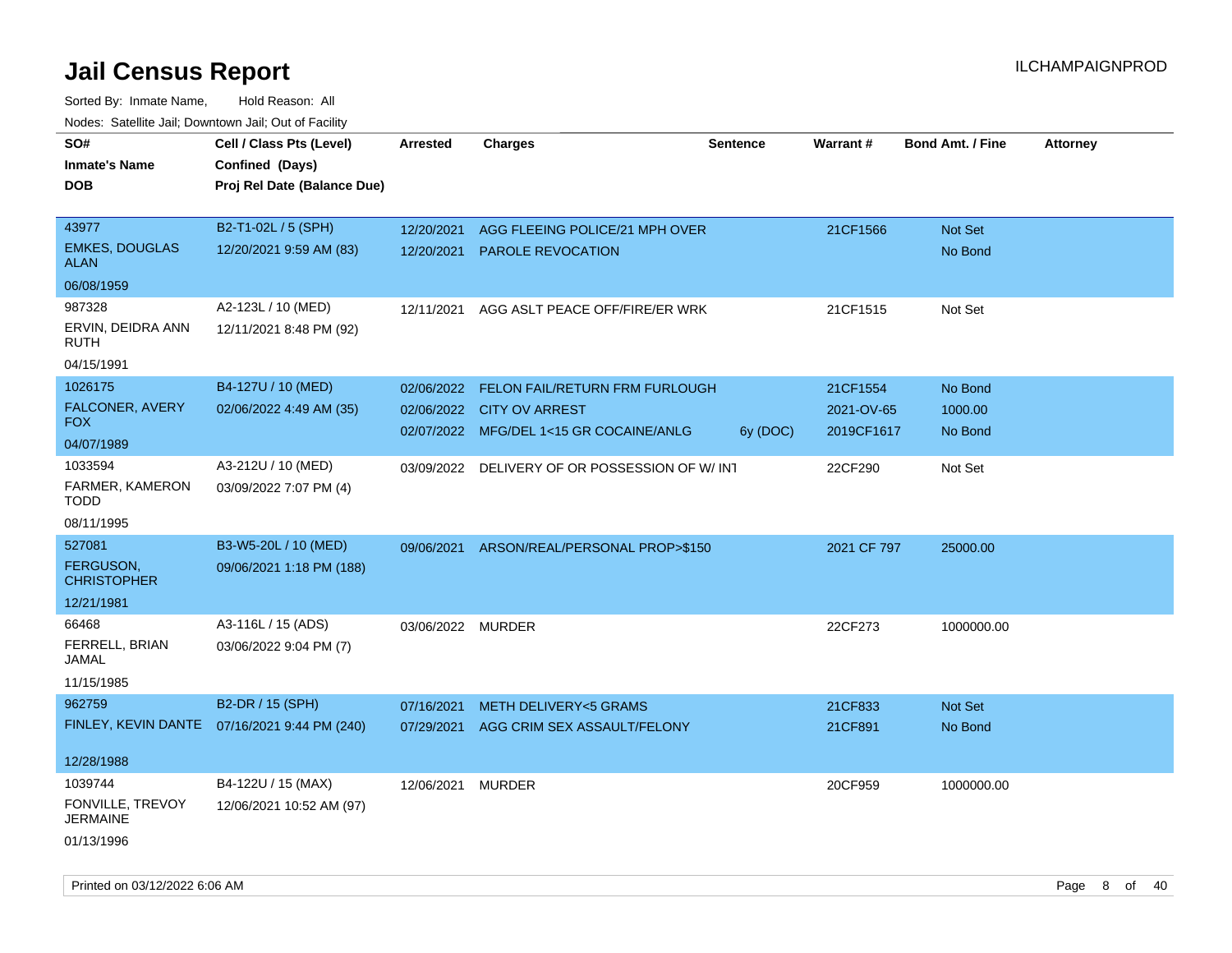| rougs. Calcing Jan, Downtown Jan, Out of Facility |                                             |                 |                                          |                 |              |                         |                 |
|---------------------------------------------------|---------------------------------------------|-----------------|------------------------------------------|-----------------|--------------|-------------------------|-----------------|
| SO#                                               | Cell / Class Pts (Level)                    | <b>Arrested</b> | <b>Charges</b>                           | <b>Sentence</b> | Warrant#     | <b>Bond Amt. / Fine</b> | <b>Attorney</b> |
| <b>Inmate's Name</b>                              | Confined (Days)                             |                 |                                          |                 |              |                         |                 |
| <b>DOB</b>                                        | Proj Rel Date (Balance Due)                 |                 |                                          |                 |              |                         |                 |
|                                                   |                                             |                 |                                          |                 |              |                         |                 |
| 001078863                                         | B4-226U / 15 (MAX)                          |                 | 02/19/2022 POSSESSION OF STOLEN FIREARM  |                 | 22CF203      | Not Set                 |                 |
| FOSTER, JOHN<br><b>CARELL</b>                     | 02/19/2022 6:01 AM (22)                     |                 |                                          |                 |              |                         |                 |
| 03/13/1981                                        |                                             |                 |                                          |                 |              |                         |                 |
| 518395                                            | B2-T3-12L / 15 (SPH)                        | 07/07/2020      | CRIMINAL SEXUAL ASSAULT                  |                 | 2020-CF735   | 250000.00               |                 |
|                                                   | FRANDLE, MARK RYAN 07/07/2020 3:42 PM (614) |                 |                                          |                 |              |                         |                 |
| 09/10/1985                                        |                                             |                 |                                          |                 |              |                         |                 |
| 001077934                                         | A1-125L / 10 (MED)                          | 08/22/2021      | AGG DUI/ACCIDENT/DEATH                   |                 | 21CF1024     | Not Set                 |                 |
| <b>FREED, LOGAN</b><br><b>SUZANNE</b>             | 08/22/2021 11:45 PM (203)                   | 08/22/2021      | <b>DOMESTIC BATTERY</b>                  |                 | 21 CM 172    | 10000.00                |                 |
| 08/18/1996                                        |                                             |                 |                                          |                 |              |                         |                 |
| 001078290                                         | A1-224L / 10 (ADS)                          | 08/19/2021      | MACHINE GUN/AUTO WEAPON/VEH              |                 | 21CF1012     | Not Set                 |                 |
| FREEMAN, ANGEL<br><b>JANILA KAY</b>               | 08/19/2021 1:26 AM (206)                    |                 |                                          |                 |              |                         |                 |
| 12/25/1995                                        |                                             |                 |                                          |                 |              |                         |                 |
| 591514                                            | B2-T2-07U / 10 (SPH)                        |                 | 02/25/2022 AGG CRIM SEX ABUSE/VIC 13-17  |                 | 22CF230      | 100000.00               |                 |
|                                                   | GAMBLE, SCOTT PAUL 02/25/2022 6:08 PM (16)  |                 |                                          |                 |              |                         |                 |
|                                                   |                                             |                 |                                          |                 |              |                         |                 |
| 09/06/1968                                        |                                             |                 |                                          |                 |              |                         |                 |
| 1068917                                           | <b>BOOKF-1 / 5 (MIN)</b>                    | 08/11/2021      | VIO ORDER/PRIOR VIO OF ORDER             |                 | 21CF965      | Not Set                 |                 |
| GARCIA, JUAN<br>CARLOS                            | 08/11/2021 9:24 PM (214)                    |                 |                                          |                 |              |                         |                 |
| 10/21/1997                                        |                                             |                 |                                          |                 |              |                         |                 |
| 001078154                                         | B4-121U / 10 (MED)                          | 01/09/2022      | DRVG UNDER INFLU OF ALCOHOL              |                 | 2021 DT 182  | 5000.00                 |                 |
| <b>GENTRY, DAMON</b><br><b>LIONEL</b>             | 01/09/2022 4:41 PM (63)                     |                 | 01/09/2022 AGG DOMESTIC BATTERY/STRANGLE |                 | 2021 CF 1396 | 50000.00                |                 |
| 12/25/1971                                        |                                             |                 |                                          |                 |              |                         |                 |
| 1003785                                           | A4-202L / 10 (MED)                          |                 | 01/31/2022 THEFT CON INTENT <\$500 PRIOR | 4y (DOC)        | 19CF1558     | No Bond                 |                 |
| GENTRY, SIDNEY<br>RAYNARD                         | 01/31/2022 8:44 AM (41)                     |                 |                                          |                 |              |                         |                 |
| 05/27/1971                                        |                                             |                 |                                          |                 |              |                         |                 |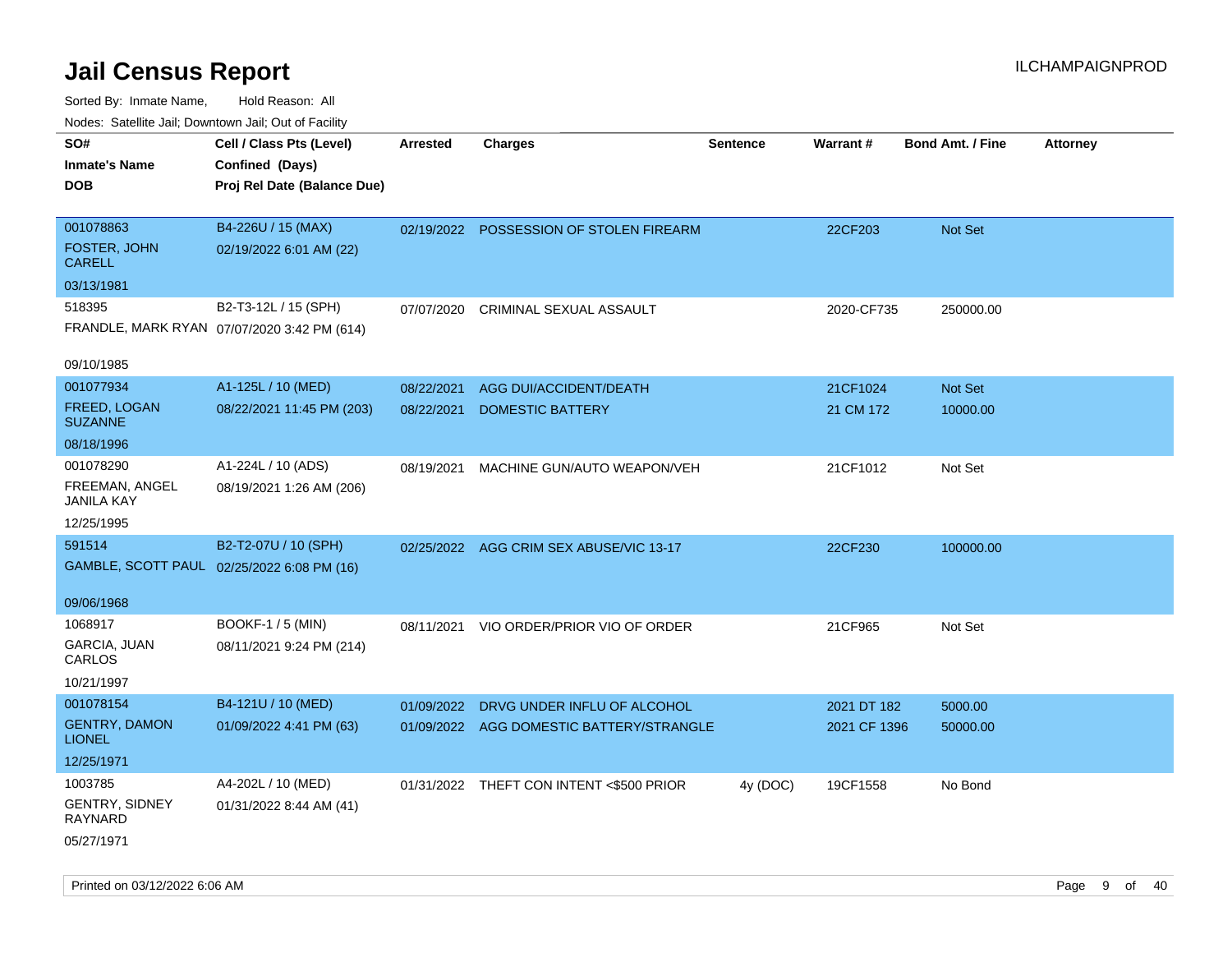| SO#                                     | Cell / Class Pts (Level)    | <b>Arrested</b> | <b>Charges</b>                            | <b>Sentence</b> | Warrant#   | <b>Bond Amt. / Fine</b> | <b>Attorney</b> |
|-----------------------------------------|-----------------------------|-----------------|-------------------------------------------|-----------------|------------|-------------------------|-----------------|
| <b>Inmate's Name</b>                    | Confined (Days)             |                 |                                           |                 |            |                         |                 |
| <b>DOB</b>                              | Proj Rel Date (Balance Due) |                 |                                           |                 |            |                         |                 |
|                                         |                             |                 |                                           |                 |            |                         |                 |
| 001078633                               | B2-T4-15U / 25 (SPH)        | 12/01/2021      | PRED CRIM SEX ASLT/VICTIM <13             |                 | 21CF1416   | 250000.00               |                 |
| GONZALEZ-GUILLEN,<br><b>EDWARD</b>      | 12/01/2021 12:08 PM (102)   |                 |                                           |                 |            |                         |                 |
| 08/25/2002                              |                             |                 |                                           |                 |            |                         |                 |
| 001078607                               | B4-221L / 15 (MAX)          | 11/22/2021      | FELON POSS/USE FIREARM/PAROLE             |                 | 21CF1437   | Not Set                 |                 |
| GRAY, WILLIAM<br>DA'VON                 | 11/22/2021 2:57 PM (111)    | 11/22/2021      | ATTEMPT (FIRST DEGREE MURDER)             |                 | 21CF1435   | Not Set                 |                 |
| 04/18/1984                              |                             |                 |                                           |                 |            |                         |                 |
| 56342                                   | B1-206L / 10 (MED)          | 10/21/2021      | THEFT CONTROL INTENT <\$500               |                 | 17CF1451   | 10000.00                |                 |
| <b>GRIFFIN, NATHAN</b><br><b>EUGENE</b> | 10/21/2021 4:20 PM (143)    | 10/21/2021      | DRIVING ON REVOKED LICENSE                |                 | 20TR1979   | 3000.00                 |                 |
| 02/24/1969                              |                             | 10/21/2021      | <b>ARMED HABITUAL CRIMINAL</b>            |                 | 21CF1279   | <b>Not Set</b>          |                 |
| 001078868                               | <b>BOOKH-4 / 5 (ADS)</b>    |                 | 02/24/2022 STALKING/CAUSE FEAR FOR SAFETY |                 | 22CF227    | 150000.00               |                 |
| HARRIS-MINER,<br><b>NICHOLAS</b>        | 02/24/2022 3:56 PM (17)     |                 |                                           |                 |            |                         |                 |
| 07/08/1998                              |                             |                 |                                           |                 |            |                         |                 |
| 544770                                  | A4-106L / 10 (MED)          | 08/14/2021      | AGG DOMESTIC BATTERY/STRANGLE             | 7y (DOC)        | 2021CF514  | 25000.00                |                 |
| <b>HAYES, DEVON</b><br><b>JERMAINE</b>  | 08/14/2021 2:56 AM (211)    |                 |                                           |                 |            |                         |                 |
| 11/07/1987                              |                             |                 |                                           |                 |            |                         |                 |
| 1060703                                 | BOOKH-5                     | 03/12/2022      | <b>CRIMINAL TRESPASS BUILDING</b>         |                 | 2022CMAWOW | 100.00                  |                 |
| HERNANDEZ,<br><b>GUADALUPE</b>          | 03/12/2022 1:48 AM (1)      |                 |                                           |                 |            |                         |                 |
| 05/22/1996                              |                             |                 |                                           |                 |            |                         |                 |
| 001078488                               | B2-T3-09U / 15 (SPH)        | 10/14/2021      | <b>PRED CRIM SEX ASLT/VICTIM &lt;13</b>   | 25y (DOC)       | 2021CF1232 | 500000.00               |                 |
| HERNANDEZ-LOPEZ,<br><b>ERNESTO</b>      | 10/14/2021 3:15 PM (150)    |                 |                                           |                 |            |                         |                 |
| 11/28/1975                              |                             |                 |                                           |                 |            |                         |                 |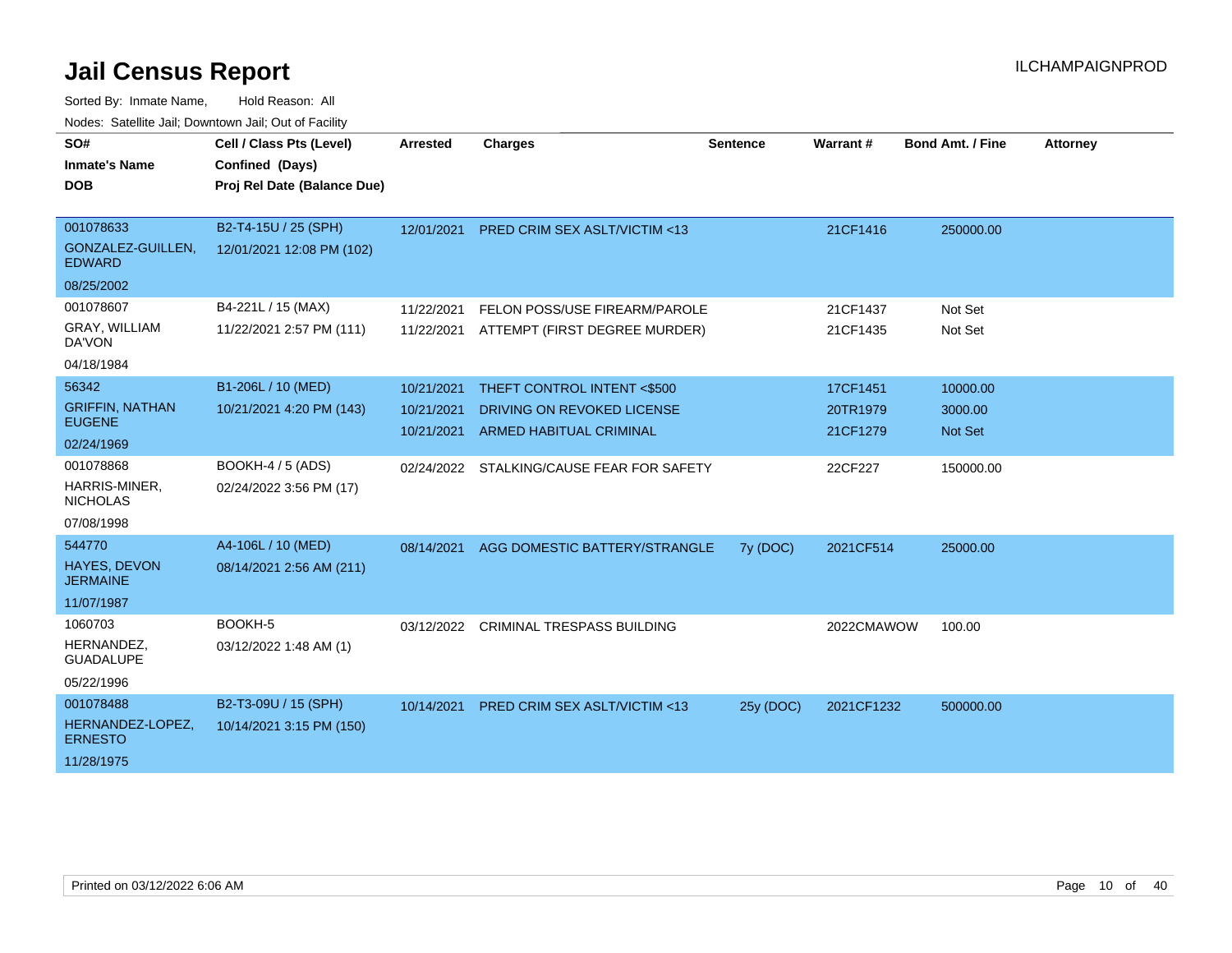| SO#                                | Cell / Class Pts (Level)                   | Arrested   | <b>Charges</b>                           | <b>Sentence</b> | Warrant#  | <b>Bond Amt. / Fine</b> | <b>Attorney</b> |
|------------------------------------|--------------------------------------------|------------|------------------------------------------|-----------------|-----------|-------------------------|-----------------|
| <b>Inmate's Name</b>               | Confined (Days)                            |            |                                          |                 |           |                         |                 |
| <b>DOB</b>                         | Proj Rel Date (Balance Due)                |            |                                          |                 |           |                         |                 |
|                                    |                                            |            |                                          |                 |           |                         |                 |
| 975293                             | B2-T4-14L / 10 (SPH)                       | 07/21/2021 | VIO ORDER/PRIOR VIO OF ORDER             |                 | 21CF914   | No Bond                 |                 |
| HILL, JACOB MILES                  | 07/21/2021 8:43 PM (235)                   | 07/21/2021 | <b>STALKING</b>                          |                 | 2021CF863 | Not Set                 |                 |
| 02/06/1988                         |                                            | 07/25/2021 | PAROLE REVOCATION                        |                 | CH2104646 | <b>Not Set</b>          |                 |
|                                    |                                            | 08/18/2021 | HARASS WITNESS/FAMILY MBR/REP            |                 | 21CF992   | <b>Not Set</b>          |                 |
|                                    |                                            |            | 09/09/2021 AGG STALKING/BODILY HARM      |                 | 21CF1073  | Not Set                 |                 |
| 48471                              | B1-207L / 15 (MAX)                         | 08/08/2021 | AGG BATTERY/DISCHARGE FIREARM            |                 | 21CF946   | Not Set                 |                 |
| HILL, RAMESH<br><b>JERMAINE</b>    | 08/08/2021 4:45 AM (217)                   |            |                                          |                 |           |                         |                 |
| 12/11/1978                         |                                            |            |                                          |                 |           |                         |                 |
| 1072876                            | A1-226U / 5 (MIN)                          |            | 02/10/2022 METH DELIVERY/5<15 GRAMS      | 4y (DOC)        | 21CF143   | No Bond                 |                 |
| <b>BELL</b>                        | HOUTCHINS, SAVANNA 02/10/2022 5:10 PM (31) |            |                                          |                 |           |                         |                 |
| 07/10/1996                         | 2/17/2022 (0.00)                           |            |                                          |                 |           |                         |                 |
| 999198                             | B4-225L / 15 (MAX)                         | 11/30/2021 | FELON POSS/USE FIREARM PRIOR             |                 | 21CF1377  | 500000.00               |                 |
| HOWARD, BRION LIN                  | 11/30/2021 10:41 AM (103)                  |            |                                          |                 |           |                         |                 |
| 06/10/1992                         |                                            |            |                                          |                 |           |                         |                 |
| 001078884                          | A4-207L / 15 (MAX)                         |            | 02/27/2022 ARMED VIOLENCE/CATEGORY I     | 6y (DOC)        | 22CF234   | Not Set                 |                 |
| HOWARD, TREVON<br><b>TITRESS</b>   | 02/27/2022 5:07 AM (14)                    |            |                                          |                 |           |                         |                 |
| 03/20/1999                         |                                            |            |                                          |                 |           |                         |                 |
| 51028                              | A4-201L / 10 (MED)                         |            | 02/23/2022 AGG FLEEING/2+ CON DEVICES    |                 | 19CF1839  | 50000.00                |                 |
| HUFFMAN, MICHAEL<br><b>LEONARD</b> | 02/23/2022 3:14 AM (18)                    |            |                                          |                 |           |                         |                 |
| 07/24/1980                         |                                            |            |                                          |                 |           |                         |                 |
| 38993                              | A3-117L / 15 (MAX)                         |            | 02/13/2021 ATTEMPT (FIRST DEGREE MURDER) |                 | 21CF181   | Not Set                 |                 |
| JACKSON, LAMONT<br><b>JEREMIE</b>  | 02/13/2021 7:45 AM (393)                   |            |                                          |                 |           |                         |                 |
| 07/31/1973                         |                                            |            |                                          |                 |           |                         |                 |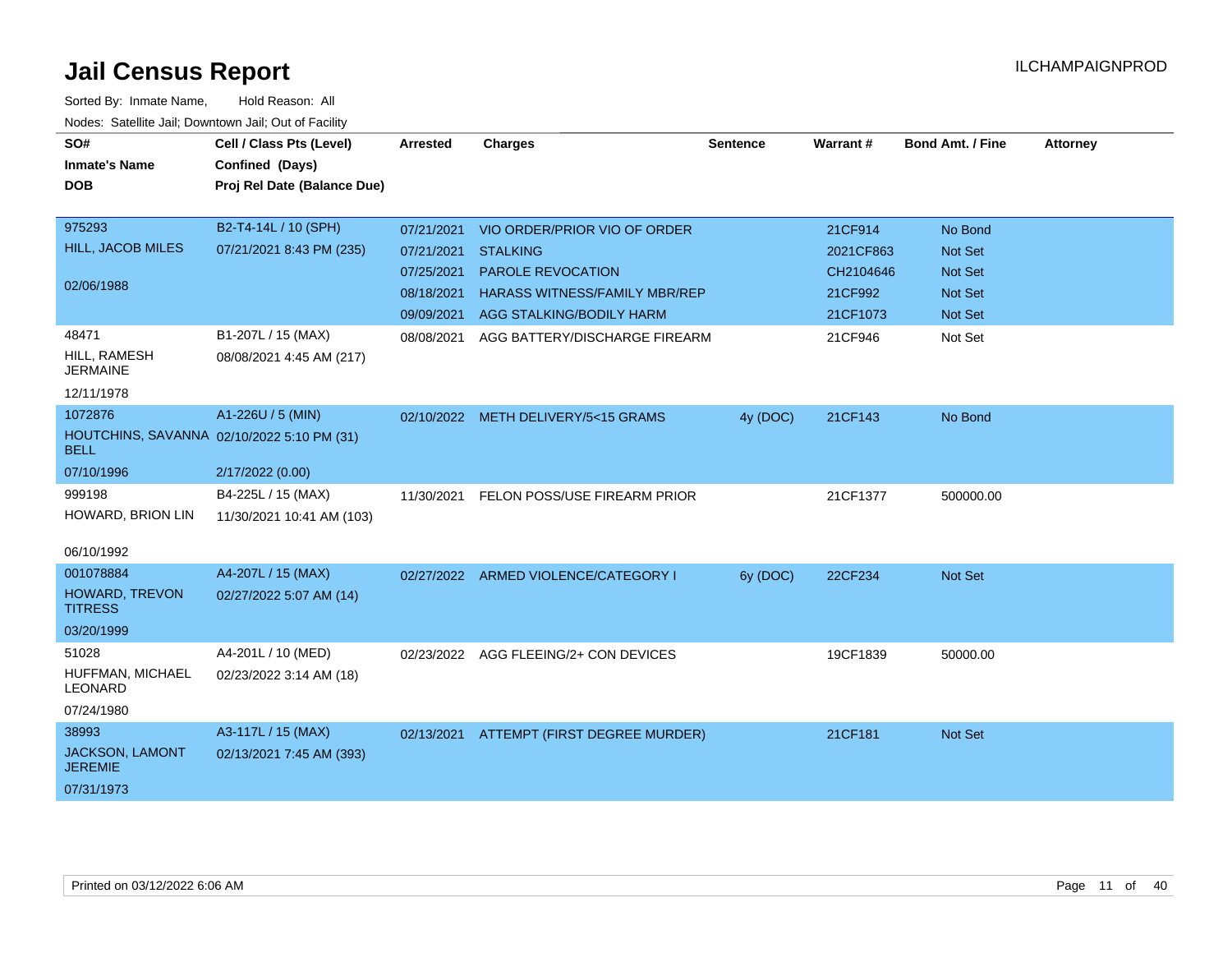Sorted By: Inmate Name, Hold Reason: All Nodes: Satellite Jail; Downtown Jail; Out of Facility

| SO#<br><b>Inmate's Name</b><br>DOB       | Cell / Class Pts (Level)<br>Confined (Days)<br>Proj Rel Date (Balance Due) | <b>Arrested</b> | <b>Charges</b>                      | <b>Sentence</b> | Warrant#               | <b>Bond Amt. / Fine</b> | <b>Attorney</b> |
|------------------------------------------|----------------------------------------------------------------------------|-----------------|-------------------------------------|-----------------|------------------------|-------------------------|-----------------|
| 001077487                                | B3-W8-30L / 10 (MED)                                                       | 12/03/2020      | FELON POSS/USE WEAPON/FIREARM       | 8y (DOC)        | 20CF1377               | Not Set                 |                 |
| <b>JACKSON, TERRELL</b><br><b>DANDRE</b> | 12/03/2020 10:18 AM (465)                                                  | 11/09/2021      | AGG DISCHARGE FIREARM/OCC VEH       | 8y (DOC)        | 21CR0331401            | No Bond                 |                 |
| 08/11/1990                               |                                                                            |                 |                                     |                 |                        |                         |                 |
| 001078703                                | A1-225U / 15 (ADS)                                                         | 12/20/2021      | MURDER/INTENT TO KILL/INJURE        |                 | 21CF1574               | Not Set                 |                 |
| JOHNS, SHANIQUH<br><b>THERESA</b>        | 12/22/2021 6:41 AM (81)                                                    |                 |                                     |                 |                        |                         |                 |
| 04/03/1992                               |                                                                            |                 |                                     |                 |                        |                         |                 |
| 1042582                                  | A3-212L / 15 (MAX)                                                         |                 | 03/10/2022 VIOLATE ORDER PROTECTION |                 | 22CM61                 | <b>Not Set</b>          |                 |
| <b>JONES, DEONTA</b><br><b>DANTRAL</b>   | 03/10/2022 4:50 AM (3)                                                     |                 |                                     |                 |                        |                         |                 |
| 02/01/1993                               |                                                                            |                 |                                     |                 |                        |                         |                 |
| 001078645                                | B4-222U / 10 (MED)                                                         | 12/02/2021      | AGG DISCHARGE FIREARM               |                 | 21CF1478               | No Bond                 |                 |
| JONES, KELVIN<br><b>KHYRIC</b>           | 12/02/2021 6:56 PM (101)                                                   |                 |                                     |                 |                        |                         |                 |
| 02/27/2001                               |                                                                            |                 |                                     |                 |                        |                         |                 |
| 956822                                   | A4-107U / 15 (MAX)                                                         | 11/25/2021      | <b>AGGRAVATED DOMESTIC BATTERY</b>  |                 | 21CF1442               | <b>Not Set</b>          |                 |
| <b>JONES, MARIO</b>                      | 11/25/2021 10:37 AM (108)                                                  | 11/25/2021      | PAROLE REVOCATION                   |                 | CH2106361              | No Bond                 |                 |
| <b>NATHANIEL</b>                         |                                                                            | 11/25/2021      | <b>UNLAWFUL RESTRAINT</b>           |                 | 21CF1443               | <b>Not Set</b>          |                 |
| 10/27/1987                               |                                                                            |                 |                                     |                 |                        |                         |                 |
| 59668                                    | B2-T1-04L / 10 (SPH)                                                       | 02/11/2022      | FAIL TO RPT CHNG ADDRESS/EMPL       |                 | 20 CF 1241             | 75000.00                |                 |
| <b>JONES, MARTELL</b><br><b>DEANGELO</b> | 02/11/2022 3:19 PM (30)                                                    | 02/11/2022      | AGGRAVATED ARSON/BODILY HARM        |                 | 22 CF 169              | 75000.00                |                 |
| 07/11/1983                               |                                                                            |                 |                                     |                 |                        |                         |                 |
| 1008468                                  | B4-125L / 10 (MED)                                                         | 12/01/2021      | FELON POSS/USE WEAPON/FIREARM       |                 | 21CF1472               | <b>Not Set</b>          |                 |
| JONES, MARTEZ<br><b>LAMONTE</b>          | 12/01/2021 1:28 PM (102)                                                   | 12/02/2021      | PROBATION VIOLATION                 |                 | 20CF1151               | <b>Not Set</b>          |                 |
| 06/22/1993                               |                                                                            |                 |                                     |                 |                        |                         |                 |
| 506244                                   | B1-204L / 15 (MAX)                                                         | 07/15/2021      | ARMED ROBBERY/ARMED W/FIREARM       |                 | 19y/6m (DOC) 2021CF791 | 250000.00               |                 |
| <b>JOSLIN, JASON LEE</b>                 | 07/15/2021 4:38 AM (241)                                                   |                 |                                     |                 |                        |                         |                 |

12/22/1985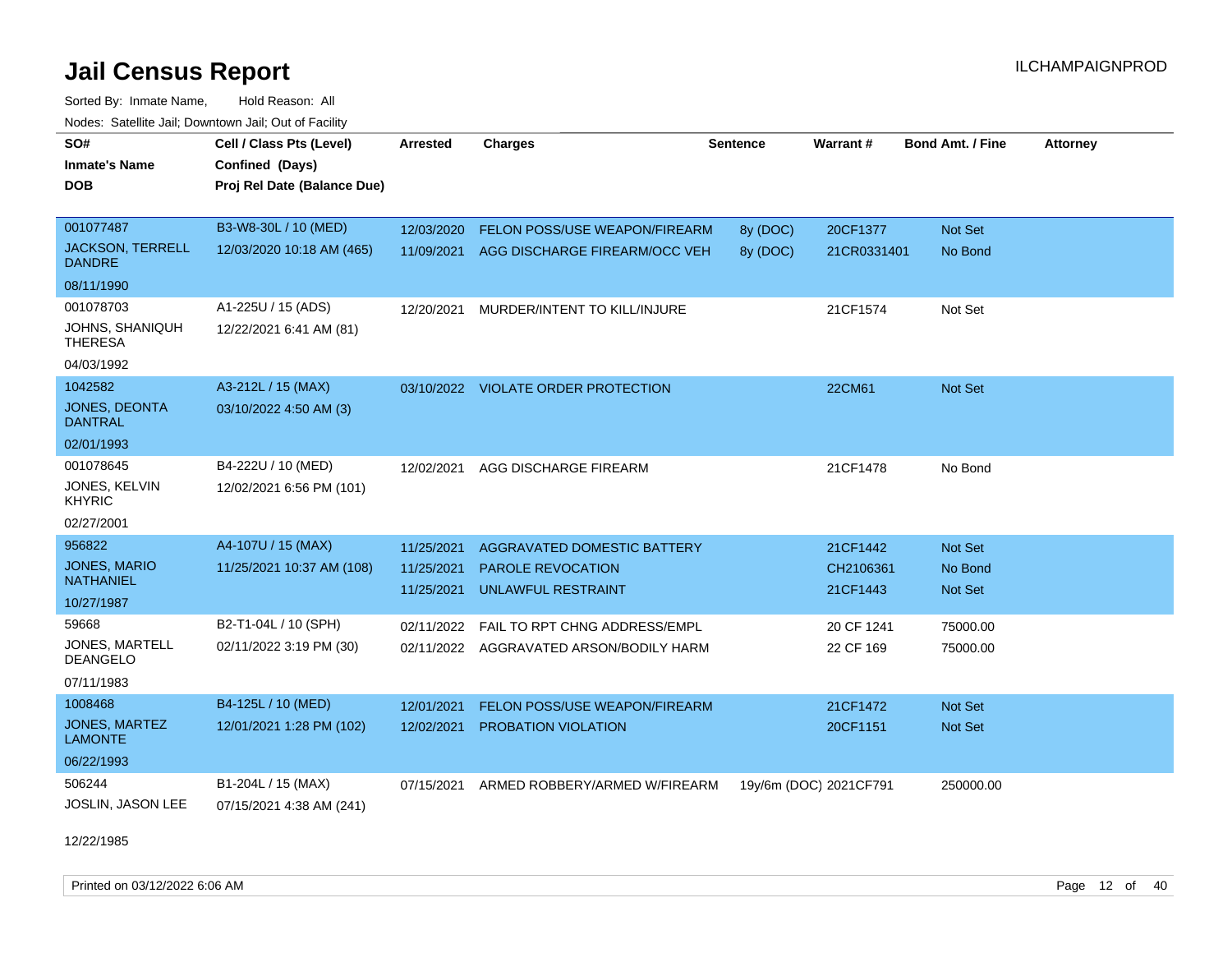| SO#<br><b>Inmate's Name</b>                                          | Cell / Class Pts (Level)<br>Confined (Days)         | <b>Arrested</b>                        | <b>Charges</b>                                                                                               | <b>Sentence</b> | Warrant#                         | <b>Bond Amt. / Fine</b>        | <b>Attorney</b> |
|----------------------------------------------------------------------|-----------------------------------------------------|----------------------------------------|--------------------------------------------------------------------------------------------------------------|-----------------|----------------------------------|--------------------------------|-----------------|
| <b>DOB</b>                                                           | Proj Rel Date (Balance Due)                         |                                        |                                                                                                              |                 |                                  |                                |                 |
| 1073563<br>KIZER, DETRIOUS<br><b>TRIVALE</b>                         | A3-115L / 10 (MED)<br>03/10/2022 2:42 AM (3)        |                                        | 03/10/2022 DRIVING ON REVOKED LICENSE                                                                        |                 | 19TR4604                         | 20000.00                       |                 |
| 03/05/1971<br>1068786<br>LACY, MALIK SHAKUR<br>12/01/1996            | A3-112U / 10 (ADS)<br>03/04/2022 7:25 PM (9)        | 03/04/2022                             | DOMESTIC BATTERY/OTHER PRIOR<br>03/04/2022 DOMESTIC BATTERY/HARM/VIO O/P<br>03/04/2022 WARRANT OUT OF COUNTY |                 | 22CF270<br>18CM478<br>20TR4604   | Not Set<br>2500.00<br>3000.00  |                 |
| 1041648<br>LANE, DEMETRIUS<br><b>LAQUAN</b><br>07/04/1996            | A4-206U / 15 (MAX)<br>01/11/2022 5:27 AM (61)       |                                        | 01/11/2022 ARMED HABITUAL CRIMINAL<br>01/11/2022 PAROLE REVOCATION                                           |                 | 22CF41<br>CH2200221              | <b>Not Set</b><br>Not Set      |                 |
| 1070011<br>LAWS, WILLIAM<br>ZARAK, Third<br>07/06/1999               | B4-124U / 15 (MAX)<br>08/03/2021 3:53 PM (222)      | 08/03/2021                             | AGG DISCH FIREARM/1ST AID PERS                                                                               |                 | 21CF929                          | Not Set                        |                 |
| 001078797<br>LEVIN, DANIEL DAVID                                     | <b>BOOKH-2 / 5 (ADS)</b><br>01/26/2022 3:00 PM (46) |                                        | 01/26/2022 VIO STALKING NO CONTACT ORDER                                                                     |                 | 22CM31                           | Not Set                        |                 |
| 08/08/1984<br>548089<br>LEWIS, LAWRENCE<br>PAUL, Third<br>02/08/1993 | B1-204U / 15 (MAX)<br>12/04/2020 4:42 AM (464)      | 12/04/2020<br>12/04/2020<br>12/04/2020 | ATTEMPT (FIRST DEGREE MURDER)<br>AGG DOMESTIC BATTERY/STRANGLE<br>METH DELIVERY/100<400 GRAMS                |                 | 20CF1378<br>18CF1507<br>20CF1481 | Not Set<br>10000.00<br>Not Set |                 |
| 63639<br><b>LINDSEY, ANTHONY</b><br><b>MARTEZ</b><br>03/18/1985      | A4-106U / 5 (ADS)<br>01/28/2022 10:06 PM (44)       |                                        | 01/31/2022 FELON POSS/USE WEAPON/FIREARM                                                                     | 5y (DOC)        | 22CF110                          | No Bond                        |                 |
| 001078817<br>LIPSCOMB, LADAROL<br><b>ANTHONY</b><br>10/01/2000       | B1-207U / 10 (MED)<br>02/03/2022 11:33 PM (38)      |                                        | 02/03/2022 AGG UUW/PERSON/PREV CONVICTION                                                                    |                 | 22CF143                          | Not Set                        |                 |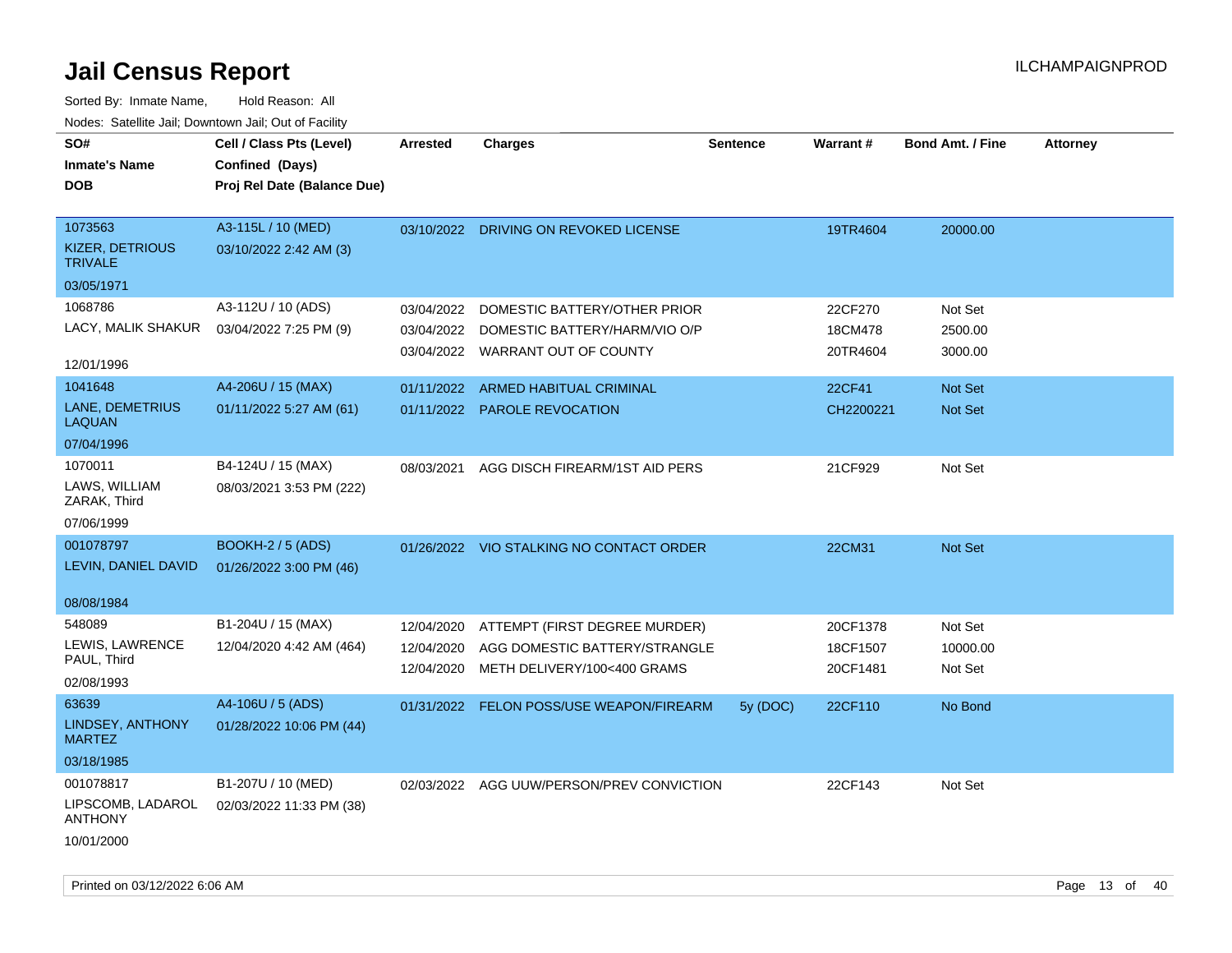| <b>Nouse:</b> Satellite Sall, Downtown Sall, Out of Fability |                             |            |                                         |                 |                          |                         |                 |
|--------------------------------------------------------------|-----------------------------|------------|-----------------------------------------|-----------------|--------------------------|-------------------------|-----------------|
| SO#                                                          | Cell / Class Pts (Level)    | Arrested   | <b>Charges</b>                          | <b>Sentence</b> | Warrant#                 | <b>Bond Amt. / Fine</b> | <b>Attorney</b> |
| <b>Inmate's Name</b>                                         | Confined (Days)             |            |                                         |                 |                          |                         |                 |
| <b>DOB</b>                                                   | Proj Rel Date (Balance Due) |            |                                         |                 |                          |                         |                 |
|                                                              |                             |            |                                         |                 |                          |                         |                 |
| 001078924                                                    | <b>BOOKH-8 / 10 (MED)</b>   |            | 03/09/2022 DOMESTIC BATTERY/OTHER PRIOR |                 | 22CF289                  | Not Set                 |                 |
| LIVINGSTON, MASON<br><b>RICHARD</b>                          | 03/09/2022 4:13 AM (4)      |            | 03/09/2022 WARRANT OUT OF COUNTY        |                 | 2019 CM 230              | 5000.00                 |                 |
| 08/23/1988                                                   |                             |            |                                         |                 |                          |                         |                 |
| 1065002                                                      | B3-W2-07U / 10 (MED)        | 11/16/2021 | DOMESTIC BTRY/CONTACT/VIO O/P           |                 | 2y/6m (DOC) 2019CF001781 | 25000.00                |                 |
| LOVELESS, DUSTIN<br>DEE                                      | 11/16/2021 11:41 AM (117)   |            |                                         |                 |                          |                         |                 |
| 06/17/1982                                                   |                             |            |                                         |                 |                          |                         |                 |
| 001078896                                                    | A4-203L / 15 (MAX)          |            | 03/01/2022 ARMED HABITUAL CRIMINAL      |                 | 22CF239                  | <b>Not Set</b>          |                 |
| MANN, DAVID<br><b>WILBERT, Junior</b>                        | 03/01/2022 4:35 AM (12)     |            |                                         |                 |                          |                         |                 |
| 04/02/1976                                                   |                             |            |                                         |                 |                          |                         |                 |
| 1038892                                                      | B2-DR / 10 (MED)            | 02/16/2022 | PRED CRIM SEX ASLT/BODILY HARM          |                 | 22CF199                  | No Bond                 |                 |
| MCCAULEY, TIMOTHY<br>WILLIAM                                 | 02/16/2022 8:49 PM (25)     |            |                                         |                 |                          |                         |                 |
| 03/05/1989                                                   |                             |            |                                         |                 |                          |                         |                 |
| 48792                                                        | B4-127L / 10 (MED)          | 11/19/2021 | AGG BATTERY/DISCHARGE FIREARM           |                 | 21CF1425                 | Not Set                 |                 |
| <b>MCCLAIN, HURCHEL</b><br><b>JOSEPH</b>                     | 11/20/2021 4:11 AM (113)    |            |                                         |                 |                          |                         |                 |
| 05/01/1979                                                   |                             |            |                                         |                 |                          |                         |                 |
| 1004137                                                      | A4-103L / 15 (MAX)          |            | 02/14/2022 AGG CRIM SEX ABUSE/VIC 13-17 |                 | 22CF165                  | 250000.00               |                 |
| MCDONALD, DAVON D 02/14/2022 4:21 PM (27)                    |                             |            |                                         |                 |                          |                         |                 |
|                                                              |                             |            |                                         |                 |                          |                         |                 |
| 11/08/1992                                                   |                             |            |                                         |                 |                          |                         |                 |
| 001077938                                                    | <b>BOOKH-6 / 15 (ADS)</b>   | 05/10/2021 | AGG KIDNAPING DISCH FIR/HARM            |                 | 21CF532                  | Not Set                 |                 |
| MCGAHA,<br><b>CHRISTOPHER D</b>                              | 05/10/2021 7:02 PM (307)    | 05/11/2021 | <b>MURDER</b>                           |                 | 2021-CF-215              | No Bond                 |                 |
| 07/27/1991                                                   |                             | 05/27/2021 | ESCAPE FROM DEPT OF CORRECTION          |                 | 21CF600                  | Not Set                 |                 |
| 66710                                                        | A4-101L / 15 (ADS)          |            | 01/19/2022 ARMED VIOLENCE/CATEGORY I    |                 | 22CF88                   | Not Set                 |                 |
| MEEKS, CASSARIOUS                                            | 01/20/2022 11:40 AM (52)    |            |                                         |                 |                          |                         |                 |
| <b>MONTE</b>                                                 |                             |            |                                         |                 |                          |                         |                 |
| 06/22/1984                                                   |                             |            |                                         |                 |                          |                         |                 |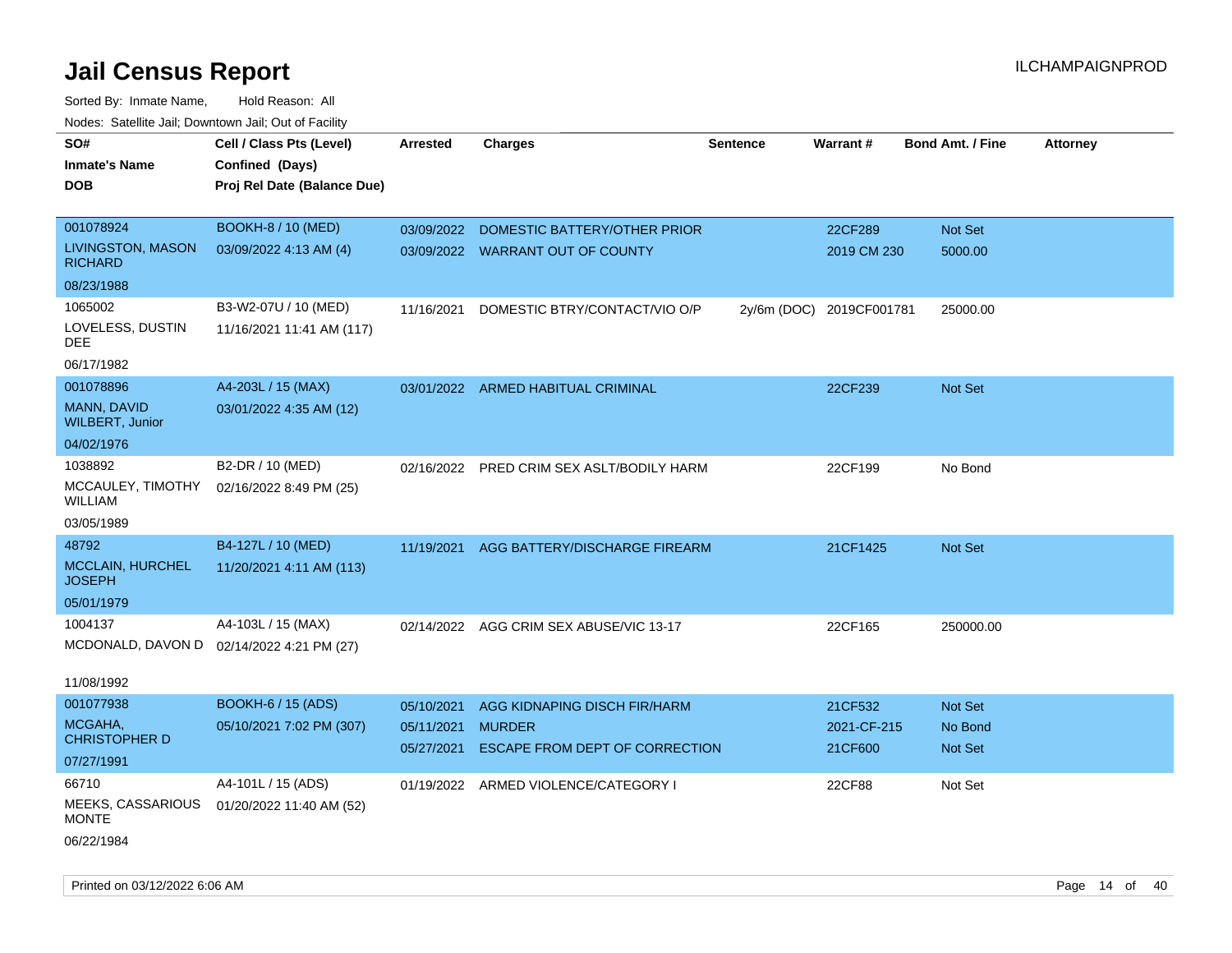Sorted By: Inmate Name, Hold Reason: All

| Nodes: Satellite Jail; Downtown Jail; Out of Facility |                                              |            |                                      |                 |                 |                  |                 |
|-------------------------------------------------------|----------------------------------------------|------------|--------------------------------------|-----------------|-----------------|------------------|-----------------|
| SO#                                                   | Cell / Class Pts (Level)                     | Arrested   | <b>Charges</b>                       | <b>Sentence</b> | <b>Warrant#</b> | Bond Amt. / Fine | <b>Attorney</b> |
| <b>Inmate's Name</b>                                  | Confined (Days)                              |            |                                      |                 |                 |                  |                 |
| <b>DOB</b>                                            | Proj Rel Date (Balance Due)                  |            |                                      |                 |                 |                  |                 |
|                                                       |                                              |            |                                      |                 |                 |                  |                 |
| 1043071                                               | A2-120L / 10 (MED)                           | 11/08/2021 | CRIM DMG/GOVT PROP/<\$500            |                 | 21CF1378        | Not Set          |                 |
| MERRELL-<br>SUTHERLAND, ALICIA                        | 11/08/2021 2:22 AM (125)                     |            |                                      |                 |                 |                  |                 |
| 11/26/1972                                            |                                              |            |                                      |                 |                 |                  |                 |
| 41584                                                 | B4-227L / 15 (MAX)                           | 12/01/2021 | ARMED HABITUAL CRIMINAL              |                 | 21CF1467        | Not Set          |                 |
|                                                       | MILLER, JOSE LOVELL 12/02/2021 1:04 AM (101) |            |                                      |                 |                 |                  |                 |
|                                                       |                                              |            |                                      |                 |                 |                  |                 |
| 10/07/1975                                            |                                              |            |                                      |                 |                 |                  |                 |
| 001077902                                             | A2-121L / 5 (ADS)                            | 11/23/2021 | BATTERY/CAUSE BODILY HARM            |                 | 21CM187         | Not Set          |                 |
| MOFFETT, CAROLYN<br><b>REENE</b>                      | 11/21/2021 10:31 AM (112)                    |            |                                      |                 |                 |                  |                 |
| 10/23/1988                                            |                                              |            |                                      |                 |                 |                  |                 |
| 39106                                                 | B3-W3-10L / 10 (MED)                         | 10/12/2021 | DOMESTIC BATTERY/OTHER PRIOR         |                 | 21CF1217        | Not Set          |                 |
| Junior                                                | MOORE, ANDREW LEE, 10/12/2021 1:02 AM (152)  |            |                                      |                 |                 |                  |                 |
| 04/12/1973                                            | 4/10/2022 (0.00)                             |            |                                      |                 |                 |                  |                 |
| 539294                                                | B1-205L / 10 (MED)                           | 01/11/2022 | AGG DUI/NO VALID DL                  |                 | 22CF49          | Not Set          |                 |
| MOSLEY, JAMES                                         | 01/11/2022 9:43 PM (61)                      | 01/11/2022 | PAROLE REVOCATION                    |                 | CH2200227       | No Bond          |                 |
| <b>CALVIN</b>                                         |                                              |            |                                      |                 |                 |                  |                 |
| 12/11/1985                                            |                                              |            |                                      |                 |                 |                  |                 |
| 001078814                                             | A3-111L / 5 (MIN)                            | 03/08/2022 | VIO BAIL BOND/FAMILY MEMBER          |                 | 22CM58          | Not Set          |                 |
| MYLES, JENTAVIOUS<br><b>KENTRAIL</b>                  | 03/08/2022 4:39 AM (5)                       |            |                                      |                 |                 |                  |                 |
| 10/12/2001                                            |                                              |            |                                      |                 |                 |                  |                 |
| 001078517                                             | B1-102L / 15 (MAX)                           | 10/19/2021 | ATTEMPT (FIRST DEGREE MURDER)        |                 | 21CF1267        | Not Set          |                 |
| NELSON, RORY<br><b>DEMOND</b>                         | 10/19/2021 3:55 AM (145)                     |            |                                      |                 |                 |                  |                 |
| 08/14/1984                                            |                                              |            |                                      |                 |                 |                  |                 |
| 001078854                                             | B2-T2-05U / 15 (MAX)                         |            | 02/15/2022 ARMED VIOLENCE/CATEGORY I |                 | 22CF190         | Not Set          |                 |
| PATNAUDE, MARTY<br>WW                                 | 02/15/2022 5:12 PM (26)                      |            |                                      |                 |                 |                  |                 |
| 08/26/2003                                            |                                              |            |                                      |                 |                 |                  |                 |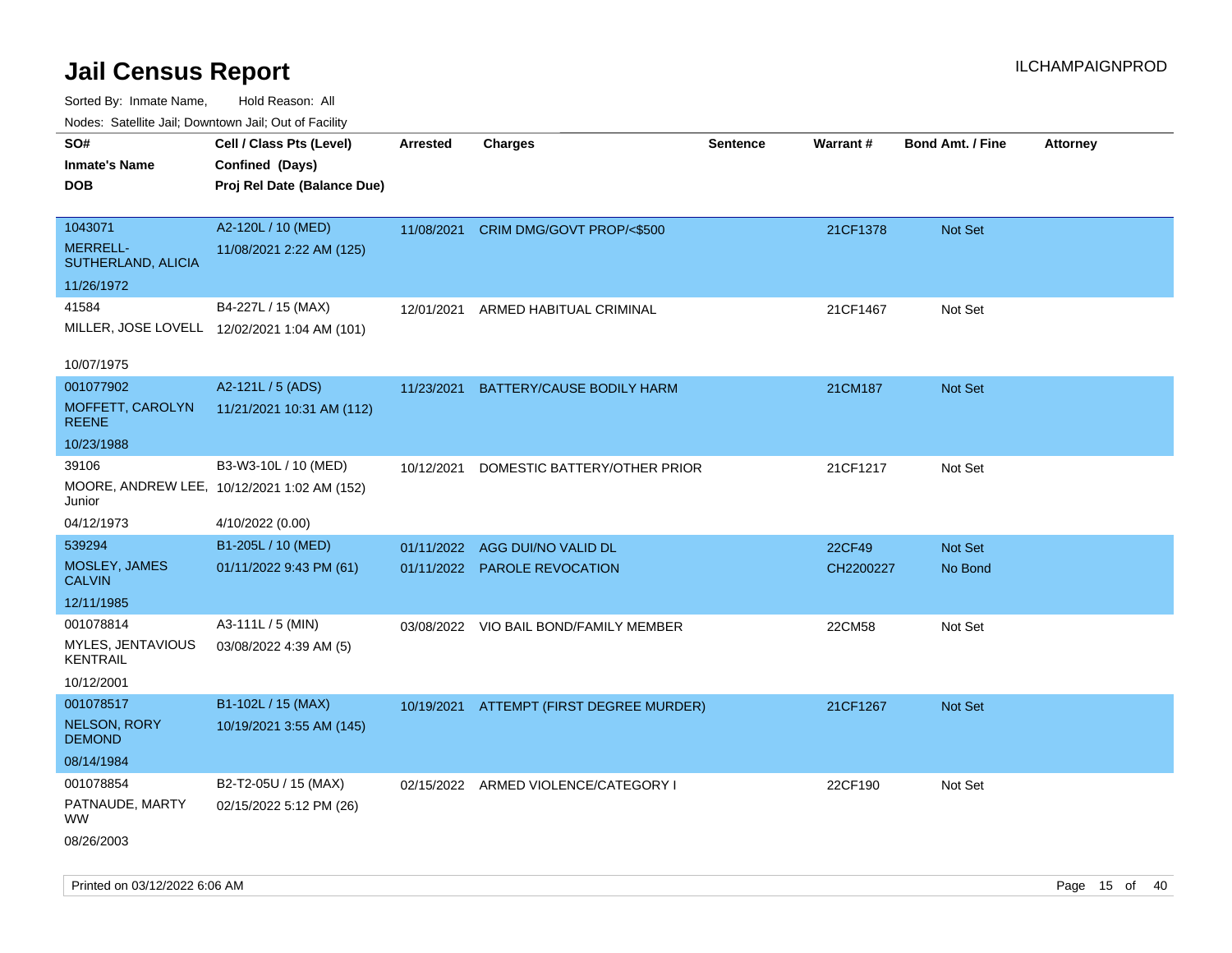| SO#<br><b>Inmate's Name</b><br>DOB         | Cell / Class Pts (Level)<br>Confined (Days)<br>Proj Rel Date (Balance Due) | Arrested   | <b>Charges</b>                            | <b>Sentence</b> | <b>Warrant#</b> | <b>Bond Amt. / Fine</b> | <b>Attorney</b> |
|--------------------------------------------|----------------------------------------------------------------------------|------------|-------------------------------------------|-----------------|-----------------|-------------------------|-----------------|
| 1030954                                    | B4-223U / 15 (MAX)                                                         | 01/14/2022 | ARMED VIOLENCE/CATEGORY I                 |                 | 22CF76          | Not Set                 |                 |
| PETTIGREW,<br><b>MALCOME JAMIESON</b>      | 01/15/2022 4:35 AM (57)                                                    |            | 01/14/2022 MFG/DEL CANNABIS/10-30 GRAMS   |                 | 2020CF9         | 15000.00                |                 |
| 02/20/1995                                 |                                                                            |            |                                           |                 |                 |                         |                 |
| 1059394                                    | B3-W1-04L / 5 (ADS)                                                        | 02/16/2022 | AGG DUI/NO VALID DL                       |                 | 2020CF1396      | No Bond                 |                 |
| PHILLIPS, ISAAC<br><b>TERRELL</b>          | 02/16/2022 9:00 AM (25)                                                    |            |                                           |                 |                 |                         |                 |
| 12/27/1996                                 |                                                                            |            |                                           |                 |                 |                         |                 |
| 1015033                                    | A3-112L / 10 (ADS)                                                         | 03/05/2022 | POSSESSION OF STOLEN FIREARM              |                 | 21CF1172        | 500000.00               |                 |
| PICKENS, DANTE                             | 03/05/2022 4:01 AM (8)                                                     |            | 03/05/2022 POSS AMT CON SUB EXCEPT(A)/(D) |                 | 20CF109         | 20000.00                |                 |
| <b>DEVON</b><br>01/05/1993                 |                                                                            |            | 03/05/2022 DRIVING ON REVOKED LICENSE     |                 | 20TR11647       | 2500.00                 |                 |
| 001078841                                  | B1-205U / 10 (MED)                                                         | 02/13/2022 | DEFACE FIREARM ID MARKINGS                |                 | 22CF174         | Not Set                 |                 |
|                                            | PIERRE, JALEN JAMES 02/13/2022 12:47 AM (28)                               |            |                                           |                 |                 |                         |                 |
| 06/07/2002                                 |                                                                            |            |                                           |                 |                 |                         |                 |
| 001078005                                  | A3-211L / 10 (MED)                                                         | 03/08/2022 | AGGRAVATED BATTERY/STRANGLE               |                 | 19CR605101      | No Bond                 |                 |
| PINEX, MARCHELLO D  03/08/2022 2:54 AM (5) |                                                                            |            | 03/08/2022 HOME INVASION/CAUSE INJURY     |                 | 22CF280         | Not Set                 |                 |
| 12/25/1991                                 |                                                                            |            |                                           |                 |                 |                         |                 |
| 1069524                                    | B3-W5-18L / 10 (MED)                                                       | 08/08/2021 | MFG/DEL CANNABIS/30-500 GRAMS             |                 | 21CF953         | Not Set                 |                 |
| RAY-DAVIS, KAMARI<br><b>DAYVON</b>         | 08/09/2021 2:44 AM (216)                                                   |            |                                           |                 |                 |                         |                 |
| 03/30/2000                                 |                                                                            |            |                                           |                 |                 |                         |                 |
| 45473                                      | B2-T1-03U / 15 (SPH)                                                       | 11/23/2021 | CHIL SEX OFFEN/RESIDE DAY CARE            |                 | 21CF1275        | 10000.00                |                 |
| REXROAD, CALVIN<br><b>ALLEN</b>            | 11/23/2021 6:27 PM (110)                                                   |            |                                           |                 |                 |                         |                 |
| 10/04/1970                                 |                                                                            |            |                                           |                 |                 |                         |                 |
| 979485                                     | B2-T4-16L / 15 (SPH)                                                       | 03/12/2021 | <b>PRED CRIM SEX ASLT/VICTIM &lt;13</b>   |                 | 21CF282         | Not Set                 |                 |
| RODRIGUEZ, JOSHUA<br><b>ANTHONY</b>        | 03/12/2021 1:57 PM (366)                                                   |            |                                           |                 |                 |                         |                 |
| 04/06/1990                                 |                                                                            |            |                                           |                 |                 |                         |                 |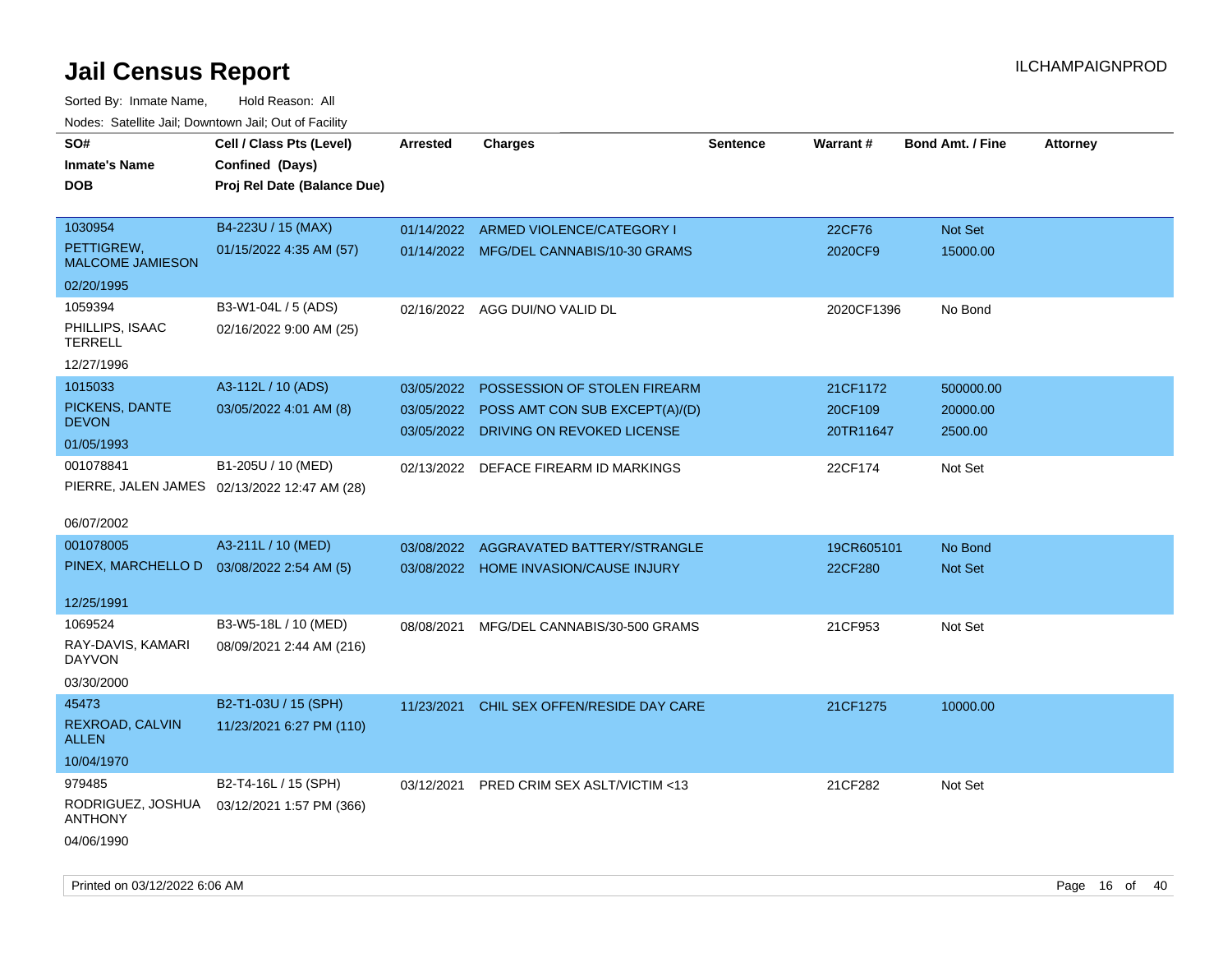Sorted By: Inmate Name, Hold Reason: All Nodes: Satellite Jail; Downtown Jail; Out of Facility

| SO#                                     | Cell / Class Pts (Level)                    | <b>Arrested</b> | <b>Charges</b>                           | <b>Sentence</b> | Warrant#   | <b>Bond Amt. / Fine</b> | <b>Attorney</b> |
|-----------------------------------------|---------------------------------------------|-----------------|------------------------------------------|-----------------|------------|-------------------------|-----------------|
| <b>Inmate's Name</b>                    | Confined (Days)                             |                 |                                          |                 |            |                         |                 |
| DOB                                     | Proj Rel Date (Balance Due)                 |                 |                                          |                 |            |                         |                 |
|                                         |                                             |                 |                                          |                 |            |                         |                 |
| 61330                                   | B4-123L / 15 (MAX)                          | 12/01/2021      | <b>ARMED HABITUAL CRIMINAL</b>           |                 | 21CF1473   | Not Set                 |                 |
| <b>RUFFIN, JONATHON</b><br><b>CECIL</b> | 12/01/2021 5:34 AM (102)                    |                 | 12/01/2021 PAROLE REVOCATION             |                 | CH2107545  | No Bond                 |                 |
| 05/10/1984                              |                                             |                 |                                          |                 |            |                         |                 |
| 001077681                               | A3-213L                                     | 03/11/2022      | AGG DOMESTIC BATTERY/STRANGLE            |                 | 21CF247    | 1000.00                 |                 |
| SALES, ANDREW<br>KEVIN                  | 03/11/2022 2:37 AM (2)                      |                 | 03/11/2022 HRSMT/THREATEN PERSON/KILL    |                 | 21CF406    | 25000.00                |                 |
| 02/25/1979                              |                                             |                 |                                          |                 |            |                         |                 |
| 1071161                                 | B4-124L / 15 (MAX)                          | 08/18/2021      | DELIVERY OF OR POSSESSION OF W/INT       |                 | 21CF1008   | No Bond                 |                 |
| <b>SANDERS, MARKELL</b><br>LAMAR        | 08/18/2021 6:18 PM (207)                    |                 |                                          |                 |            |                         |                 |
| 02/02/2000                              |                                             |                 |                                          |                 |            |                         |                 |
| 001078898                               | A4-205U / 15 (MAX)                          |                 | 03/02/2022 AGG DISCHARGE FIREARM         |                 | 22CF254    | Not Set                 |                 |
| SAROLAS, JONATHAN<br>E.                 | 03/02/2022 9:20 AM (11)                     |                 |                                          |                 |            |                         |                 |
| 07/16/1988                              |                                             |                 |                                          |                 |            |                         |                 |
| 1000820                                 | A4-101U / 15 (ADS)                          | 01/24/2022      | FELON POSS/USE WEAPON/FIREARM            |                 | 22CF105    | <b>Not Set</b>          |                 |
| SCHNEIDER, SONGAN<br><b>MICHAEL</b>     | 01/24/2022 8:20 AM (48)                     |                 | 01/24/2022 AGGRAVATED DOMESTIC BATTERY   |                 | 21CF1433   | 25000.00                |                 |
| 08/18/1992                              |                                             |                 |                                          |                 |            |                         |                 |
| 001078441                               | BOOKF-3 / 15 (ADS)                          | 10/01/2021      | ARMED HABITUAL CRIMINAL                  |                 | 21CF1182   | Not Set                 |                 |
| SINGLETON, CORRIE<br><b>DERRELL</b>     | 10/01/2021 12:36 PM (163)                   | 12/20/2021      | SPEEDING 26-34 MPH OVER LIMIT            |                 | 2021TR2701 | 1000.00                 |                 |
| 05/07/1983                              |                                             |                 |                                          |                 |            |                         |                 |
| 001078765                               | B4-223L / 10 (MED)                          |                 | 01/13/2022 FELON POSS/USE WEAPON/FIREARM |                 | 22CF66     | Not Set                 |                 |
|                                         | SMITH, COREY ADRIAN 01/13/2022 7:32 PM (59) |                 |                                          |                 |            |                         |                 |
| 09/01/1987                              |                                             |                 |                                          |                 |            |                         |                 |
| 62924                                   | A3-214U                                     |                 | 03/11/2022 FELON POSS/USE WEAPON/FIREARM |                 | 22CF294    | Not Set                 |                 |
| <b>STARKS, JUSTIN</b><br>COURTNEY       | 03/11/2022 2:29 AM (2)                      |                 | 03/11/2022 WARRANT OUT OF COUNTY         |                 | 19CF63     | 3000.00                 |                 |
| 08/12/1984                              |                                             |                 |                                          |                 |            |                         |                 |

Printed on 03/12/2022 6:06 AM Page 17 of 40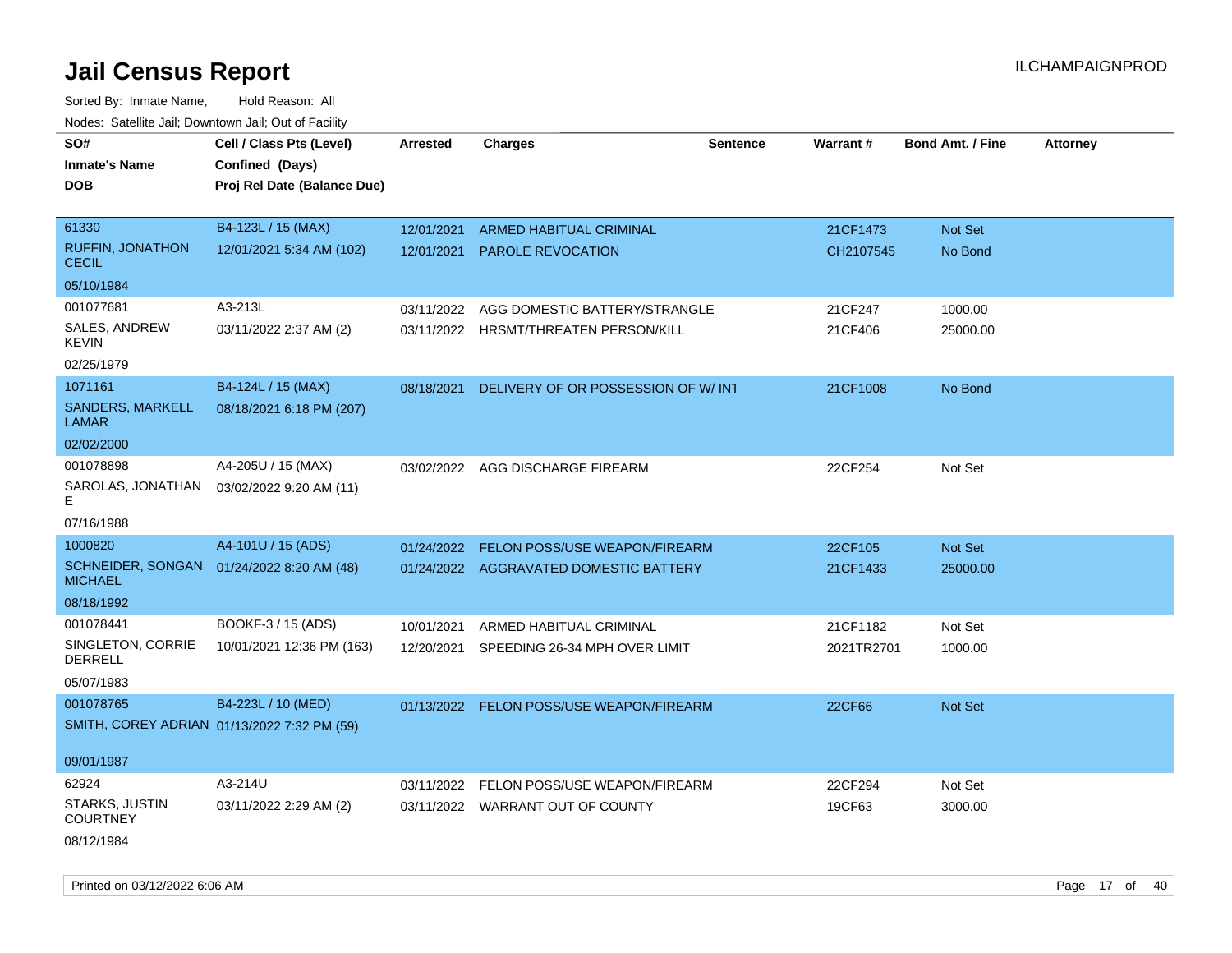Sorted By: Inmate Name, Hold Reason: All Nodes: Satellite Jail; Downtown Jail; Out of Facility

| indues. Satellite Jali, Downtown Jali, Out of Facility |                             |                 |                                         |                 |            |                         |                 |
|--------------------------------------------------------|-----------------------------|-----------------|-----------------------------------------|-----------------|------------|-------------------------|-----------------|
| SO#                                                    | Cell / Class Pts (Level)    | <b>Arrested</b> | <b>Charges</b>                          | <b>Sentence</b> | Warrant#   | <b>Bond Amt. / Fine</b> | <b>Attorney</b> |
| <b>Inmate's Name</b>                                   | Confined (Days)             |                 |                                         |                 |            |                         |                 |
| <b>DOB</b>                                             | Proj Rel Date (Balance Due) |                 |                                         |                 |            |                         |                 |
|                                                        |                             |                 |                                         |                 |            |                         |                 |
| 001077770                                              | A1-226L / 5 (MIN)           |                 | 01/06/2022 RESIDENTIAL BURGLARY         |                 | 21CF319    | Not Set                 |                 |
| STOFFLE, KELLY ANNE 01/06/2022 3:14 PM (66)            |                             |                 |                                         |                 |            |                         |                 |
|                                                        |                             |                 |                                         |                 |            |                         |                 |
| 04/12/1989                                             |                             |                 |                                         |                 |            |                         |                 |
| 38305                                                  | B2-T2-06L / 10 (SPH)        | 03/18/2020      | <b>CRIMINAL SEXUAL ABUSE</b>            |                 | 20CF-343   | 500000.00               |                 |
| STOVER, JOSH<br>ANDREW                                 | 03/18/2020 10:24 AM (725)   |                 |                                         |                 |            |                         |                 |
| 08/18/1973                                             |                             |                 |                                         |                 |            |                         |                 |
| 001078182                                              | B3-W2-06L / 5 (MIN)         | 12/20/2021      | DRIVING ON REVOKED LICENSE              |                 | 2021CF800  | No Bond                 |                 |
| <b>STRONG, KEVIN</b><br><b>GARDNER</b>                 | 12/20/2021 4:34 PM (83)     |                 |                                         |                 |            |                         |                 |
| 02/12/1963                                             | 3/19/2022 (0.00)            |                 |                                         |                 |            |                         |                 |
| 001077694                                              | BOOKF-2                     | 03/11/2022      | DOMESTIC BATTERY                        |                 | 2022CMAWOW | No Bond                 |                 |
| SWAIM, JENNIFER<br><b>IRENE</b>                        | 03/12/2022 12:45 AM (1)     |                 | 03/12/2022 DRIVING ON SUSPENDED LICENSE |                 | 2021TR2542 | 2500.00                 |                 |
| 08/23/1986                                             |                             |                 |                                         |                 |            |                         |                 |
| 1062701                                                | A4-201U / 15 (MAX)          |                 | 01/20/2022 UNLAWFUL USE OF A WEAPON     | 10y (DOC)       | 2021CF114  | No Bond                 |                 |
| TAYLOR, CODY EARL                                      | 01/20/2022 11:31 AM (52)    |                 |                                         |                 |            |                         |                 |
|                                                        |                             |                 |                                         |                 |            |                         |                 |
| 10/22/1997                                             |                             |                 |                                         |                 |            |                         |                 |
| 1036650                                                | B4-225U / 10 (MED)          |                 | 02/16/2022 ARMED VIOLENCE/CATEGORY I    |                 | 21CF845    | 250000.00               |                 |
| TAYLOR, KORRION<br><b>VELEZ</b>                        | 02/16/2022 4:33 PM (25)     |                 |                                         |                 |            |                         |                 |
| 03/18/1997                                             |                             |                 |                                         |                 |            |                         |                 |
| 001078471                                              | B4-221U / 10 (MED)          | 10/11/2021      | AGG UUW/VEHICLE/<21                     |                 | 21CF1210   | 100.00                  |                 |
| THATCH, OMARION<br><b>DIAMONTE</b>                     | 10/11/2021 1:26 AM (153)    |                 |                                         |                 |            |                         |                 |
| 09/05/2003                                             |                             |                 |                                         |                 |            |                         |                 |
| 32058                                                  | B4-123U / 15 (MAX)          | 06/14/2021      | <b>AGG DISCH FIREARM</b>                |                 | 21CF690    | Not Set                 |                 |
| THOMPSON, STEVEN<br>ONEAL                              | 06/14/2021 6:44 AM (272)    |                 |                                         |                 |            |                         |                 |
| 03/14/1969                                             |                             |                 |                                         |                 |            |                         |                 |

Printed on 03/12/2022 6:06 AM Page 18 of 40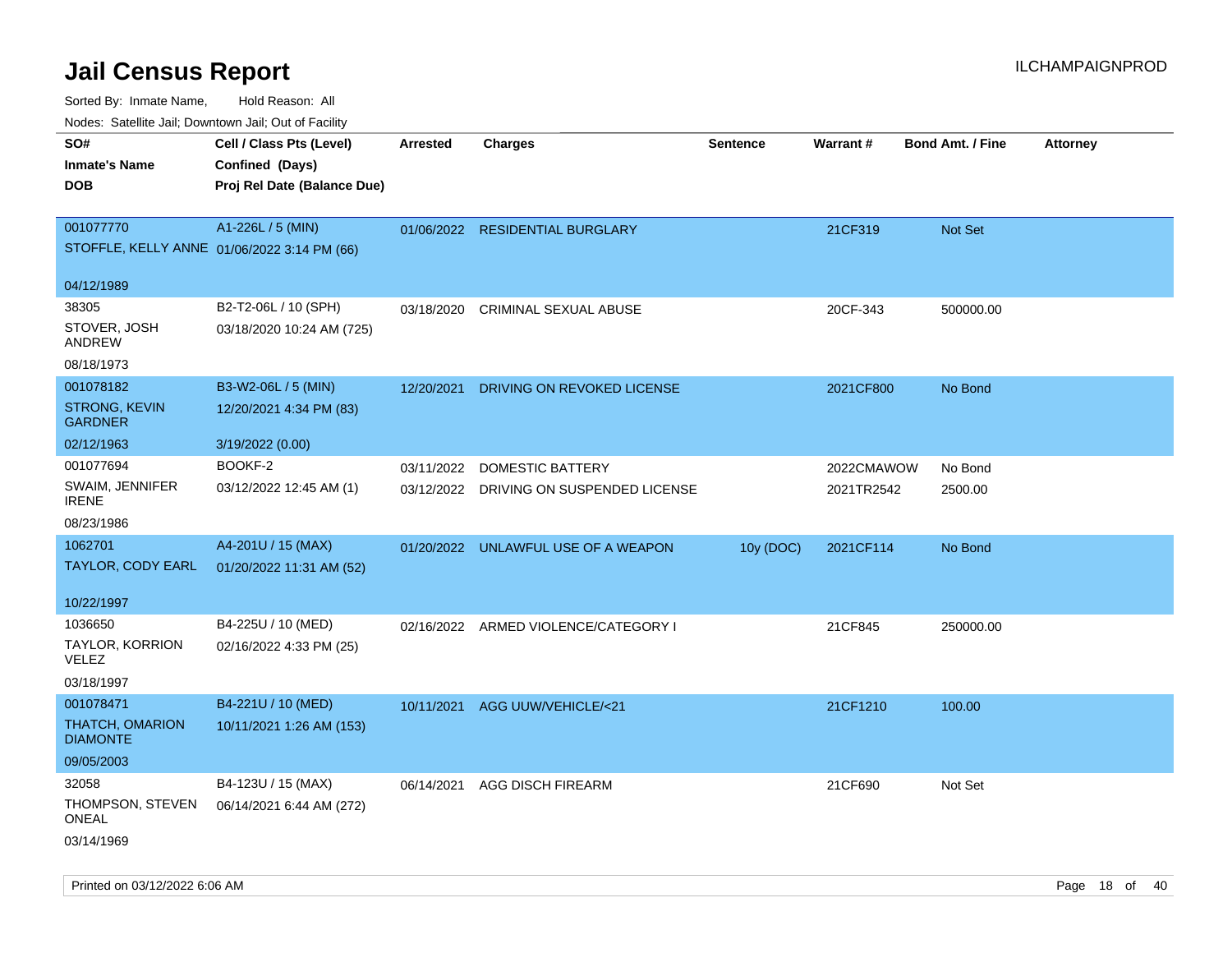| roaco. Catolino dall, Downtown dall, Out of Fability |                             |                 |                                      |                 |            |                         |                 |
|------------------------------------------------------|-----------------------------|-----------------|--------------------------------------|-----------------|------------|-------------------------|-----------------|
| SO#                                                  | Cell / Class Pts (Level)    | <b>Arrested</b> | <b>Charges</b>                       | <b>Sentence</b> | Warrant#   | <b>Bond Amt. / Fine</b> | <b>Attorney</b> |
| <b>Inmate's Name</b>                                 | Confined (Days)             |                 |                                      |                 |            |                         |                 |
| DOB                                                  | Proj Rel Date (Balance Due) |                 |                                      |                 |            |                         |                 |
|                                                      |                             |                 |                                      |                 |            |                         |                 |
| 001078792                                            | A4-104L / 15 (ADS)          | 01/24/2022      | <b>FUGITIVE FROM JUSTICE</b>         |                 | 22CF99     | Not Set                 |                 |
| TRAMBLE, TOM                                         | 01/24/2022 10:24 AM (48)    | 01/24/2022      | <b>FUGITIVE FROM JUSTICE</b>         |                 | 22CF100    | <b>Not Set</b>          |                 |
| <b>MARCUS</b>                                        |                             |                 | 01/24/2022 ARMED VIOLENCE/CATEGORY I |                 | 22CF101    | <b>Not Set</b>          |                 |
| 02/28/1985                                           |                             |                 |                                      |                 |            |                         |                 |
| 32910                                                | B3-W1-02L / 10 (MED)        | 10/04/2021      | DOM BTRY/HARM/1-2 PRECONV            |                 | 21CF1189   | Not Set                 |                 |
| TULL, CHRISTOPHER<br><b>MICHAEL</b>                  | 10/04/2021 10:53 PM (160)   |                 |                                      |                 |            |                         |                 |
| 04/02/1971                                           |                             |                 |                                      |                 |            |                         |                 |
| 512160                                               | BOOKH-3                     | 03/10/2022      | <b>ARMED HABITUAL CRIMINAL</b>       |                 | 22CF296    | Not Set                 |                 |
| <b>TURNER, CHARLES</b><br><b>EDWARD</b>              | 03/10/2022 12:00 PM (3)     | 03/11/2022      | PAROLE REVOCATION                    |                 | CH2201422  | No Bond                 |                 |
| 09/05/1986                                           |                             |                 |                                      |                 |            |                         |                 |
| 1070737                                              | A1-126L / 15 (MAX)          | 10/14/2021      | AGG KIDNAPG/<13/INTEL DISABL         | (DHS)           | 2020CF418  | 250000.00               |                 |
| WASHINGTON,<br>JASTINA VIRGINIA                      | 10/14/2021 12:02 PM (150)   |                 |                                      |                 |            |                         |                 |
| 04/11/2000                                           |                             |                 |                                      |                 |            |                         |                 |
| 977140                                               | B1-203L / 10 (MED)          | 10/24/2021      | ARMED HABITUAL CRIMINAL              |                 | 21CF1289   | <b>Not Set</b>          |                 |
| <b>WEBSTER, DERRIAL</b><br><b>DEVON</b>              | 10/24/2021 2:46 AM (140)    |                 |                                      |                 |            |                         |                 |
| 01/14/1990                                           |                             |                 |                                      |                 |            |                         |                 |
| 001078328                                            | B1-105L / 15 (MAX)          | 08/30/2021      | FELON POSS/USE WEAPON/FIREARM        |                 | 21CF1045   | Not Set                 |                 |
| WHITE, JUSTIN<br><b>STEVEN</b>                       | 08/30/2021 10:48 AM (195)   |                 |                                      |                 |            |                         |                 |
| 10/25/1995                                           |                             |                 |                                      |                 |            |                         |                 |
| 1075313                                              | A4-207U / 15 (ADS)          | 01/29/2022      | POSSESSION OF STOLEN FIREARM         |                 | 22CF132    | <b>Not Set</b>          |                 |
| <b>WILLIAMS, EARDIS</b>                              | 01/29/2022 1:23 AM (43)     | 01/29/2022      | MFG/DEL CANNABIS/30-500 GRAMS        |                 | 20CF51     | 5000.00                 |                 |
| <b>ANTONIO, Junior</b>                               |                             | 01/29/2022      | POSSESSION OF STOLEN FIREARM         |                 | 20CF1048   | 500000.00               |                 |
| 01/21/1999                                           |                             |                 |                                      |                 |            |                         |                 |
| 638552                                               | B2-T2-08L / 5 (SPH)         | 10/07/2021      | CHILD PORNOGRAPHY/PHOTOGRAPH         |                 | 2021CF1207 | No Bond                 |                 |
| <b>WILLIAMS, MICHAEL</b><br>JAMES                    | 10/07/2021 12:20 PM (157)   |                 |                                      |                 |            |                         |                 |
| 03/29/1964                                           |                             |                 |                                      |                 |            |                         |                 |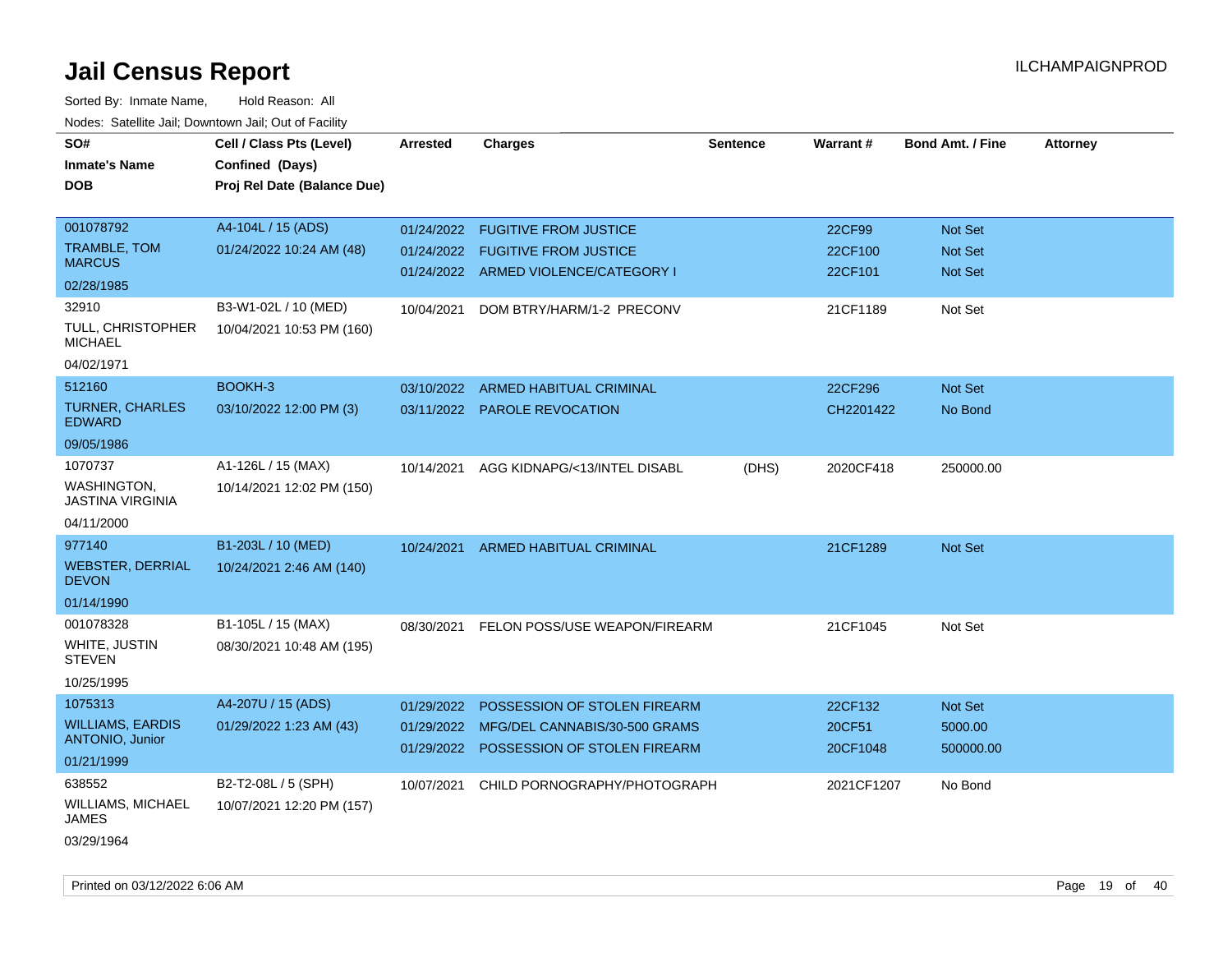| SO#                                       | Cell / Class Pts (Level)    | Arrested          | <b>Charges</b>                         | <b>Sentence</b> | Warrant#    | <b>Bond Amt. / Fine</b> | <b>Attorney</b> |
|-------------------------------------------|-----------------------------|-------------------|----------------------------------------|-----------------|-------------|-------------------------|-----------------|
| <b>Inmate's Name</b>                      | Confined (Days)             |                   |                                        |                 |             |                         |                 |
| <b>DOB</b>                                | Proj Rel Date (Balance Due) |                   |                                        |                 |             |                         |                 |
|                                           |                             |                   |                                        |                 |             |                         |                 |
| 1066370                                   | B1-101L / 15 (MAX)          | 07/28/2021        | ARMED VIOLENCE/CATEGORY III            |                 | 2021 CF 882 | Not Set                 |                 |
| <b>WILLIAMS, REONTE</b><br><b>REMIR</b>   | 07/28/2021 5:40 AM (228)    |                   |                                        |                 |             |                         |                 |
| 05/14/1999                                |                             |                   |                                        |                 |             |                         |                 |
| 1020914                                   | A3-113L / 10 (ADS)          | 03/06/2022        | FELON POSS/USE WEAPON/FIREARM          |                 | 21CF1337    | 250000.00               |                 |
| <b>WILSON, BRANDON</b><br>LARON           | 03/06/2022 11:46 AM (7)     |                   |                                        |                 |             |                         |                 |
| 07/05/1994                                |                             |                   |                                        |                 |             |                         |                 |
| 001078935                                 | BOOKH-3                     | 03/12/2022        | DRIVING ON REVOKED LICENSE             |                 | 2022TRAWOW  | <b>Not Set</b>          |                 |
| <b>WILSON, DEVONJ</b>                     | 03/12/2022 3:25 AM (1)      | 03/12/2022        | KNOW POSS FIC/ALT LIC/PERMIT           |                 | 2022CFAWOW  | No Bond                 |                 |
| <b>LANCE</b>                              |                             | 03/12/2022        | <b>OBSTRCT JUSTICE/LEAVE STATE</b>     |                 | 2022CFAWOW  | No Bond                 |                 |
| 03/30/1986                                |                             | 03/12/2022        | DRIVING ON REVOKED LICENSE             |                 | 2021TR8765  | 1500.00                 |                 |
|                                           |                             | 03/12/2022        | <b>UNLWFL POSS FIREARM</b>             |                 | 2021CF131   | 30000.00                |                 |
|                                           |                             | 03/12/2022        | <b>FELON POSSESS WEAPON/2ND+</b>       |                 | 2020CF169   | 10000.00                |                 |
| 1051953                                   | A1-124U / 10 (ADS)          | 02/02/2022        | DOMESTIC BATTERY/OTHER PRIOR           |                 | 22CF144     | Not Set                 |                 |
| <b>WINSTON, ALYSSIA</b><br><b>LETEECE</b> | 02/02/2022 4:29 AM (39)     |                   |                                        |                 |             |                         |                 |
| 03/17/1996                                |                             |                   |                                        |                 |             |                         |                 |
| 001077794                                 | BOOKF-2                     |                   | 03/11/2022 POSSESSION OF METH< 5 GRAMS |                 | 2021CF824   | 7500.00                 |                 |
| ZORN, KATIE LYNN                          | 03/11/2022 6:50 PM (2)      |                   |                                        |                 |             |                         |                 |
| 04/13/1992                                |                             |                   |                                        |                 |             |                         |                 |
|                                           |                             |                   |                                        |                 |             |                         |                 |
| <b>Total Satellite Jail: 152</b>          |                             | <b>Males: 130</b> | Females: 22<br>Unknown: 0              |                 |             |                         |                 |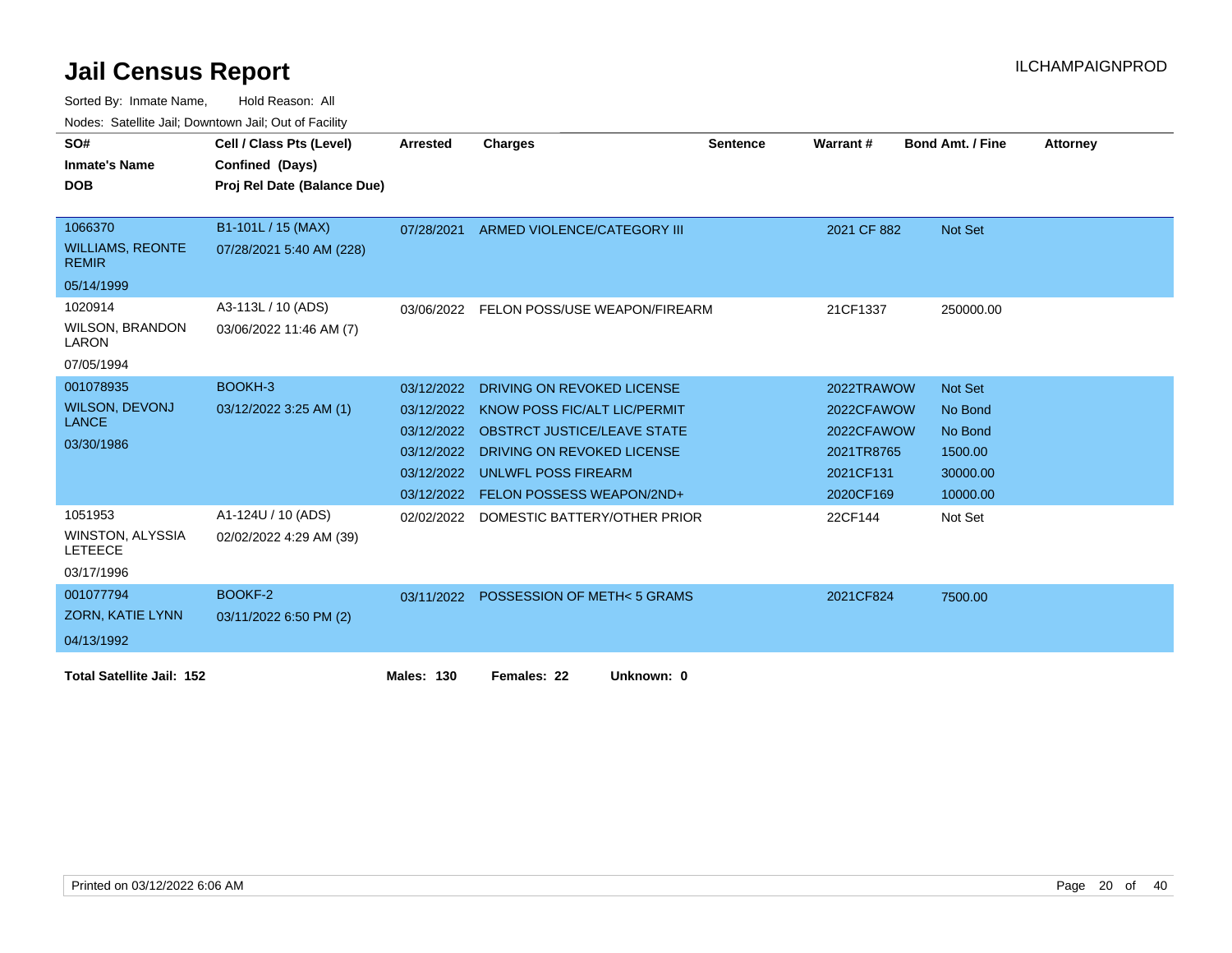| <b>Downtown Jail</b>                      |                             |            |                                           |                 |           |                         |                 |
|-------------------------------------------|-----------------------------|------------|-------------------------------------------|-----------------|-----------|-------------------------|-----------------|
| SO#                                       | Cell / Class Pts (Level)    | Arrested   | <b>Charges</b>                            | <b>Sentence</b> | Warrant#  | <b>Bond Amt. / Fine</b> | <b>Attorney</b> |
| <b>Inmate's Name</b>                      | Confined (Days)             |            |                                           |                 |           |                         |                 |
| <b>DOB</b>                                | Proj Rel Date (Balance Due) |            |                                           |                 |           |                         |                 |
|                                           |                             |            |                                           |                 |           |                         |                 |
| 1073165                                   | G4L / 5 (MIN)               | 04/30/2021 | <b>BURGLARY</b>                           | 9y (DOC)        | 21CF516   | Not Set                 |                 |
| ACKERMAN, CODY                            | 04/30/2021 4:48 PM (317)    | 04/30/2021 | FORGERY/ISSUE/DELIVER DOCUMENT            |                 | 19CF143   | 75000.00                |                 |
| <b>JAMES</b>                              |                             | 05/03/2021 | FORGERY/ISSUE/DELIVER DOCUMENT            |                 | 2018CF689 | 2500.00 / 75.00         |                 |
| 02/01/1989                                |                             |            |                                           |                 |           |                         |                 |
| 47897                                     | J5L / 15 (ADS)              | 01/19/2022 | <b>VIOLATE ORDER PROTECTION</b>           |                 | 22CF85    | Not Set                 |                 |
| BRANAMAN.<br><b>CLIFFORD EARL</b>         | 01/19/2022 9:21 PM (53)     | 01/19/2022 | DRVG REVOKED/2+/PERS INJ/DEATH            |                 | 22CF84    | Not Set                 |                 |
|                                           |                             | 01/19/2022 | PAROLE REVOCATION                         |                 | VA2201139 | No Bond                 |                 |
| 03/09/1975                                |                             | 02/08/2022 | <b>DRIVE REVOKED/RECK HOMIC/3</b>         |                 | 21CF1280  | Not Set                 |                 |
|                                           |                             | 02/08/2022 | DRIVING ON REVOKED LICENSE                |                 | 21TR8305  | Not Set                 |                 |
| 990633                                    | G7L / 5 (MIN)               | 02/15/2022 | POSS AMT CON SUB EXCEPT(A)/(D)            | 5y (DOC)        | 2017CF598 | No Bond                 |                 |
| <b>BRIFFORD, WILLIE</b><br>Junior         | 02/15/2022 8:56 AM (26)     |            | 02/15/2022 CIVIL FTA WARRANT              |                 | 019F154   | 2500.00                 |                 |
| 09/13/1987                                |                             |            |                                           |                 |           |                         |                 |
| 1027929                                   | F6L / 15 (MAX)              | 12/18/2021 | HOME INVASION/CAUSE INJURY                |                 | 21CF1560  | No Bond                 |                 |
| <b>BROUGHTON, MARK</b><br>ANTHONY, Junior | 12/18/2021 2:55 AM (85)     |            |                                           |                 |           |                         |                 |
| 02/15/1990                                |                             |            |                                           |                 |           |                         |                 |
| 1067476                                   | F7U / 10 (MED)              | 11/13/2021 | AGG DOMESTIC BATTERY/STRANGLE             |                 | 20CF575   | 5000.00                 |                 |
| <b>BROWN, JAMES</b><br><b>BRONELL</b>     | 11/13/2021 2:35 AM (120)    | 11/13/2021 | <b>RESIDENTIAL BURGLARY</b>               |                 | 21CF385   | 25000.00                |                 |
| 01/08/1996                                |                             |            |                                           |                 |           |                         |                 |
| 995432                                    | H5L / 10 (ADS)              | 12/20/2021 | FAIL TO RPT WKLY/NO FIXED ADDR            |                 | 21CF1559  | Not Set                 |                 |
| BROWN, JAVON<br><b>SHANTEZ</b>            | 12/20/2021 2:06 AM (83)     |            |                                           |                 |           |                         |                 |
| 10/14/1991                                |                             |            |                                           |                 |           |                         |                 |
| 1075941                                   | G2L / 5 (MIN)               |            | 10/08/2021 AGG UNLAWFUL USE OF WEAPON/VEH | 2v(DOC)         | 20CF360   | No Bond                 |                 |
| <b>BROWN, LIONEL</b><br><b>TERRELL</b>    | 10/08/2021 5:16 PM (156)    |            |                                           |                 |           |                         |                 |
| 10/19/1981                                |                             |            |                                           |                 |           |                         |                 |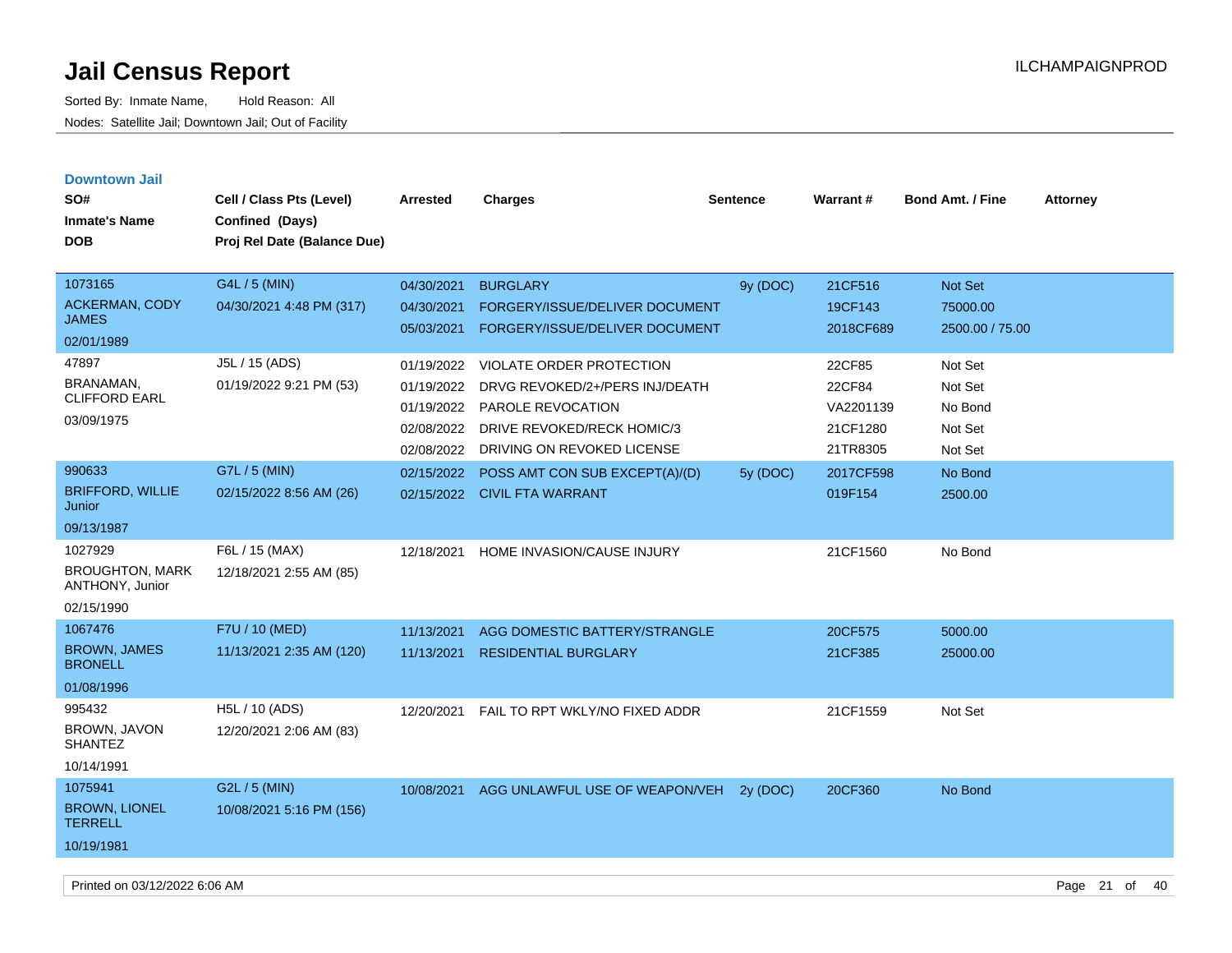| ivouss. Satellite Jali, Downtown Jali, Out of Facility |                                            |            |                                         |                 |                 |                         |                 |
|--------------------------------------------------------|--------------------------------------------|------------|-----------------------------------------|-----------------|-----------------|-------------------------|-----------------|
| SO#                                                    | Cell / Class Pts (Level)                   | Arrested   | <b>Charges</b>                          | <b>Sentence</b> | <b>Warrant#</b> | <b>Bond Amt. / Fine</b> | <b>Attorney</b> |
| <b>Inmate's Name</b>                                   | Confined (Days)                            |            |                                         |                 |                 |                         |                 |
| <b>DOB</b>                                             | Proj Rel Date (Balance Due)                |            |                                         |                 |                 |                         |                 |
|                                                        |                                            |            |                                         |                 |                 |                         |                 |
| 001078900                                              | C9L / 15 (ADS)                             |            | 03/02/2022 MURDER/INTENT TO KILL/INJURE |                 | 22CF252         | Not Set                 |                 |
| BYRD, ANDREW<br><b>DARNELL</b>                         | 03/02/2022 11:59 PM (11)                   |            |                                         |                 |                 |                         |                 |
| 12/30/2003                                             |                                            |            |                                         |                 |                 |                         |                 |
| 001078092                                              | H2U / 10 (ADS)                             | 12/27/2021 | AGG BATTERY/PUBLIC PLACE                |                 | 2021CF1042      | 5000.00                 |                 |
| WILLIAM                                                | CHOUNARD, STANLEY 12/27/2021 10:47 PM (76) |            |                                         |                 |                 |                         |                 |
| 06/25/1986                                             |                                            |            |                                         |                 |                 |                         |                 |
| 56241                                                  | E1L / 5 (MIN)                              |            | 01/13/2022 VIOLATE ORDER/PRIOR DOM BTRY |                 | 22CF59          | <b>Not Set</b>          |                 |
| <b>CLARK, DAMON</b><br><b>GILLMORE</b>                 | 01/13/2022 4:36 AM (59)                    |            |                                         |                 |                 |                         |                 |
| 12/21/1976                                             |                                            |            |                                         |                 |                 |                         |                 |
| 001078838                                              | K <sub>2</sub> / 15 (ADS)                  | 02/12/2022 | PRED CRIM SEX ASLT/BODILY HARM          |                 | 21CF30          | 150000.00               |                 |
| CLAYTON, KAREEM<br>JAMAL                               | 02/12/2022 8:55 AM (29)                    |            |                                         |                 |                 |                         |                 |
| 02/03/1974                                             |                                            |            |                                         |                 |                 |                         |                 |
| 1075361                                                | J6L / 5 (ADS)                              | 04/16/2021 | <b>BURGLARY</b>                         |                 | 21CF414         | Not Set                 |                 |
| <b>COWART, TORREY</b><br>BENJAMEN, Junior              | 04/16/2021 9:17 PM (331)                   |            |                                         |                 |                 |                         |                 |
| 11/22/1987                                             |                                            |            |                                         |                 |                 |                         |                 |
| 1067370                                                | E6L / 15 (ADS)                             | 11/05/2021 | FIREARM/FOID INVALID/NOT ELIG           |                 | 21CF1370        | Not Set                 |                 |
| DAVIS, AUSTIN<br><b>CHRISTOPHER</b>                    | 11/06/2021 12:23 AM (127)                  |            |                                         |                 |                 |                         |                 |
| 08/11/1997                                             |                                            |            |                                         |                 |                 |                         |                 |
| 001077214                                              | 15 / 15 (ADS)                              | 12/20/2021 | <b>MURDER</b>                           |                 | 21CF1572        | <b>Not Set</b>          |                 |
| DAVIS-MURDOCK,<br><b>ERION VASSHAD</b>                 | 12/21/2021 10:13 AM (82)                   | 12/22/2021 | <b>PAROLE REVOCATION</b>                |                 | CH2107977       | <b>Not Set</b>          |                 |
| 06/22/1998                                             |                                            |            |                                         |                 |                 |                         |                 |
| 001078223                                              | G6L / 5 (MIN)                              | 11/09/2021 | AGG DUI/NO VALID DL                     |                 | 21CF1382        | Not Set                 |                 |
| DIEGO-MATEO,<br>JOAQUIN                                | 11/09/2021 10:52 PM (124)                  |            |                                         |                 |                 |                         |                 |
| 01/23/2002                                             |                                            |            |                                         |                 |                 |                         |                 |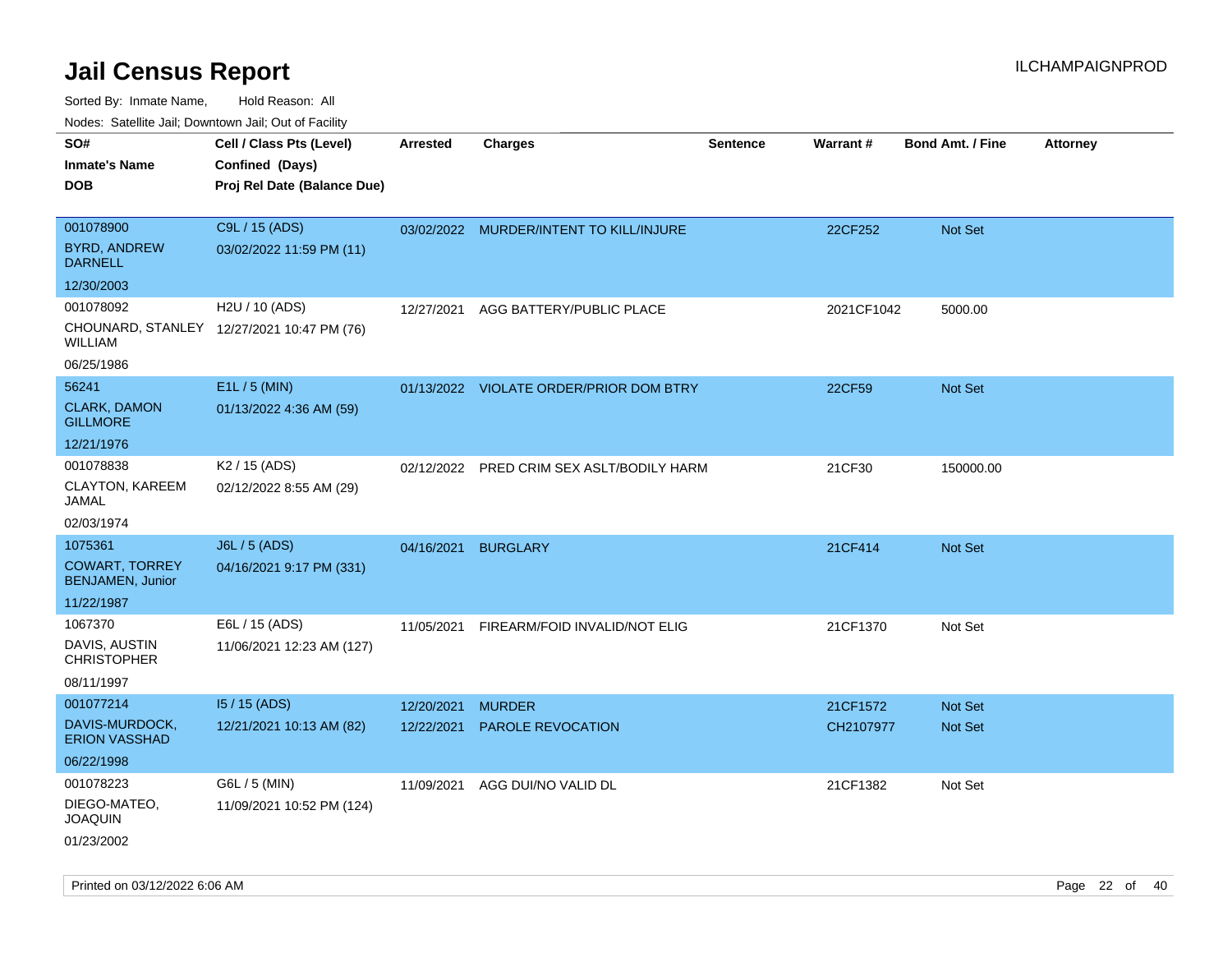Sorted By: Inmate Name, Hold Reason: All Nodes: Satellite Jail; Downtown Jail; Out of Facility

| roacs. Catellite Jall, Downtown Jall, Out of Facility |                             |                   |                                           |                 |            |                         |                 |
|-------------------------------------------------------|-----------------------------|-------------------|-------------------------------------------|-----------------|------------|-------------------------|-----------------|
| SO#                                                   | Cell / Class Pts (Level)    | <b>Arrested</b>   | <b>Charges</b>                            | <b>Sentence</b> | Warrant#   | <b>Bond Amt. / Fine</b> | <b>Attorney</b> |
| <b>Inmate's Name</b>                                  | Confined (Days)             |                   |                                           |                 |            |                         |                 |
| <b>DOB</b>                                            | Proj Rel Date (Balance Due) |                   |                                           |                 |            |                         |                 |
|                                                       |                             |                   |                                           |                 |            |                         |                 |
| 571307                                                | J3L / 15 (ADS)              | 09/14/2020        | <b>CRIM SEXUAL ABUSE/CONSENT</b>          |                 | 2020CF1026 | Not Set                 |                 |
| <b>DOMINGO-</b><br>CASTANEDA,                         | 09/14/2020 11:19 PM (545)   |                   | 09/14/2020 PRED CRIM SEX ASLT/VICTIM <13  |                 | 2020CF1025 | Not Set                 |                 |
| 09/29/1989                                            |                             |                   |                                           |                 |            |                         |                 |
| 527379                                                | D6 / 15 (ADS)               | 10/25/2021        | ARMED HABITUAL CRIMINAL                   |                 | 21CF1297   | Not Set                 |                 |
| DRAKE, MARCELL<br><b>DEON</b>                         | 10/25/2021 5:05 PM (139)    | 10/27/2021        | AGG DOMESTIC BATTERY/STRANGLE             |                 | 21CF1245   | Not Set                 |                 |
| 04/20/1987                                            |                             |                   |                                           |                 |            |                         |                 |
| 959292                                                | K1 / 15 (ADS)               | 04/01/2021        | ATTEMPT (FIRST DEGREE MURDER)             |                 | 2020CF565  | 2000000.00              |                 |
| <b>DUNCAN, COREYON</b><br><b>ANTHONY</b>              | 04/01/2021 8:46 PM (346)    | 12/17/2021 MURDER |                                           |                 | 21CF1542   | Not Set                 |                 |
| 01/17/1989                                            |                             |                   |                                           |                 |            |                         |                 |
| 1053207                                               | K3 / 15 (SPH)               |                   | 06/06/2019 MURDER/INTENT TO KILL/INJURE   |                 | 2019-CF849 | 2000000.00              |                 |
| FAUST, JAQUAVEON<br>LAVELL                            | 06/06/2019 2:24 PM (1,011)  |                   |                                           |                 |            |                         |                 |
| 07/25/1996                                            |                             |                   |                                           |                 |            |                         |                 |
| 524764                                                | G3L / 5 (MIN)               | 09/18/2021        | METH DELIVERY/15<100 GRAMS                |                 | 21CF627    | 50000.00                |                 |
| <b>FISCUS, ROBERT</b><br><b>LOWELL</b>                | 09/18/2021 10:50 AM (176)   |                   |                                           |                 |            |                         |                 |
| 02/17/1986                                            |                             |                   |                                           |                 |            |                         |                 |
| 1063104                                               | $G1U / 5$ (MIN)             | 01/10/2022        | VIOLATE ORDER PROTECTION                  |                 | 21CF1258   | 25000.00                |                 |
| <b>FUSON, KEITH</b><br><b>EDWARD</b>                  | 01/10/2022 9:14 PM (62)     |                   | 01/10/2022 VIOLATE ORDER PROTECTION       |                 | 21CF1259   | 25000.00                |                 |
| 05/07/1987                                            |                             |                   |                                           |                 |            |                         |                 |
| 1069726                                               | G1L / 5 (MIN)               |                   | 02/21/2022 POSS AMT CON SUB EXCEPT(A)/(D) | 18m (DOC)       | 2021CF472  | No Bond                 |                 |
| GREER, CONNOR JAY                                     | 02/21/2022 1:41 PM (20)     |                   |                                           |                 |            |                         |                 |
|                                                       |                             |                   |                                           |                 |            |                         |                 |
| 02/22/1994                                            |                             |                   |                                           |                 |            |                         |                 |
| 32913                                                 | $11 / 15$ (ADS)             |                   | 12/03/2021 PRED CRIM SEX ASLT/VICTIM <13  |                 | 21CF1481   | Not Set                 |                 |
| GROB, WARREN A,<br>Junior                             | 12/03/2021 4:24 PM (100)    |                   |                                           |                 |            |                         |                 |
| 12/07/1950                                            |                             |                   |                                           |                 |            |                         |                 |

Printed on 03/12/2022 6:06 AM Page 23 of 40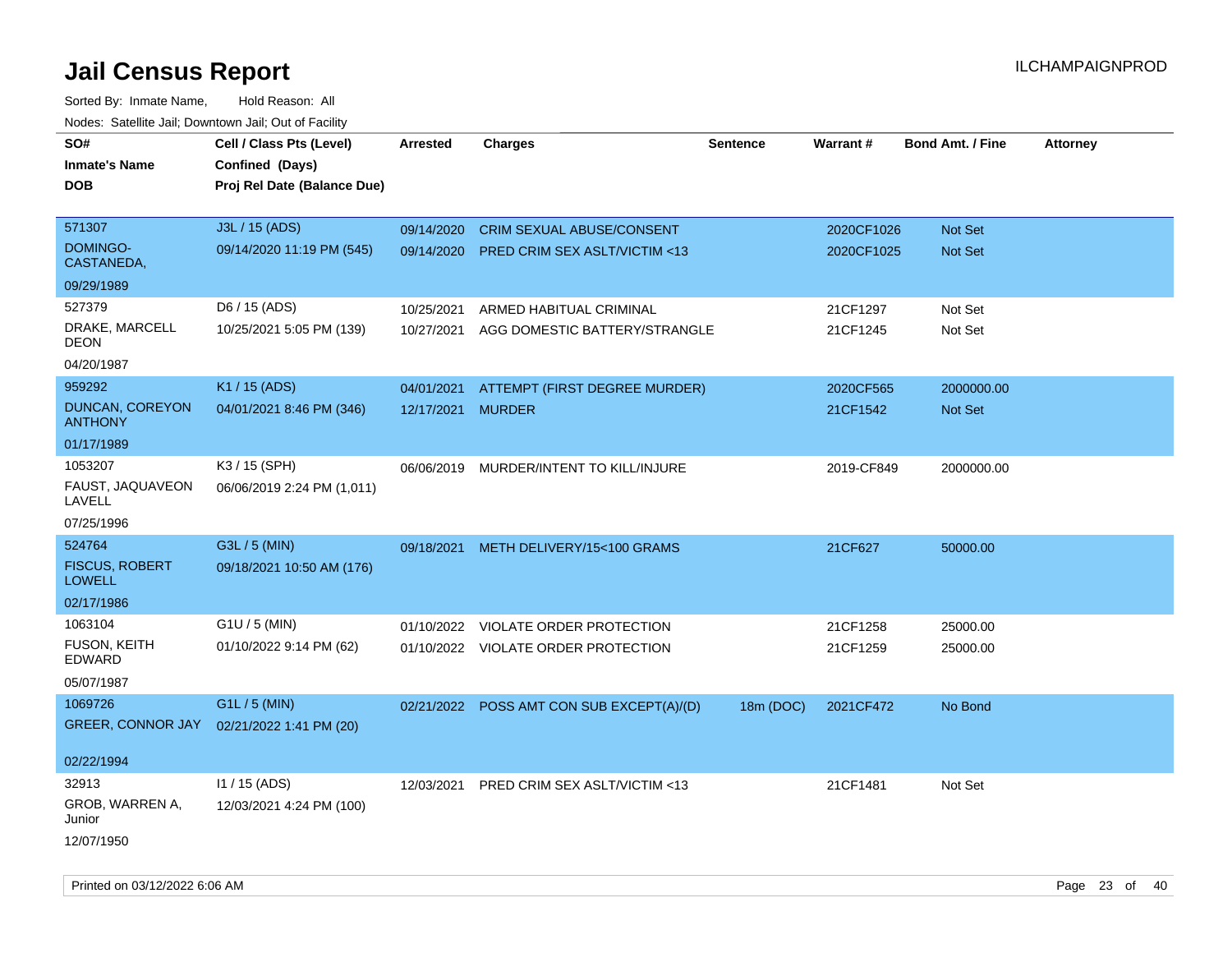| SO#                                       | Cell / Class Pts (Level)                   | <b>Arrested</b>  | <b>Charges</b>                                           | <b>Sentence</b> | <b>Warrant#</b> | <b>Bond Amt. / Fine</b> | <b>Attorney</b> |
|-------------------------------------------|--------------------------------------------|------------------|----------------------------------------------------------|-----------------|-----------------|-------------------------|-----------------|
| <b>Inmate's Name</b>                      | Confined (Days)                            |                  |                                                          |                 |                 |                         |                 |
| <b>DOB</b>                                | Proj Rel Date (Balance Due)                |                  |                                                          |                 |                 |                         |                 |
|                                           |                                            |                  |                                                          |                 |                 |                         |                 |
| 001078871                                 | G9U / 5 (ADS)                              |                  | 02/22/2022 RETAIL THEFT/DISP MERCH/<\$300                |                 | 2018JD182       | No Bond                 |                 |
| <b>HARRIS, MARTELL</b>                    | 02/22/2022 3:44 PM (19)                    |                  | 02/22/2022 RESIDENTIAL BURGLARY                          |                 | 2020JD14        | No Bond                 |                 |
| <b>TE'SHAWN</b>                           |                                            |                  | 02/22/2022 INDIRECT CRIMINAL CONTEMPT                    |                 | 2020CC9         | 20000.00                |                 |
| 07/02/2003                                |                                            |                  |                                                          |                 |                 |                         |                 |
| 1073611                                   | G3U / 5 (MIN)                              | 02/09/2021       | DELIVERY OF OR POSSESSION OF W/INT                       |                 | 21CF160         | Not Set                 |                 |
| HAYES, CAMERON<br><b>TAYLOR MALEEK</b>    | 02/09/2021 3:10 PM (397)                   | 02/09/2021       | MFG 15>100 GR ECSTASY/ANALOG                             |                 | 21CF121         | 500000.00               |                 |
| 08/10/1998                                |                                            |                  |                                                          |                 |                 |                         |                 |
| 953555                                    | C4U / 15 (MAX)                             | 03/10/2021       | <b>CRIM TRESPASS TO RESIDENCE</b>                        |                 | 21CF272         | Not Set                 |                 |
| HUNT, TAVARIS EARL                        | 03/10/2021 4:58 AM (368)                   |                  | 04/14/2021 AGG FLEEING POLICE/21 MPH OVER                | 3y (DOC)        | 2020CF94        | 10000.00                |                 |
| 12/29/1987                                |                                            |                  |                                                          |                 |                 |                         |                 |
| 518711                                    | G5L / 5 (MIN)                              | 01/30/2022 THEFT |                                                          |                 | 22CF133         | Not Set                 |                 |
| INGERSON, LUCUS<br><b>JAMES</b>           | 01/30/2022 4:57 PM (42)                    |                  |                                                          |                 |                 |                         |                 |
| 09/16/1979                                |                                            |                  |                                                          |                 |                 |                         |                 |
| 001077864                                 | C6L / 15 (MAX)                             | 04/18/2021       | FELON POSS/USE WEAPON/FIREARM                            |                 | 21CF428         | Not Set                 |                 |
| D                                         | JAMERSON, ANTHONY 04/18/2021 7:21 PM (329) |                  |                                                          |                 |                 |                         |                 |
| 01/26/1990                                |                                            |                  |                                                          |                 |                 |                         |                 |
| 63110                                     | C7L / 10 (ADS)                             |                  | 02/16/2022 CRIM DAMAGE TO PROPERTY <\$500                | 2y (DOC)        | 21CF1548        | No Bond                 |                 |
| JAMES, DOMINIQUE<br><b>JULIUS</b>         | 02/16/2022 5:24 PM (25)                    |                  |                                                          |                 |                 |                         |                 |
| 03/04/1983                                |                                            |                  |                                                          |                 |                 |                         |                 |
| 53058                                     | G4U / 5 (MIN)                              |                  | 01/31/2022 DELIVERY OF OR POSSESSION OF W/IN15y/6m (DOC) |                 |                 | <b>Not Set</b>          |                 |
| <b>JOHNSON, DEMARIO</b><br><b>LACONTE</b> | 01/31/2022 11:12 AM (41)                   |                  |                                                          |                 |                 |                         |                 |
| 06/14/1981                                |                                            |                  |                                                          |                 |                 |                         |                 |
| 001078766                                 | $13/5$ (ADS)                               | 02/08/2022       | <b>AGGRAVATED BATTERY</b>                                |                 | 22CF160         | Not Set                 |                 |
| JOHNSON, IYONZI                           | 02/08/2022 11:56 AM (33)                   | 02/08/2022       | <b>BURGLARY</b>                                          |                 | 22CF63          | 3000.00                 |                 |
| 07/16/1994                                |                                            |                  |                                                          |                 |                 |                         |                 |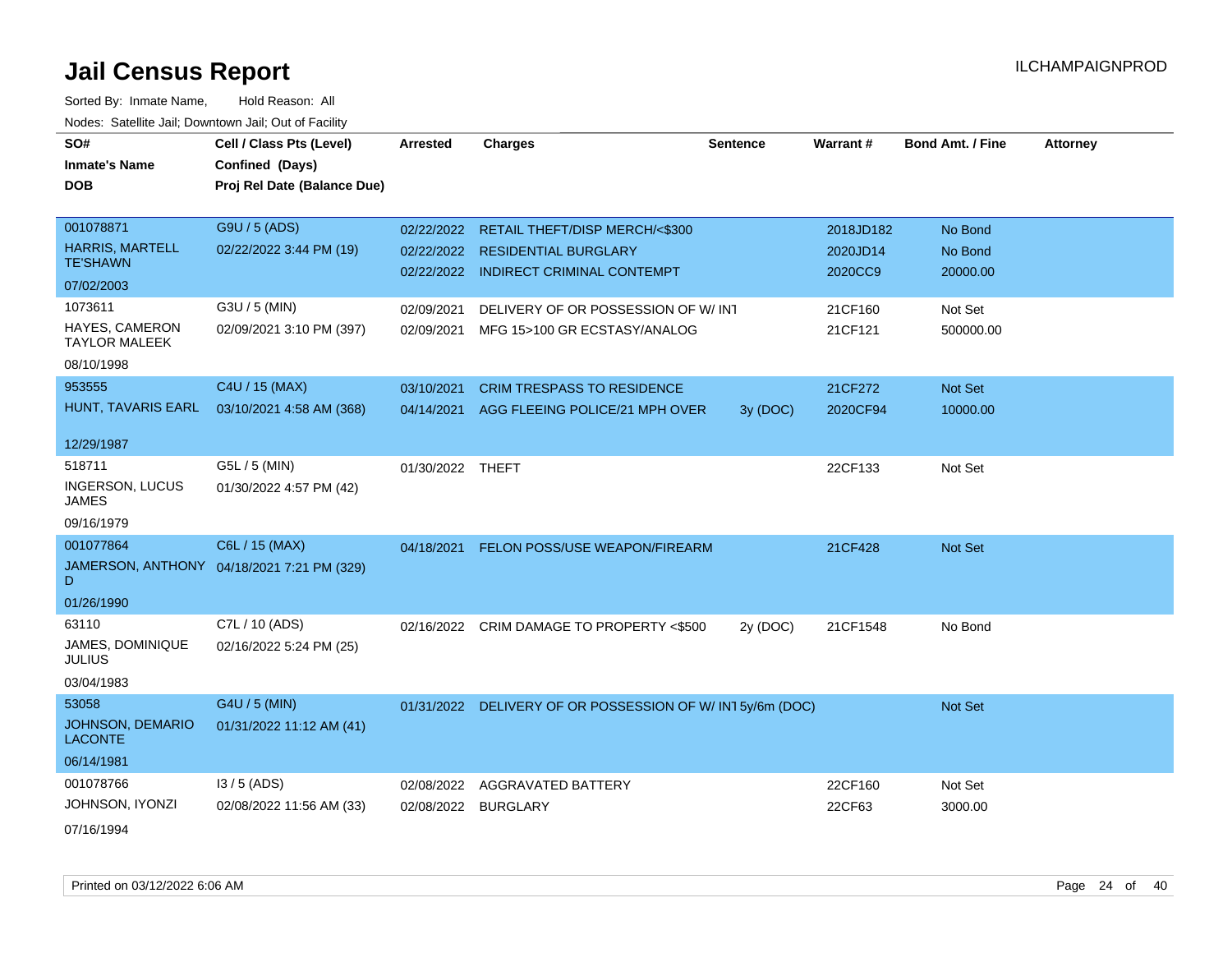Sorted By: Inmate Name, Hold Reason: All Nodes: Satellite Jail; Downtown Jail; Out of Facility

| <u>Houce.</u> Catoling bail, Downtown bail, Out of Fability |                                            |                 |                                           |                 |                 |                         |                 |
|-------------------------------------------------------------|--------------------------------------------|-----------------|-------------------------------------------|-----------------|-----------------|-------------------------|-----------------|
| SO#                                                         | Cell / Class Pts (Level)                   | <b>Arrested</b> | <b>Charges</b>                            | <b>Sentence</b> | <b>Warrant#</b> | <b>Bond Amt. / Fine</b> | <b>Attorney</b> |
| <b>Inmate's Name</b>                                        | Confined (Days)                            |                 |                                           |                 |                 |                         |                 |
| <b>DOB</b>                                                  | Proj Rel Date (Balance Due)                |                 |                                           |                 |                 |                         |                 |
|                                                             |                                            |                 |                                           |                 |                 |                         |                 |
| 1068501                                                     | G7U / 5 (MIN)                              |                 | 02/07/2022 VIO ORDER/NOTICE/PRIOR VIO O/P |                 | 22CF156         | No Bond                 |                 |
| KING, JULIUS<br><b>EMANUEL</b>                              | 02/07/2022 7:06 PM (34)                    |                 |                                           |                 |                 |                         |                 |
| 04/08/1985                                                  |                                            |                 |                                           |                 |                 |                         |                 |
| 001078818                                                   | C5L / 10 (MED)                             | 02/04/2022      | DOMESTIC BATTERY/OTHER PRIOR              |                 | 22CF148         | Not Set                 |                 |
| KINSEL, EVERAL<br>MICHAEL WILLIAM                           | 02/04/2022 7:37 PM (37)                    |                 |                                           |                 |                 |                         |                 |
| 10/16/1985                                                  |                                            |                 |                                           |                 |                 |                         |                 |
| 527447                                                      | C2L / 10 (ADS)                             | 02/22/2022      | <b>BURGLARY</b>                           |                 | 22CF224         | Not Set                 |                 |
| KIRKWOOD, TYLER                                             | 02/22/2022 10:47 AM (19)                   | 02/22/2022      | AGG BATTERY/GREAT BODILY HARM             |                 | 22CF223         | Not Set                 |                 |
| JAMES                                                       |                                            |                 | 02/23/2022 BURGLARY                       |                 | 22CF152         | Not Set                 |                 |
| 10/04/1985                                                  |                                            |                 |                                           |                 |                 |                         |                 |
| 24308                                                       | D <sub>2</sub> / 15 (MAX)                  | 06/03/2021      | <b>ROBBERY</b>                            |                 | 21CF625         | No Bond                 |                 |
| <b>KWIATKOWSKI,</b><br>ROBERT JOHN                          | 06/03/2021 10:40 PM (283)                  |                 |                                           |                 |                 |                         |                 |
| 08/08/1963                                                  |                                            |                 |                                           |                 |                 |                         |                 |
| 29681                                                       | J2L / 15 (ADS)                             | 07/14/2020      | PREDATORY CRIMINAL SEX ASSLT/CHILD        |                 | 20CF-781        | 250000.00               |                 |
| LENOIR, JOHN<br><b>CHRISTOPHER</b>                          | 07/14/2020 12:51 PM (607)                  |                 |                                           |                 |                 |                         |                 |
| 04/20/1966                                                  |                                            |                 |                                           |                 |                 |                         |                 |
| 001077524                                                   | D1 / 10 (SPH)                              | 12/14/2020      | <b>RESIDENTIAL ARSON</b>                  | 6y (DOC)        | 2020-CF-1388    | 150000.00               |                 |
| LEWIS, TREVOR<br>DANIEL                                     | 12/14/2020 5:16 PM (454)                   |                 |                                           |                 |                 |                         |                 |
| 06/03/2002                                                  |                                            |                 |                                           |                 |                 |                         |                 |
| 45113                                                       | E2L / 15 (MAX)                             | 11/20/2021      | ARMED HABITUAL CRIMINAL                   |                 | 21CF1424        | No Bond                 |                 |
| <b>MARTIN, JEREMIAH</b><br><b>FRANCIS</b>                   | 11/20/2021 1:18 AM (113)                   |                 |                                           |                 |                 |                         |                 |
| 01/18/1977                                                  |                                            |                 |                                           |                 |                 |                         |                 |
| 1063030                                                     | H4L / 15 (ADS)                             | 12/20/2021      | <b>MURDER</b>                             |                 | 21CF1571        | Not Set                 |                 |
|                                                             | MASON, RYAN ONEIAL 12/21/2021 9:30 AM (82) | 12/22/2021      | <b>PAROLE REVOCATION</b>                  |                 | CH2107979       | Not Set                 |                 |
|                                                             |                                            |                 |                                           |                 |                 |                         |                 |

02/22/1991

Printed on 03/12/2022 6:06 AM Page 25 of 40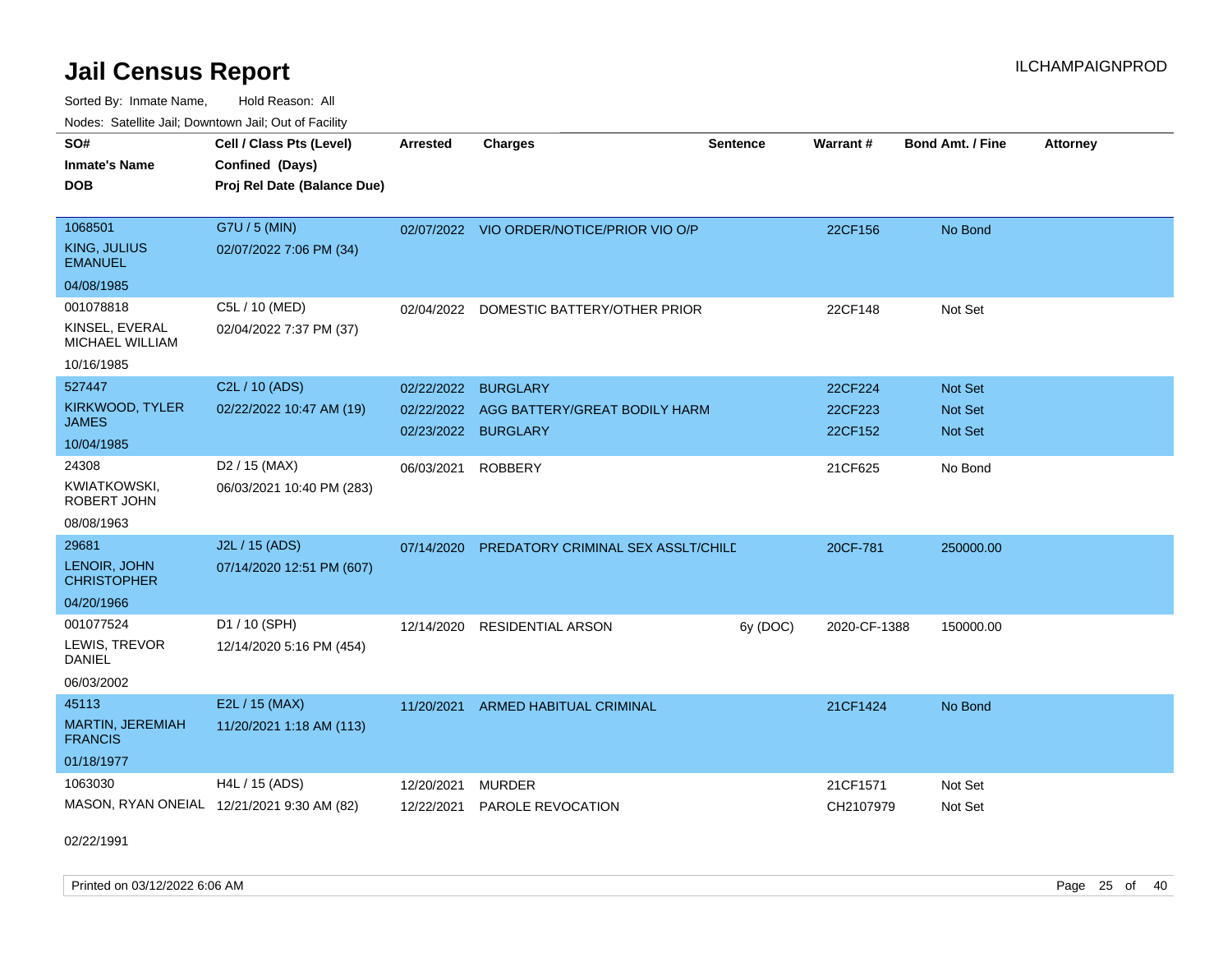| SO#                                   | Cell / Class Pts (Level)    | <b>Arrested</b>      | <b>Charges</b>                          | <b>Sentence</b> | <b>Warrant#</b> | <b>Bond Amt. / Fine</b> | <b>Attorney</b> |
|---------------------------------------|-----------------------------|----------------------|-----------------------------------------|-----------------|-----------------|-------------------------|-----------------|
| <b>Inmate's Name</b>                  | Confined (Days)             |                      |                                         |                 |                 |                         |                 |
| <b>DOB</b>                            | Proj Rel Date (Balance Due) |                      |                                         |                 |                 |                         |                 |
|                                       |                             |                      |                                         |                 |                 |                         |                 |
| 1066623                               | G6U / 5 (MIN)               | 11/17/2021           | MFG/DEL 15<100 GR COCA/ANALOG           |                 | 17CF1093        | 75000.00                |                 |
| MATA-OROZCO,<br><b>OLEGARIO</b>       | 11/17/2021 5:08 PM (116)    |                      |                                         |                 |                 |                         |                 |
| 03/06/1995                            |                             |                      |                                         |                 |                 |                         |                 |
| 1076591                               | G8U / 5 (MIN)               | 02/22/2022           | DELIVERY OF OR POSSESSION OF W/INT      |                 | 20CF961         | 500000.00               |                 |
| MATTHEWS,<br><b>CHRISTIAN ANTHONY</b> | 02/22/2022 7:42 PM (19)     |                      | 02/23/2022 MAIL FRAUD                   |                 | 2:21CR173       | No Bond                 |                 |
| 03/15/1989                            |                             |                      |                                         |                 |                 |                         |                 |
| 001078249                             | B3 / 10 (MED)               | 08/07/2021           | FELON POSS/USE WEAPON/FIREARM           | 4y (DOC)        | 21CF947         | Not Set                 |                 |
| MCCLENDON, CALVIN<br>M                | 08/07/2021 8:56 AM (218)    |                      |                                         |                 |                 |                         |                 |
| 04/29/1990                            |                             |                      |                                         |                 |                 |                         |                 |
| 40235                                 | G9L / 5 (MIN)               | 10/04/2021           | AGG DUI/4                               |                 | 2021CF1145      | 35000.00                |                 |
| MERRIWEATHER,<br><b>MARCUS TODD</b>   | 10/04/2021 4:41 PM (160)    |                      |                                         |                 |                 |                         |                 |
| 11/28/1967                            |                             |                      |                                         |                 |                 |                         |                 |
| 1040273                               | E5U / 15 (ADS)              | 09/30/2021           | <b>PRED CRIM SEX ASLT/VICTIM &lt;13</b> |                 | 21CF329         | 500000.00               |                 |
| METCALFE, LANELL<br><b>JARON</b>      | 09/30/2021 11:32 PM (164)   |                      |                                         |                 |                 |                         |                 |
| 09/22/1988                            |                             |                      |                                         |                 |                 |                         |                 |
| 1075635                               | B2 / 10 (ADS)               | 05/11/2021           | AGG DISCHARGE FIREARM/OCC VEH           |                 | 21CF538         | Not Set                 |                 |
| MILES, DEVLON VON,                    | 05/11/2021 10:39 PM (306)   | 05/11/2021           | MFG/DEL CANNABIS/30-500 GRAMS           |                 | 20CF1402        | 100000.00               |                 |
| Junior                                |                             | 02/23/2022           | <b>MURDER</b>                           |                 | 22CF219         | Not Set                 |                 |
| 11/04/2000                            |                             |                      |                                         |                 |                 |                         |                 |
| 1042168                               | G5U / 5 (MIN)               | 02/26/2022 AGG DUI/4 |                                         |                 | 22CF238         | <b>Not Set</b>          |                 |
| MONTALVO, ANTONIO                     | 02/26/2022 6:14 AM (15)     |                      |                                         |                 |                 |                         |                 |
| 05/03/1976                            |                             |                      |                                         |                 |                 |                         |                 |
| 1007239                               | J1L / 10 (ADS)              | 12/29/2021           | <b>DOMESTIC BATTERY</b>                 | 3y (DOC)        | 21CF1607        | Not Set                 |                 |
| MOORE, ANDREW<br><b>VIRGIL</b>        | 12/29/2021 8:40 PM (74)     |                      |                                         |                 |                 |                         |                 |
| 08/20/1972                            |                             |                      |                                         |                 |                 |                         |                 |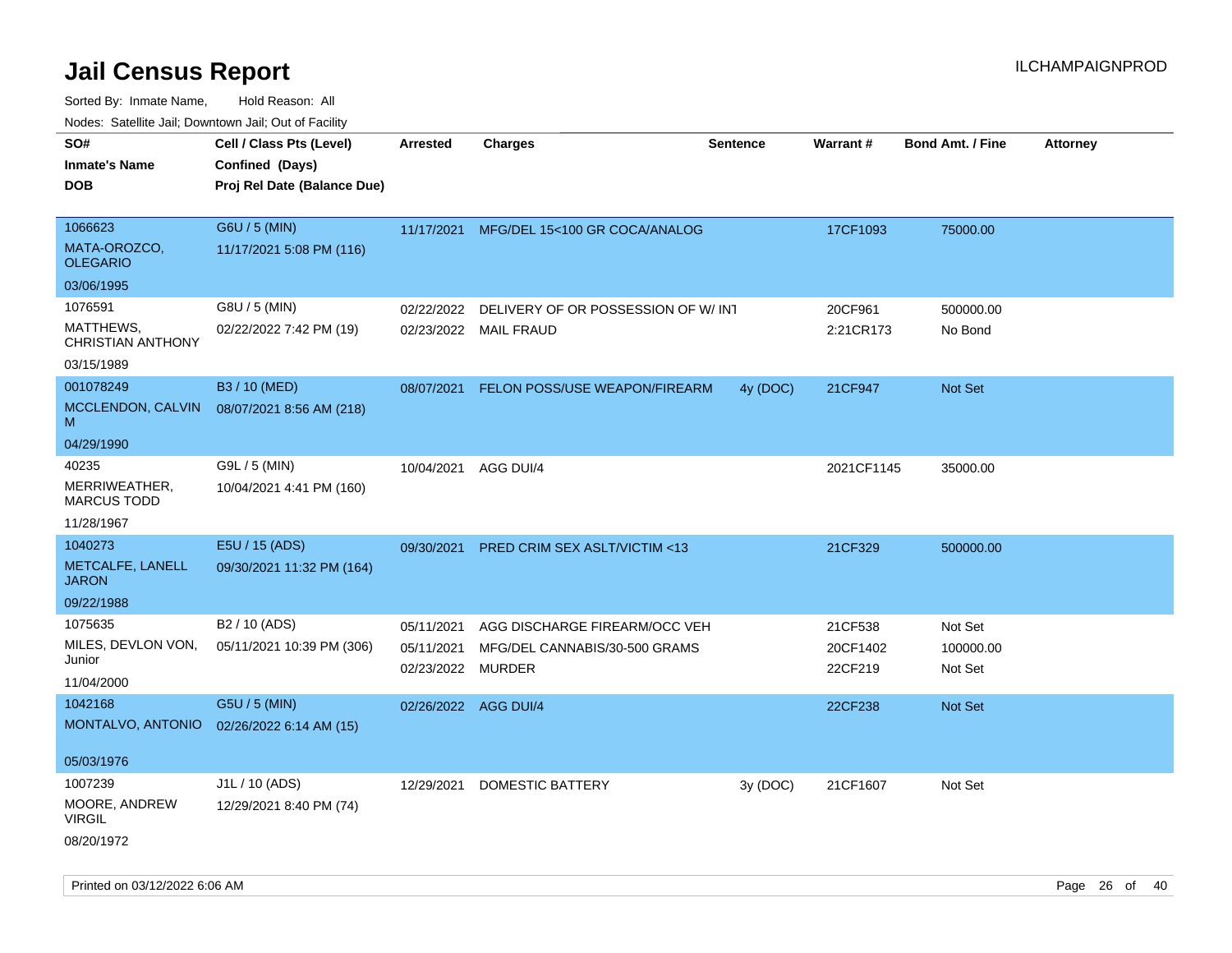Sorted By: Inmate Name, Hold Reason: All Nodes: Satellite Jail; Downtown Jail; Out of Facility

| rouco. Calcinic Jan, Downtown Jan, Out of Facility         |                                                                            |                                        |                                                                                 |                 |                       |                                  |                 |
|------------------------------------------------------------|----------------------------------------------------------------------------|----------------------------------------|---------------------------------------------------------------------------------|-----------------|-----------------------|----------------------------------|-----------------|
| SO#<br>Inmate's Name<br><b>DOB</b>                         | Cell / Class Pts (Level)<br>Confined (Days)<br>Proj Rel Date (Balance Due) | <b>Arrested</b>                        | Charges                                                                         | <b>Sentence</b> | Warrant#              | <b>Bond Amt. / Fine</b>          | <b>Attorney</b> |
| 1069209<br>MOORE, DEVONTE<br>JAMAL                         | H1L / 10 (ADS)<br>04/07/2021 6:25 PM (340)                                 | 04/07/2021                             | AGG BATTERY/GREAT BODILY HARM                                                   |                 | 21CF376               | Not Set                          |                 |
| 09/24/1995                                                 |                                                                            |                                        |                                                                                 |                 |                       |                                  |                 |
| 61251<br>PETMECKY, JOHN<br>ROBERT                          | E4L / 15 (ADS)<br>12/27/2021 1:52 PM (76)                                  | 12/27/2021                             | PRED CRIM SEX ASLT/VICTIM <13                                                   |                 | 21CF651               | No Bond                          |                 |
| 03/09/1983                                                 |                                                                            |                                        |                                                                                 |                 |                       |                                  |                 |
| 001078357<br>PETTIGREW, CAREY<br><b>CORNITRIAS DEOBLO</b>  | A2L / 15 (SPH)<br>09/17/2021 9:56 AM (177)                                 | 09/17/2021<br>09/17/2021               | ARMED ROBBERY/ARMED W/FIREARM<br>ARMED ROBBERY/ARMED W/FIREARM                  |                 | 21CF1128<br>21CF1129  | <b>Not Set</b><br><b>Not Set</b> |                 |
| 08/31/1986                                                 |                                                                            | 09/17/2021                             | ARMED ROBBERY/ARMED W/FIREARM                                                   |                 | 21CF1230              | <b>Not Set</b>                   |                 |
| 1008308<br>PETTIGREW, MARIO<br>TRAVINIO                    | F2U / 10 (MED)<br>01/30/2022 6:15 AM (42)                                  | 01/30/2022<br>01/30/2022               | ASSAULT<br>AGG BTRY/GREAT BOD HARM/60+                                          |                 | 19CM364<br>22CF131    | 4000.00<br>No Bond               |                 |
| 08/11/1992                                                 |                                                                            |                                        |                                                                                 |                 |                       |                                  |                 |
| 1070610<br>PHILLIS, AARON<br><b>MONTRELL</b><br>03/26/1999 | C8L / 10 (ADS)<br>03/03/2022 2:49 PM (10)                                  | 03/03/2022<br>03/03/2022               | AGG BATTERY/PUBLIC PLACE<br>AGG BATTERY/GREAT BODILY HARM                       |                 | 21CF930<br>21CF482    | <b>Not Set</b><br>5000.00        |                 |
| 1022441                                                    | C3L / 10 (ADS)                                                             | 10/27/2021                             | AGG BATTERY/PEACE OFFICER                                                       |                 | 2021 CF 12            | No Bond                          |                 |
| PICKENS, DONTRELL<br>DEMAR                                 | 10/27/2021 1:39 PM (137)                                                   | 10/27/2021                             | AGG BATTERY/PEACE OFFICER                                                       |                 | 2020 CF 1488          | No Bond                          |                 |
| 12/10/1993                                                 |                                                                            |                                        |                                                                                 |                 |                       |                                  |                 |
| 001077783<br>RIVERA, DARYL<br><b>ANTONIO</b>               | H6L / 10 (ADS)<br>01/05/2022 4:20 PM (67)                                  | 01/05/2022                             | <b>AGGRAVATED BATTERY</b>                                                       |                 | 21CF325               | <b>Not Set</b>                   |                 |
| 11/14/1981                                                 |                                                                            |                                        |                                                                                 |                 |                       |                                  |                 |
| 1072114<br>LEVON<br>10/23/2000                             | A1U / 15 (SPH)<br>ROBINSON, DONNELL 01/17/2021 2:40 PM (420)               | 01/17/2021<br>01/17/2021<br>02/17/2021 | ATTEMPT (FIRST DEGREE MURDER)<br>ARMED ROBBERY/NO FIREARM<br>AGGRAVATED BATTERY | 4y (DOC)        | 2021CF65<br>2020CF824 | Not Set<br>75000.00<br>250000.00 |                 |

Printed on 03/12/2022 6:06 AM Page 27 of 40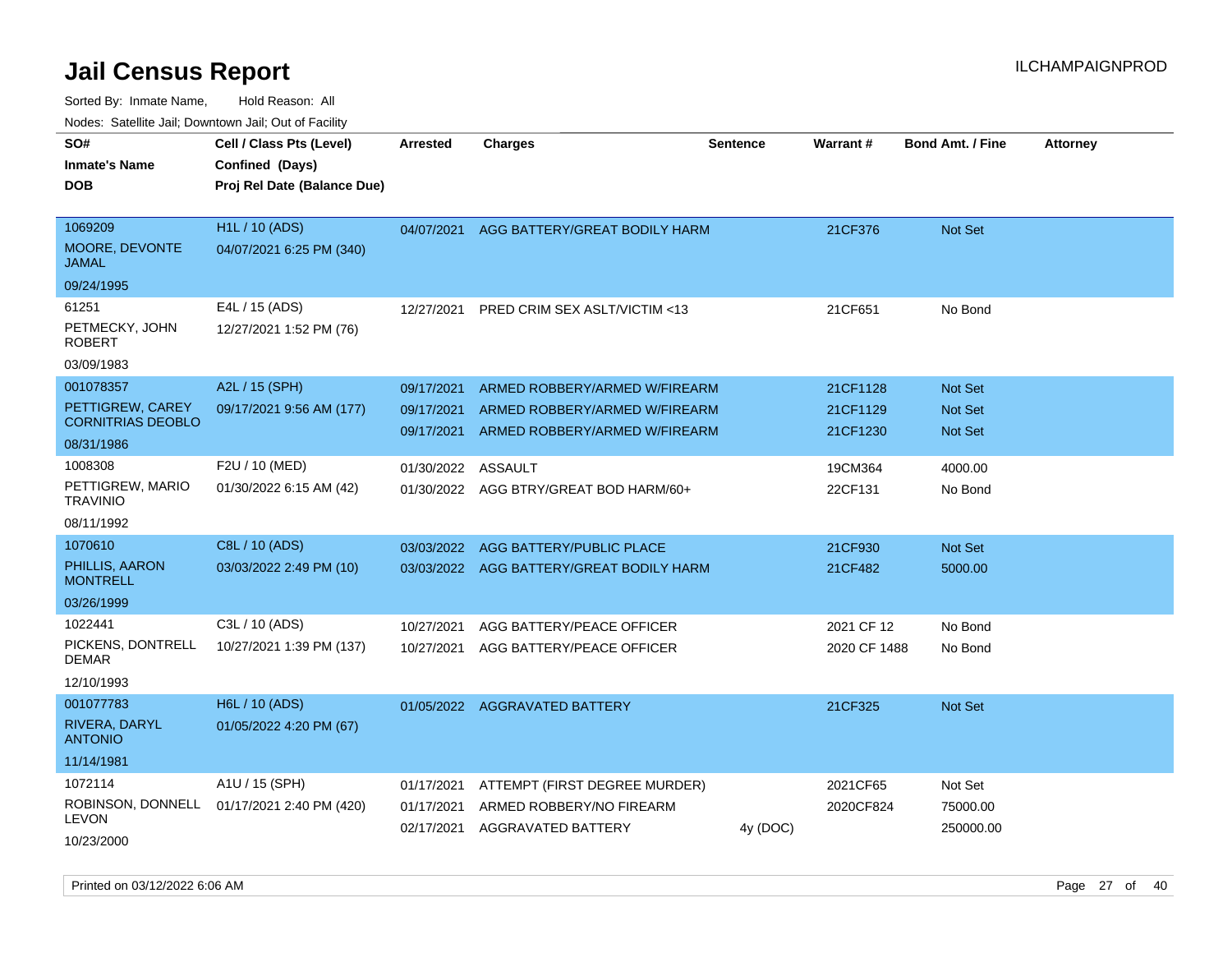|                                                                      | ivouss. Satellite Jali, Downtown Jali, Out of Facility                     |                          |                                                           |                 |                          |                                  |                 |
|----------------------------------------------------------------------|----------------------------------------------------------------------------|--------------------------|-----------------------------------------------------------|-----------------|--------------------------|----------------------------------|-----------------|
| SO#<br>Inmate's Name<br><b>DOB</b>                                   | Cell / Class Pts (Level)<br>Confined (Days)<br>Proj Rel Date (Balance Due) | Arrested                 | <b>Charges</b>                                            | <b>Sentence</b> | <b>Warrant#</b>          | <b>Bond Amt. / Fine</b>          | <b>Attorney</b> |
| 1068592<br>ROSS, TEVONTAE<br><b>TERRANCE</b>                         | J7L / 15 (ADS)<br>11/12/2021 8:41 AM (121)                                 | 11/12/2021               | <b>BURGLARY</b>                                           | 2y (DOC)        | 21CF1393                 | Not Set                          |                 |
| 12/15/1998<br>47195<br>SIMMONS, JAMES<br><b>ROBERT</b><br>03/13/1975 | G8L / 5 (MIN)<br>12/27/2021 8:42 AM (76)                                   | 12/27/2021<br>12/28/2021 | RESIDENTIAL BURGLARY<br><b>RESIDENTIAL BURGLARY</b>       |                 | 2020CF1222<br>2021CF1596 | 10000.00<br>Not Set              |                 |
| 1064798<br><b>STENNIS, BRUCE</b><br><b>DEONTAY</b><br>08/12/1998     | B1 / 15 (ADS)<br>01/17/2022 1:29 PM (55)                                   | 01/17/2022 MURDER        | 01/17/2022 MFG/DEL 1<15 GR COCAINE/ANLG                   |                 | 2021CF695<br>21CF520     | 1500000.00<br>50000.00           |                 |
| 1068839<br>TAYLOR, LONDON<br>JAVON<br>08/16/1999                     | F4L / 15 (MAX)<br>08/07/2020 10:30 AM (583)                                | 08/07/2020               | <b>HOMICIDE</b>                                           | 28y (DOC)       | 2020-CF851               | 1000000.00                       |                 |
| 1056971<br>TRAVIS, DENZEL<br><b>DANTRELL</b><br>03/21/1993           | D <sub>4</sub> / 10 (ADS)<br>08/07/2021 7:36 AM (218)                      | 08/07/2021<br>08/08/2021 | FELON POSS/USE WEAPON/FIREARM<br>AGG BATTERY/PUBLIC PLACE |                 | 21CF948<br>2020CF647     | No Bond<br>25000.00              |                 |
| 001078250<br>TRAVIS, JORDAN<br>TESHAUN<br>03/03/1996                 | F2L / 10 (MED)<br>08/07/2021 10:27 AM (218)                                | 08/07/2021               | FELON POSS WEAPON/BODY ARMOR                              |                 | 21CF950                  | Not Set                          |                 |
| 56994<br>TURNER, ROBERT<br>EARL, Junior<br>09/07/1982                | A1L / 15 (SPH)<br>12/09/2021 9:23 PM (94)                                  | 12/09/2021<br>12/13/2021 | STALKING/CAUSE FEAR FOR SAFETY<br>PAROLE REVOCATION       |                 | 21CF1514<br>CH2107735    | <b>Not Set</b><br><b>Not Set</b> |                 |
| 30108<br>VANDYKE, DARYL<br><b>ANTHONY</b><br>10/04/1965              | J4L / 15 (ADS)<br>07/30/2021 8:29 PM (226)                                 | 07/30/2021               | <b>MURDER</b>                                             |                 | 21CF902                  | 2000000.00                       |                 |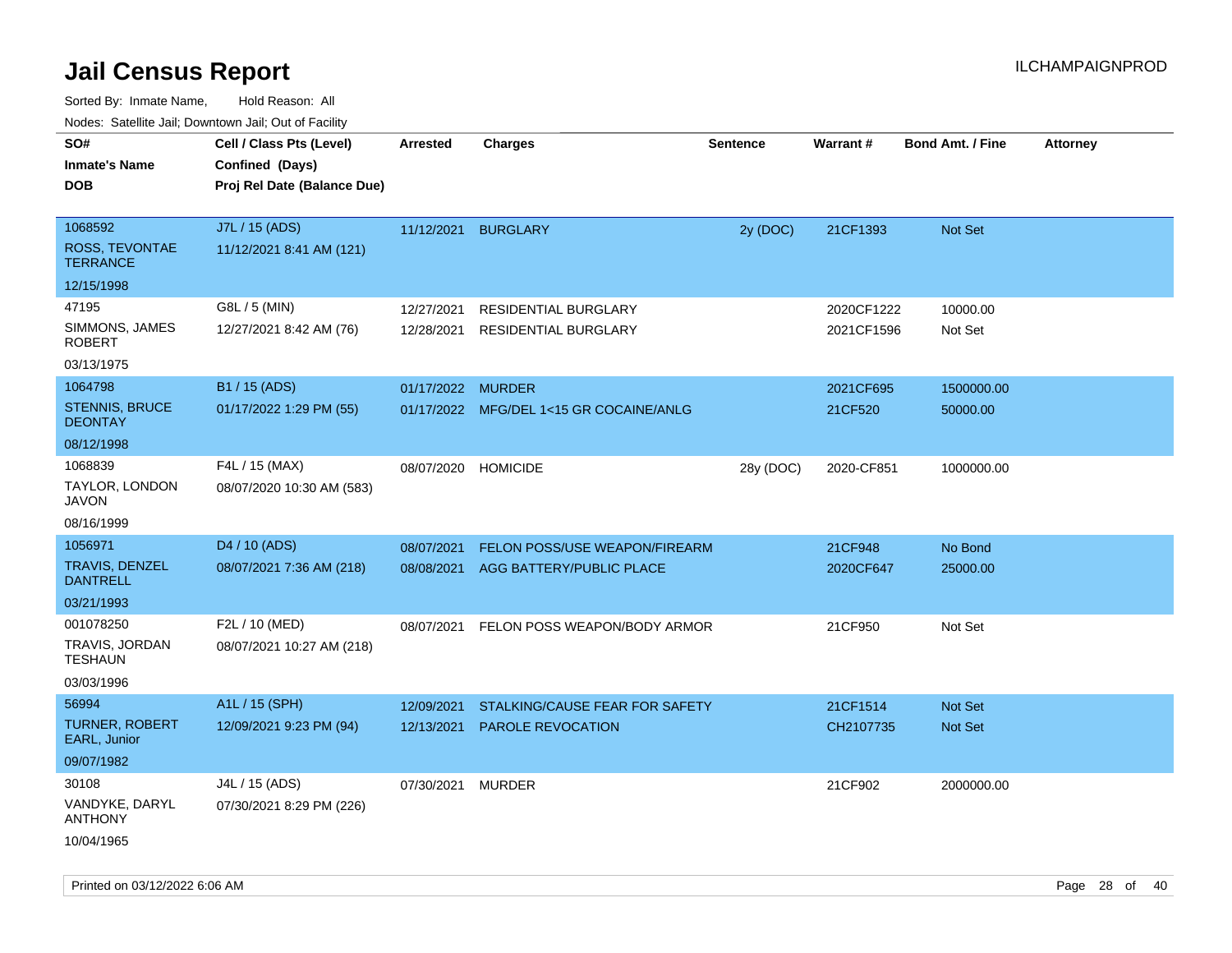| SO#<br><b>Inmate's Name</b><br><b>DOB</b>  | Cell / Class Pts (Level)<br>Confined (Days) | Arrested   | <b>Charges</b>                      | <b>Sentence</b> | Warrant#    | <b>Bond Amt. / Fine</b> | <b>Attorney</b> |
|--------------------------------------------|---------------------------------------------|------------|-------------------------------------|-----------------|-------------|-------------------------|-----------------|
|                                            | Proj Rel Date (Balance Due)                 |            |                                     |                 |             |                         |                 |
| 968681                                     | D5 / 15 (ADS)                               | 08/27/2021 | AGG CRIM SX AB/VIC 13<18/TRUST      |                 | 2020CF499   | 250000.00               |                 |
| <b>WADE, DEMETRIUS</b><br><b>DARYL</b>     | 08/27/2021 2:25 AM (198)                    | 08/27/2021 | <b>INDIRECT CRIMINAL CONTEMPT</b>   | 3y (DOC)        | 2021CC16    | No Bond                 |                 |
| 01/07/1987                                 |                                             |            |                                     |                 |             |                         |                 |
| 1070971                                    | H3L / 5 (ADS)                               | 12/07/2021 | <b>IDENTITY THEFT/&lt;\$300</b>     |                 | 20CF922     | Not Set                 |                 |
| <b>WEIR, CLINTON</b><br><b>HOWARD</b>      | 12/08/2021 3:45 AM (95)                     |            | 12/07/2021 RECKLESS DRIVING         |                 | 19TR2348    | Not Set                 |                 |
| 03/15/1983                                 |                                             |            |                                     |                 |             |                         |                 |
| 54212                                      | E3U / 10 (ADS)                              | 12/21/2021 | <b>RECEIVE/POSS/SELL STOLEN VEH</b> |                 | 2021CF669   | 10000.00                |                 |
| <b>WHITLOCK, GEORGE</b>                    | 12/21/2021 1:20 PM (82)                     | 12/21/2021 | <b>VIOLATE ORDER PROTECTION</b>     |                 | 2021CM391   | 1000.00                 |                 |
| <b>ABRAM</b>                               |                                             | 12/21/2021 | ARMED VIOLENCE/CATEGORY I           |                 | 21CF1576    | <b>Not Set</b>          |                 |
| 11/10/1978                                 |                                             |            |                                     |                 |             |                         |                 |
| 1058072                                    | A2U / 15 (SPH)                              | 02/25/2021 | ARMED HABITUAL CRIMINAL             |                 |             | Not Set                 |                 |
| <b>WILLIAMS, KENNETH</b><br><b>BERNARD</b> | 02/25/2021 3:24 PM (381)                    |            |                                     |                 |             |                         |                 |
| 10/04/1985                                 |                                             |            |                                     |                 |             |                         |                 |
| 9326                                       | $12/5$ (ADS)                                | 06/14/2021 | <b>BURGLARY</b>                     |                 | 2020-CF-625 | <b>Not Set</b>          |                 |
| YOUNG, ANTHONY<br><b>PAUL</b>              | 06/14/2021 12:07 PM (272)                   |            |                                     |                 |             |                         |                 |
| 03/13/1954                                 |                                             |            |                                     |                 |             |                         |                 |
| <b>Total Downtown Jail: 68</b>             |                                             | Males: 68  | Females: 0<br>Unknown: 0            |                 |             |                         |                 |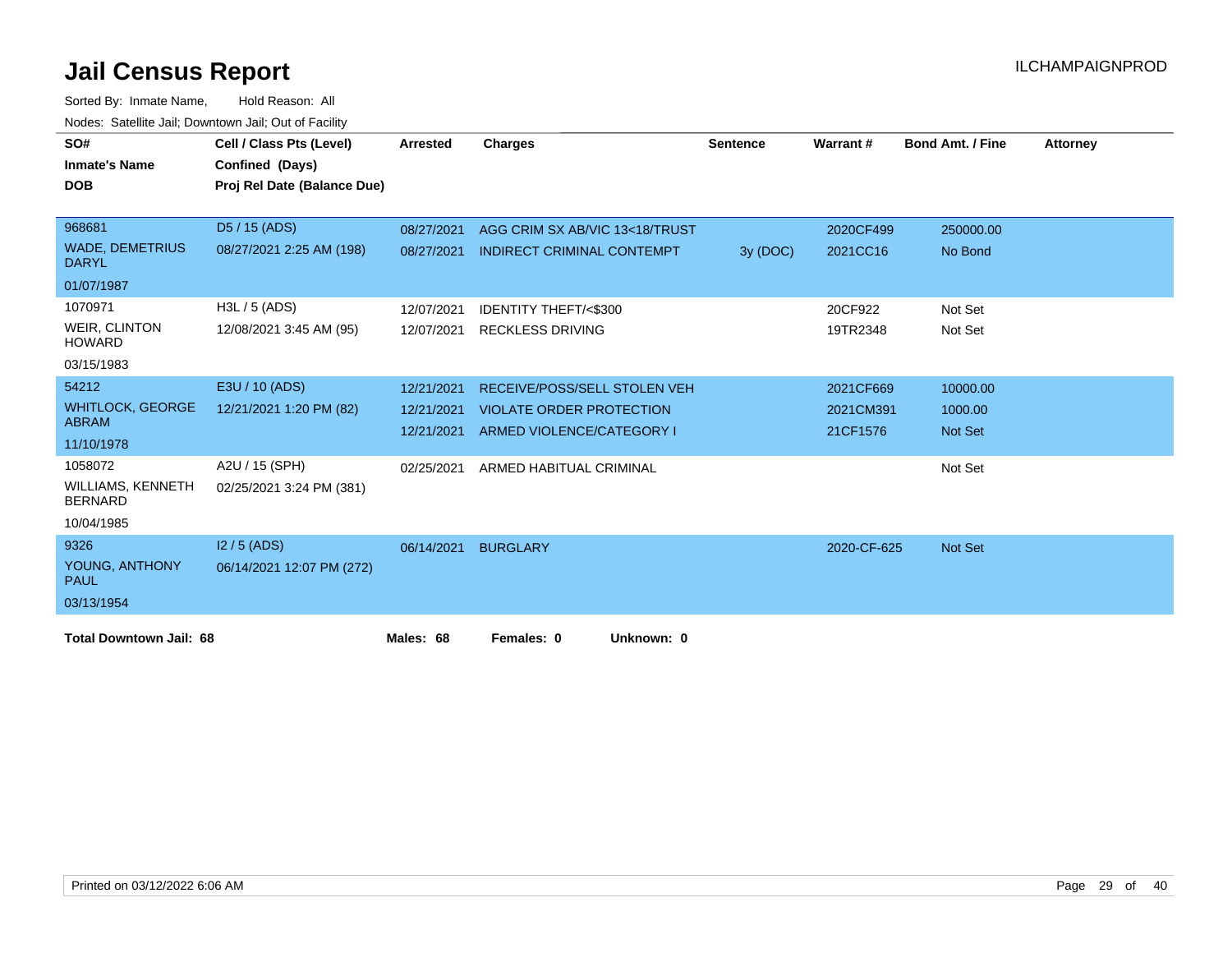Sorted By: Inmate Name, Hold Reason: All Nodes: Satellite Jail; Downtown Jail; Out of Facility

| <b>Out of Facility</b> |                             |
|------------------------|-----------------------------|
| SO#                    | Cell / Class Pts (Level)    |
| <b>Inmate's Name</b>   | Confined (Days)             |
| DOB                    | Proj Rel Date (Balance Due) |
|                        |                             |

| DOR                             | Proj Rei Date (Balance Due)                  |            |                                   |            |                |
|---------------------------------|----------------------------------------------|------------|-----------------------------------|------------|----------------|
| 61095                           | <b>KAN / 10 (ADS)</b>                        | 05/02/2021 | <b>HOME INVASION/CAUSE INJURY</b> | 2021CF323  | 100000.00      |
| AMOS, DERRICK<br><b>JAMES</b>   | 05/02/2021 9:02 PM (315)                     |            |                                   |            |                |
| 06/12/1985                      |                                              |            |                                   |            |                |
| 001078621                       | KAN / 10 (MED)                               | 12/23/2021 | <b>RESIDENTIAL BURGLARY</b>       | 21CF1582   | Not Set        |
|                                 | BAILEY, DANIEL SCOTT 12/23/2021 9:44 AM (80) | 01/14/2022 | PROBATION VIOLATION               | 21CF1445   | Not Set        |
| 05/09/1999                      |                                              |            |                                   |            |                |
| 19971                           | <b>EHD</b>                                   | 11/09/2021 | DRIVING RVK/SUSP DUI/SSS 4-9      | 2021CF968  | <b>Not Set</b> |
| <b>LYNN</b>                     | BARNESKE, RAYMOND 11/09/2021 9:32 AM (124)   |            |                                   |            |                |
| 08/17/1961                      | 5/6/2022 (0.00)                              |            |                                   |            |                |
| 516062                          | KAN / 15 (MAX)                               | 02/22/2021 | PHONE HARASSMENT/2+               | 20CF194    | 5000.00        |
| BENNETT, JOHN<br><b>MICHAEL</b> | 02/22/2021 10:47 AM (384)                    | 02/22/2021 | AGG DISCH FIR/VEH/PC OFF/FRMAN    | 21CF210    | No Bond        |
| 04/30/1986                      |                                              |            |                                   |            |                |
| 33993                           | <b>KAN / 10 (MED)</b>                        | 06/14/2021 | AGGRAVATED DOMESTIC BATTERY       | 21CF688    | <b>Not Set</b> |
| <b>BOOKER, STEPHON</b>          | 06/14/2021 7:42 PM (272)                     | 06/14/2021 | POSSESSING A CONTROLLED SUBSTANC  | 21CF657    | <b>Not Set</b> |
| <b>MONTELL</b>                  |                                              | 06/14/2021 | <b>PAROLE REVOCATION</b>          | CH2103612  | No Bond        |
| 06/11/1971                      |                                              |            |                                   |            |                |
| 38273                           | <b>EHD</b>                                   | 02/23/2022 | AGG DUI/NO VALID DL               | 2020CF1371 | Not Set        |
| BRADLEY.<br><b>CHRISTOPHER</b>  | 02/23/2022 9:14 AM (18)                      |            |                                   |            |                |
| 02/24/1974                      | 4/7/2022 (0.00)                              |            |                                   |            |                |
| 1074315                         | <b>KAN / 15 (MAX)</b>                        | 07/27/2021 | AGG DISCHARGE FIREARM/VEH/SCH     | 21CF927    | <b>Not Set</b> |

**Cell / Class Pts (Level) Arrested Charges Warrant # Bond Amt. / Fine Attorney**

**Sentence**

MONTAY 08/05/2001

BRIGGS, PATRICK

08/03/2021 4:56 PM (222)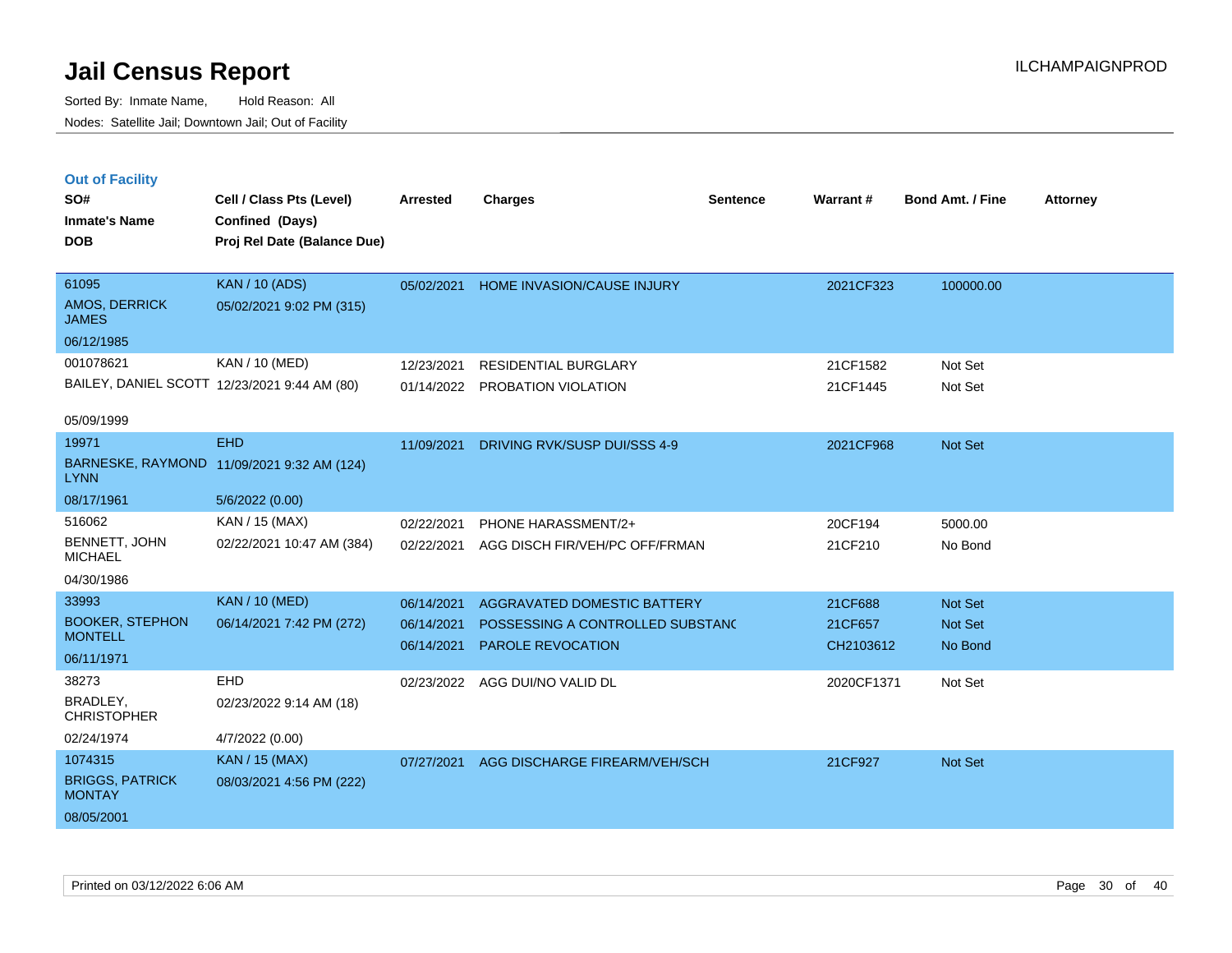| roaco. Calcinio dan, Downtown dan, Cal or Fability |                                                                            |                 |                                          |                 |                 |                         |                 |
|----------------------------------------------------|----------------------------------------------------------------------------|-----------------|------------------------------------------|-----------------|-----------------|-------------------------|-----------------|
| SO#<br>Inmate's Name<br>DOB                        | Cell / Class Pts (Level)<br>Confined (Days)<br>Proj Rel Date (Balance Due) | <b>Arrested</b> | <b>Charges</b>                           | <b>Sentence</b> | <b>Warrant#</b> | <b>Bond Amt. / Fine</b> | <b>Attorney</b> |
| 001078065<br><b>BROWN, CHARMAN</b>                 | <b>KAN / 10 (ADS)</b><br>06/17/2021 12:32 PM (269)                         |                 | 06/17/2021 AGG BATTERY/DISCHARGE FIREARM |                 | 21CF704         | 1000000.00              |                 |
| LAKEEF                                             |                                                                            |                 |                                          |                 |                 |                         |                 |
| 11/30/2002                                         |                                                                            |                 |                                          |                 |                 |                         |                 |
| 1038554                                            | KAN / 15 (MAX)                                                             | 08/18/2021      | DELIVERY OF OR POSSESSION OF W/INT       |                 | 21CF1009        | No Bond                 |                 |
| <b>BROWN, CORRION</b><br><b>DEVONTAE</b>           | 08/18/2021 5:40 PM (207)                                                   | 08/18/2021      | ARMED HABITUAL CRIMINAL                  |                 | 21CF1162        | Not Set                 |                 |
| 04/19/1995                                         |                                                                            |                 |                                          |                 |                 |                         |                 |
| 1038579                                            | <b>KAN / 15 (MAX)</b>                                                      | 08/18/2021      | FELON POSS/USE WEAPON/FIREARM            |                 | 21CF1010        | <b>Not Set</b>          |                 |
| <b>BROWN, MARKEL</b><br>rikki                      | 08/18/2021 2:05 PM (207)                                                   |                 |                                          |                 |                 |                         |                 |
| 01/06/1995                                         |                                                                            |                 |                                          |                 |                 |                         |                 |
| 1003006                                            | KAN / 15 (MAX)                                                             | 08/19/2021      | FELON POSS/USE MACHINE GUN               |                 | 21CF1011        | No Bond                 |                 |
| BROWN, ROCKEITH<br><b>JAVONTE</b>                  | 08/19/2021 12:55 AM (206)                                                  |                 |                                          |                 |                 |                         |                 |
| 07/23/1991                                         |                                                                            |                 |                                          |                 |                 |                         |                 |
| 1068812                                            | <b>KAN</b> / 15 (MAX)                                                      | 12/21/2021      | FELON POSS/USE FIREARM PRIOR             |                 | 21CF1568        | <b>Not Set</b>          |                 |
| BRYANT, DANNY<br><b>EUGENE</b>                     | 12/21/2021 1:50 PM (82)                                                    | 12/21/2021      | AGG DISCHARGE FIREARM/OCC VEH            |                 | 21CF741         | <b>Not Set</b>          |                 |
| 11/22/1989                                         |                                                                            |                 |                                          |                 |                 |                         |                 |
| 995894                                             | KAN / 10 (ADS)                                                             | 12/28/2021      | FELON POSSESS WEAPON/2ND+                | 5y (DOC)        | 2020CF709       | No Bond                 |                 |
|                                                    | BUTLER, JAMES LYNN 12/28/2021 11:05 AM (75)                                |                 |                                          |                 |                 |                         |                 |
| 12/04/1991                                         |                                                                            |                 |                                          |                 |                 |                         |                 |
| 987334                                             | <b>KAN / 15 (MAX)</b>                                                      |                 | 03/10/2021 ATTEMPT (FIRST DEGREE MURDER) |                 | 19CF689         | <b>Not Set</b>          |                 |
| CAIN, ISAIAH<br>DEPRIEST                           | 03/10/2021 2:22 PM (368)                                                   |                 |                                          |                 |                 |                         |                 |
| 12/23/1990                                         |                                                                            |                 |                                          |                 |                 |                         |                 |
| 992962                                             | KAN / 15 (ADS)                                                             | 05/25/2021      | MURDER/INTENT TO KILL/INJURE             |                 | 2018CF1045      | 1000000.00              |                 |
| CAMPBELL, KEITH<br>KNAQEEB                         | 05/25/2021 1:19 PM (292)                                                   |                 |                                          |                 |                 |                         |                 |
| 07/22/1991                                         |                                                                            |                 |                                          |                 |                 |                         |                 |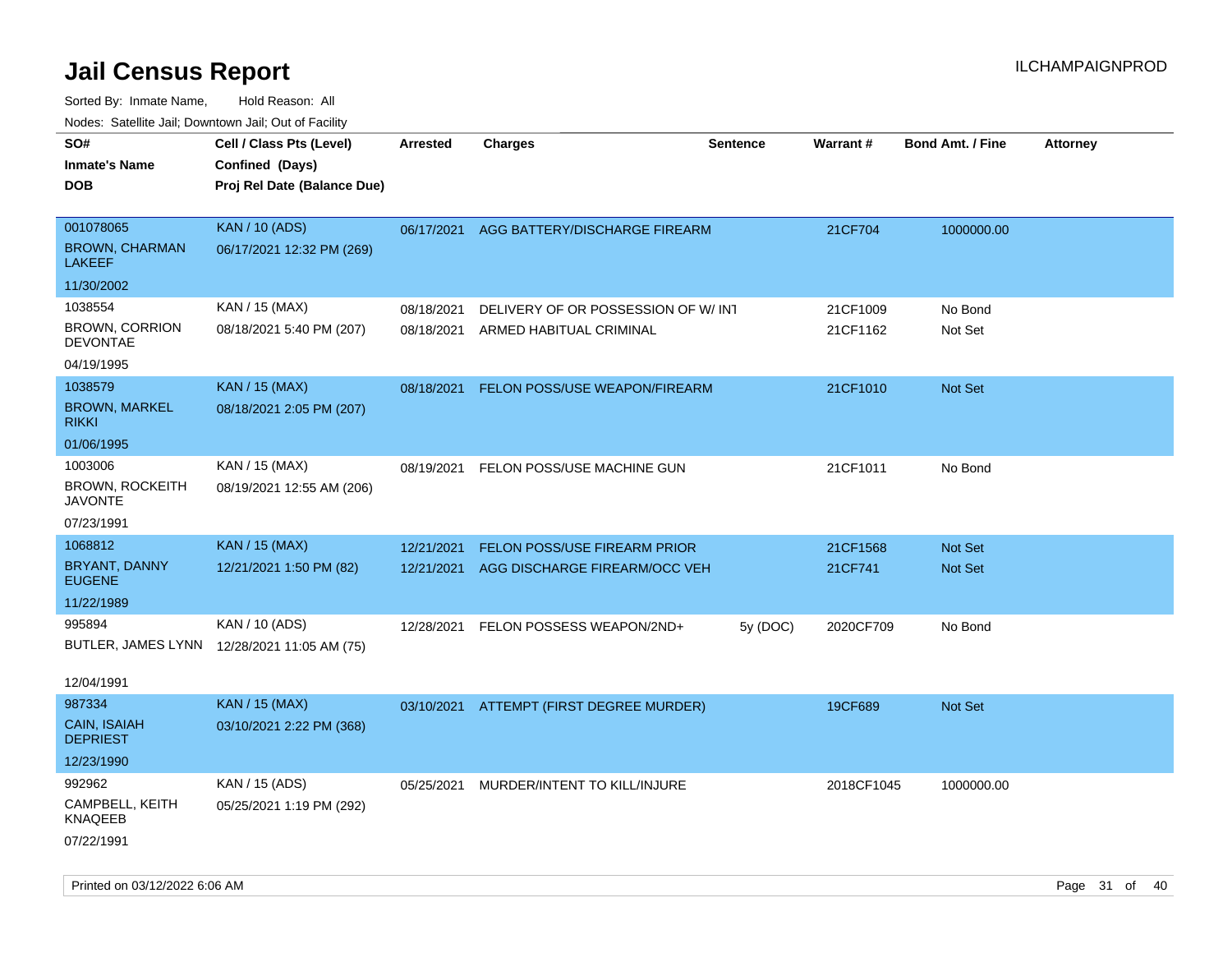Sorted By: Inmate Name, Hold Reason: All

Nodes: Satellite Jail; Downtown Jail; Out of Facility

| SO#                                       | Cell / Class Pts (Level)    | <b>Arrested</b> | <b>Charges</b>                       | <b>Sentence</b> | Warrant#   | <b>Bond Amt. / Fine</b> | <b>Attorney</b> |
|-------------------------------------------|-----------------------------|-----------------|--------------------------------------|-----------------|------------|-------------------------|-----------------|
| <b>Inmate's Name</b>                      | Confined (Days)             |                 |                                      |                 |            |                         |                 |
| <b>DOB</b>                                | Proj Rel Date (Balance Due) |                 |                                      |                 |            |                         |                 |
|                                           |                             |                 |                                      |                 |            |                         |                 |
| 001078576                                 | <b>KAN / 15 (MAX)</b>       | 11/09/2021      | UNLAWFUL USE OF A WEAPON             |                 | 21CF1383   | <b>Not Set</b>          |                 |
| CARTER, DEMONDRE<br><b>DAVON</b>          | 11/09/2021 6:01 PM (124)    |                 |                                      |                 |            |                         |                 |
| 05/27/2001                                |                             |                 |                                      |                 |            |                         |                 |
| 1064992                                   | KAN / 15 (MAX)              | 09/20/2021      | ARMED VIOLENCE/CATEGORY I            |                 | 21CF1137   | Not Set                 |                 |
| CARTER, KEJUAN<br><b>JAVONTE</b>          | 09/20/2021 11:42 PM (174)   |                 |                                      |                 |            |                         |                 |
| 06/27/1998                                |                             |                 |                                      |                 |            |                         |                 |
| 001078729                                 | <b>KAN</b> / 15 (ADS)       | 01/02/2022      | MURDER/INTENT TO KILL/INJURE         |                 | 20CF396    | 1000000.00              |                 |
| <b>CARTER, TROY</b><br><b>DEMON</b>       | 01/02/2022 10:29 AM (70)    |                 |                                      |                 |            |                         |                 |
| 01/02/2004                                |                             |                 |                                      |                 |            |                         |                 |
| 001078461                                 | KAN / 10 (MED)              | 10/07/2021      | AGG UNLAWFUL USE WEAPON/PERSON       |                 | 2021CF1209 | No Bond                 |                 |
| COLE, ERIC JOSE                           | 10/08/2021 12:25 AM (156)   | 10/07/2021      | AGG DOMESTIC BATTERY/STRANGLE        |                 | 2021CF1208 | Not Set                 |                 |
| 01/24/2002                                |                             |                 |                                      |                 |            |                         |                 |
| 1048488                                   | <b>KAN / 10 (ADS)</b>       | 12/30/2021      | ARMED VIOLENCE/CATEGORY I            |                 | 2022CF4    | Not Set                 |                 |
| COLSON, WAYNE<br><b>ARTHUR, Third</b>     | 12/30/2021 8:27 AM (73)     |                 |                                      |                 |            |                         |                 |
| 10/14/1995                                |                             |                 |                                      |                 |            |                         |                 |
| 57733                                     | KAN / 15 (SPH)              | 02/25/2020      | <b>HOMICIDE</b>                      |                 | 2020-CF250 | 2000000.00              |                 |
| <b>CRAIG, ANTOINE</b><br>DARRELL          | 02/25/2020 4:08 PM (747)    | 02/25/2020      | FELON POSS/USE WEAPON/FIREARM        |                 | 19CF-1827  | 80000.00                |                 |
| 10/09/1982                                |                             |                 |                                      |                 |            |                         |                 |
| 001077939                                 | <b>KAN / 10 (MED)</b>       | 05/10/2021      | <b>FIREARM/FOID INVALID/NOT ELIG</b> |                 | 21CF526    | No Bond                 |                 |
| <b>CROSS, PATRICK</b><br><b>DONTRELLE</b> | 05/10/2021 7:31 PM (307)    | 06/02/2021      | POSS STOLEN VEHICLE > \$25,000       |                 | 21CF612    | Not Set                 |                 |
| 11/07/2001                                |                             |                 |                                      |                 |            |                         |                 |
| 25022                                     | EHD / 10 (MED)              |                 | 02/17/2022 AGG DUI/2/PASS<16         |                 | 2021CF560  | No Bond                 |                 |
| CRUMP, ROBERT<br><b>ANTHONY</b>           | 02/17/2022 11:48 AM (24)    |                 |                                      |                 |            |                         |                 |
| 02/06/1966                                | 5/14/2022 (0.00)            |                 |                                      |                 |            |                         |                 |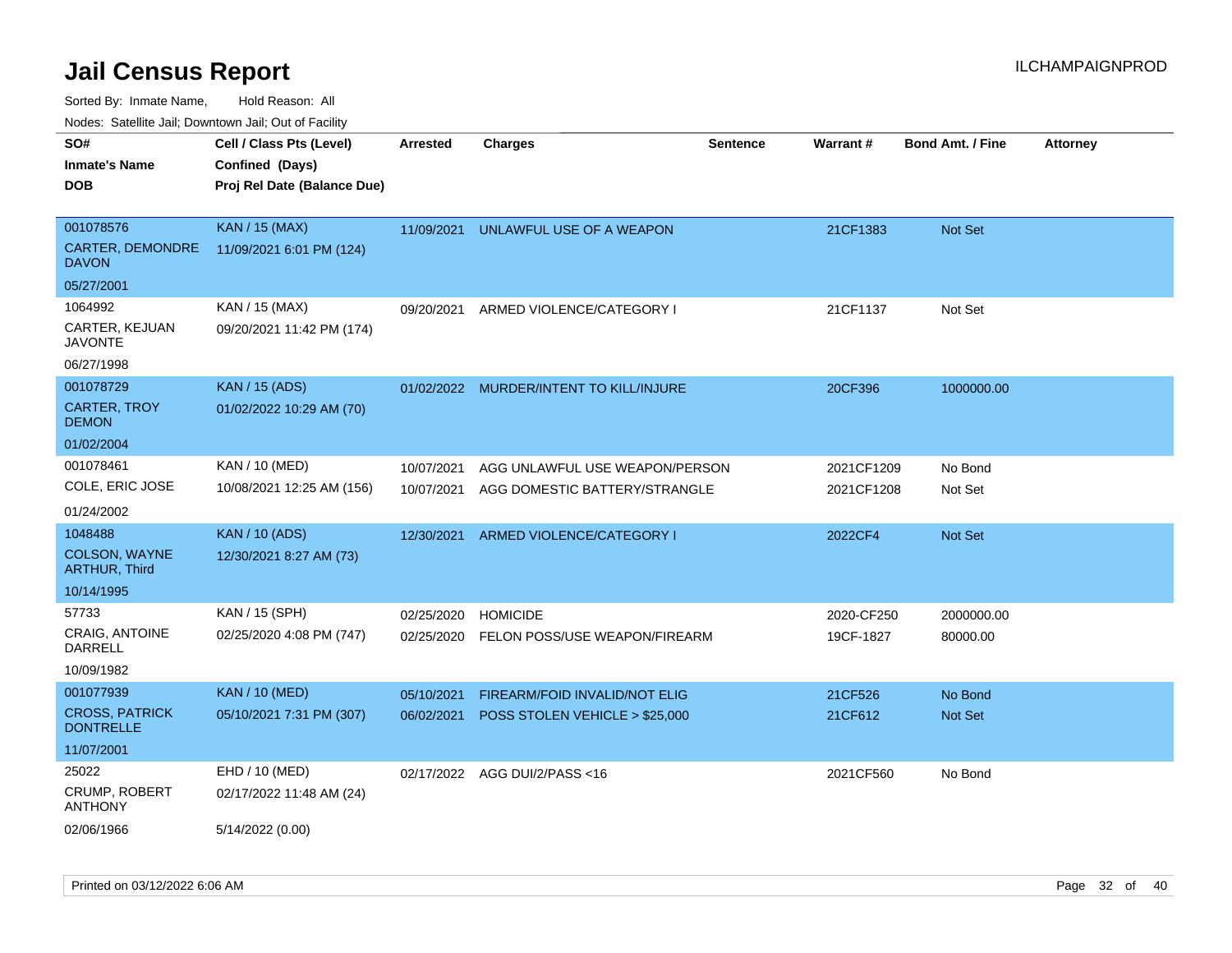| SO#<br><b>Inmate's Name</b><br><b>DOB</b>  | Cell / Class Pts (Level)<br>Confined (Days)<br>Proj Rel Date (Balance Due) | <b>Arrested</b>          | <b>Charges</b>                                                 | <b>Sentence</b> | Warrant#             | <b>Bond Amt. / Fine</b> | <b>Attorney</b>   |
|--------------------------------------------|----------------------------------------------------------------------------|--------------------------|----------------------------------------------------------------|-----------------|----------------------|-------------------------|-------------------|
| 1061304                                    | <b>KAN / 15 (MAX)</b>                                                      | 10/11/2021               | <b>ARMED HABITUAL CRIMINAL</b>                                 |                 | 21CF1226             | No Bond                 |                   |
| <b>DORRIS, KEMION</b><br><b>DAETOCE</b>    | 10/11/2021 7:30 PM (153)                                                   | 10/11/2021<br>10/11/2021 | <b>ARMED HABITUAL CRIMINAL</b><br><b>HOME INVASION/FIREARM</b> |                 | 21CF1227<br>21CF1228 | No Bond<br>No Bond      |                   |
| 11/19/1997                                 |                                                                            |                          |                                                                |                 |                      |                         |                   |
| 57266                                      | <b>EHD</b>                                                                 | 03/09/2022               | SPEEDING 35+ MPH OVER LIMIT                                    |                 | 2020TR6885           | Not Set                 |                   |
| FISCUS, DAKOTA VAN<br><b>MICHAEL</b>       | 03/09/2022 9:07 AM (4)                                                     |                          |                                                                |                 |                      |                         |                   |
| 03/16/1981                                 |                                                                            |                          |                                                                |                 |                      |                         |                   |
| 001077363                                  | <b>KAN / 25 (SPH)</b>                                                      | 10/30/2020               | <b>HOME INVASION/FIREARM</b>                                   | 10y (DOC)       | 20CF1202             | 500000.00               |                   |
| GARY, DAKOTA<br><b>TREVON</b>              | 10/30/2020 10:41 AM (499)                                                  |                          |                                                                |                 |                      |                         |                   |
| 12/31/2001                                 |                                                                            |                          |                                                                |                 |                      |                         |                   |
| 1013012                                    | KAN / 15 (MAX)                                                             | 07/08/2021               | ATTEMPT (FIRST DEGREE MURDER)                                  |                 | 2021CF790            | 1000000.00              |                   |
| GARY, XAVIER LAMAR                         | 07/08/2021 9:24 AM (248)                                                   | 07/08/2021               | FELON POSS/USE FIREARM PRIOR                                   |                 | 2020CF650            | 25000.00                |                   |
| 12/14/1991                                 |                                                                            | 07/08/2021               | FELON POSS/USE FIREARM PRIOR                                   |                 | 21CF798              | Not Set                 |                   |
| 1065946                                    | <b>KAN</b> / 10 (MED)                                                      | 09/04/2021               | AGG BATTERY/DISCHARGE FIREARM                                  |                 | 21CF1057             | 750000.00               |                   |
| <b>GODBOLT, DESMOND</b><br><b>DEVONTAE</b> | 09/04/2021 1:17 AM (190)                                                   | 09/04/2021               | RESIST/OBSTRUCTING A PEACE OFFICEI                             |                 | 21CM407              | <b>Not Set</b>          |                   |
| 11/15/1997                                 |                                                                            |                          |                                                                |                 |                      |                         |                   |
| 1070118                                    | KAN / 15 (MAX)                                                             | 08/31/2021               | AGGRAVATED DOMESTIC BATTERY                                    |                 | 21CF1049             | No Bond                 |                   |
| <b>GRAHAM, CORTEZ</b><br>LAMON             | 08/31/2021 9:32 PM (194)                                                   | 09/02/2021               | PROBATION VIOLATION                                            |                 | 21CF55               | Not Set                 |                   |
| 03/31/1976                                 |                                                                            |                          |                                                                |                 |                      |                         |                   |
| 1076506                                    | <b>KAN / 15 (MAX)</b>                                                      | 09/17/2021               | AGG UUW/PERSON/CM THREAT VIOL                                  |                 | 21CF1131             | Not Set                 |                   |
|                                            | GRAY, JAMARH EMERE 09/17/2021 10:41 AM (177)                               | 09/20/2021               | <b>DOMESTIC BATTERY</b>                                        |                 | 21CM430              | Not Set                 |                   |
| 06/21/2003                                 |                                                                            |                          |                                                                |                 |                      |                         |                   |
| 1055117                                    | <b>EHD</b>                                                                 | 02/15/2022               | AGG BATTERY/PUBLIC PLACE                                       |                 | 2021CM47             | Not Set                 |                   |
| GREAM, JOHN<br>ROBERT LEE                  | 02/15/2022 10:44 AM (26)                                                   |                          |                                                                |                 |                      |                         |                   |
| 08/23/1996                                 | 6/13/2022 (0.00)                                                           |                          |                                                                |                 |                      |                         |                   |
| Printed on 03/12/2022 6:06 AM              |                                                                            |                          |                                                                |                 |                      |                         | Page 33 of<br>-40 |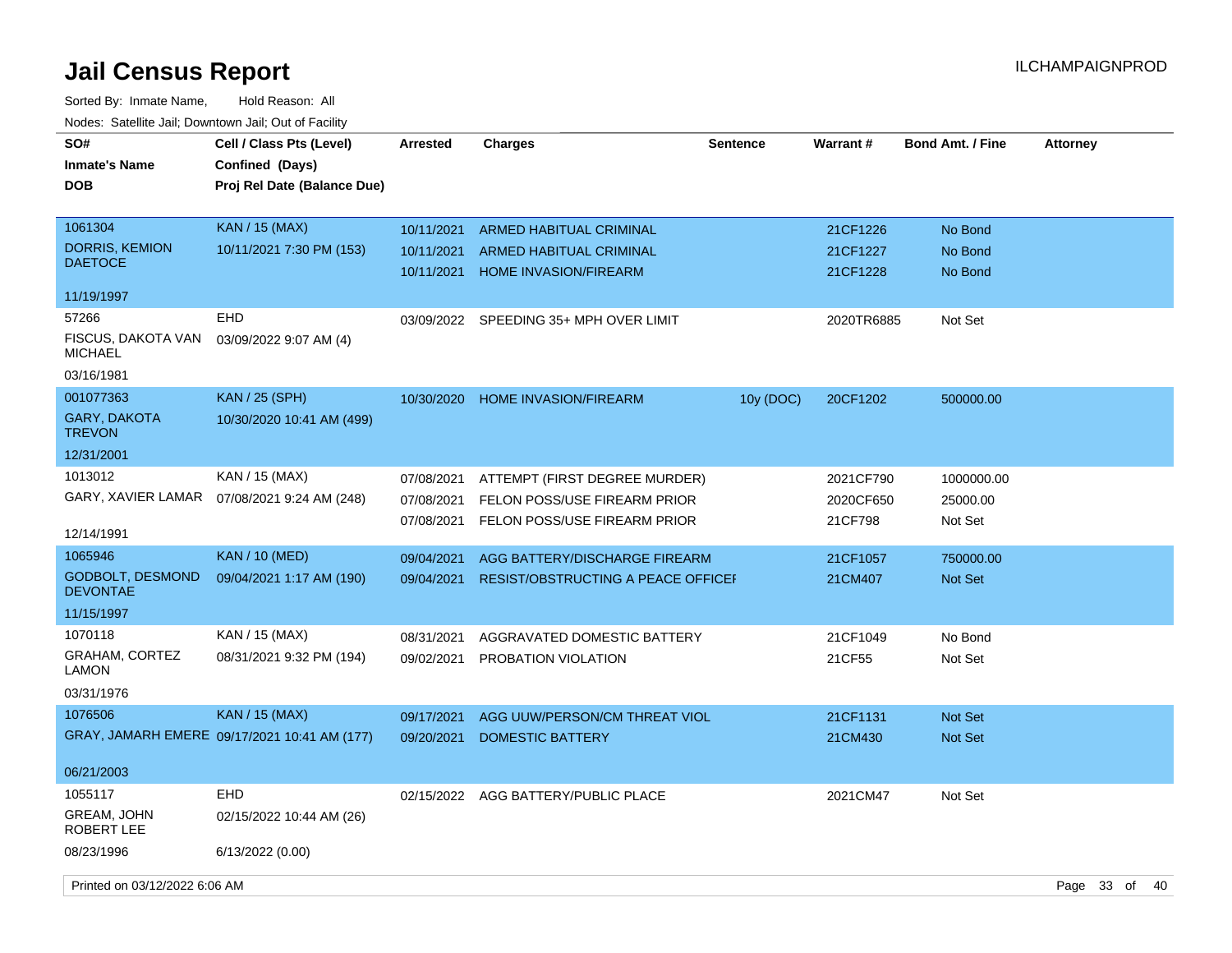| SO#<br><b>Inmate's Name</b><br><b>DOB</b> | Cell / Class Pts (Level)<br>Confined (Days)<br>Proj Rel Date (Balance Due) | <b>Arrested</b>      | <b>Charges</b>                          | <b>Sentence</b>      | Warrant#   | <b>Bond Amt. / Fine</b> | <b>Attorney</b> |
|-------------------------------------------|----------------------------------------------------------------------------|----------------------|-----------------------------------------|----------------------|------------|-------------------------|-----------------|
| 1037683                                   | <b>EHD</b>                                                                 |                      | 02/23/2022 AGG DUI/LIC SUSP OR REVOKED  |                      | 2020CF350  | Not Set                 |                 |
| <b>HARRISON, HAROLD</b><br><b>RAY</b>     | 02/23/2022 10:01 AM (18)                                                   | 02/23/2022 AGG DUI/3 |                                         |                      | 2020CF1351 | Not Set                 |                 |
| 11/30/1963                                | 5/22/2022 (0.00)                                                           |                      |                                         |                      |            |                         |                 |
| 1045186                                   | KAN / 15 (MAX)                                                             | 08/16/2021           | ARMED VIOLENCE/CATEGORY I               |                      | 21CF934    | 1000000.00              |                 |
| HOLBROOK, JOHNNIE                         | 08/16/2021 11:07 AM (209)                                                  | 08/16/2021           | FELON POSS/USE WEAPON/FIREARM           |                      | 19CF968    | Not Set                 |                 |
| <b>MATHIS</b>                             |                                                                            | 08/16/2021           | AGG FLEEING POLICE/21 MPH OVER          |                      | 21CF988    | Not Set                 |                 |
| 07/19/1996                                |                                                                            | 08/16/2021           | FELON POSS/USE WEAPON/FIREARM           |                      | 21CF989    | Not Set                 |                 |
| 972300                                    | <b>KAN / 10 (MED)</b>                                                      | 12/22/2021           | <b>RESIDENTIAL BURGLARY</b>             |                      | 18CF1691   | 25000.00                |                 |
| HOLT, MICHAEL<br><b>TERRELL</b>           | 12/22/2021 8:36 AM (81)                                                    | 12/22/2021           | AGG CRIM SEX ABUSE/VICTIM <9            |                      | 19CF1277   | 250000.00               |                 |
| 12/25/1989                                |                                                                            |                      |                                         |                      |            |                         |                 |
| 001078146                                 | KAN / 15 (MAX)                                                             | 07/09/2021           | AGG BATTERY/DISCHARGE FIREARM           |                      | 21CF795    | 1000000.00              |                 |
| HUNT, TEIGAN<br><b>JAZAIREO</b>           | 07/09/2021 12:41 PM (247)                                                  | 07/09/2021           | ARMED ROBBERY/ARMED W/FIREARM           |                      | 21CF806    | Not Set                 |                 |
| 05/14/2003                                |                                                                            |                      |                                         |                      |            |                         |                 |
| 989743                                    | <b>KAN</b> / 15 (ADS)                                                      | 04/13/2021           | AGGRAVATED DOMESTIC BATTERY             |                      | 21CF399    | Not Set                 |                 |
| <b>JACKSON, STEVE</b><br><b>ALLEN</b>     | 04/13/2021 2:45 AM (334)                                                   |                      |                                         |                      |            |                         |                 |
| 06/04/1991                                |                                                                            |                      |                                         |                      |            |                         |                 |
| 001078788                                 | <b>KAN / 5 (ADS)</b>                                                       |                      | 01/21/2022 AGGRAVATED BATTERY           |                      | 22CF93     | Not Set                 |                 |
|                                           | JOHNSON, BRENTON Z 01/21/2022 8:33 PM (51)                                 |                      |                                         |                      |            |                         |                 |
| 08/07/1987                                |                                                                            |                      |                                         |                      |            |                         |                 |
| 57271                                     | <b>EHD</b>                                                                 | 03/08/2022           | DRIVING RVK/SUSP DUI/SSS 4-9            |                      | 2021CF34   | Not Set                 |                 |
| <b>KEYS, CAPREE</b><br><b>REMONE</b>      | 03/08/2022 9:17 AM (5)                                                     |                      | 03/08/2022 DRIVING RVK/SUSP DUI/SSS 4-9 |                      | 2020CF1116 | Not Set                 |                 |
| 11/23/1982                                | 9/3/2022(0.00)                                                             |                      |                                         |                      |            |                         |                 |
| 001078401                                 | KAN / 10 (ADS)                                                             |                      | 09/19/2021 UNLAWFUL VEHICULAR INVASION  | 3y/6m (DOC) 21CF1134 |            | Not Set                 |                 |
| <b>KNIGHT, ERIC Junior</b>                | 09/19/2021 7:32 PM (175)                                                   |                      |                                         |                      |            |                         |                 |
| 07/11/1991                                |                                                                            |                      |                                         |                      |            |                         |                 |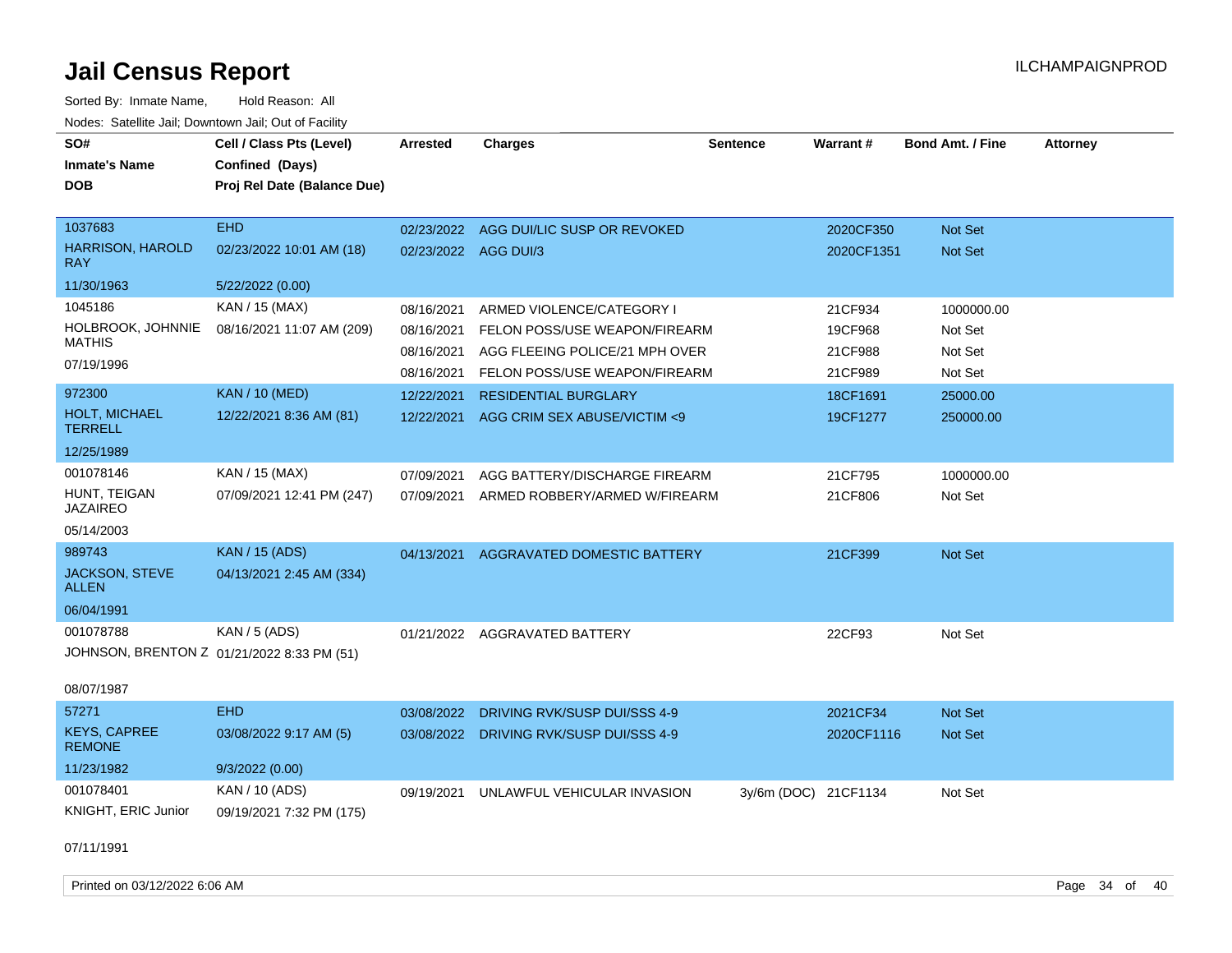| SO#<br><b>Inmate's Name</b><br><b>DOB</b> | Cell / Class Pts (Level)<br>Confined (Days)<br>Proj Rel Date (Balance Due) | <b>Arrested</b>      | <b>Charges</b>                       | <b>Sentence</b> | <b>Warrant#</b> | <b>Bond Amt. / Fine</b> | <b>Attorney</b> |
|-------------------------------------------|----------------------------------------------------------------------------|----------------------|--------------------------------------|-----------------|-----------------|-------------------------|-----------------|
| 1064445                                   | <b>KAN / 15 (MAX)</b>                                                      | 04/23/2021           | AGG DISCHARGE FIREARM/OCC VEH        |                 | 2021CF295       | 500000.00               |                 |
| LARUE, TERENCE<br><b>TRAMEL</b>           | 04/23/2021 11:18 AM (324)                                                  | 04/23/2021           | POSSESS 15<100 GRAMS COCAINE         |                 | 19CF1052        | 10000.00                |                 |
| 12/23/1998                                |                                                                            | 04/23/2021           | FELON POSS/USE FIREARM/PAROLE        |                 | 21CF899         | Not Set                 |                 |
| 001078237                                 | KAN / 15 (ADS)                                                             | 08/03/2021           | AGG DISCHARGE FIREARM/OCC VEH        |                 | 21CF928         | No Bond                 |                 |
| LAWS, TERON<br><b>RAMONTE</b>             | 08/03/2021 6:29 PM (222)                                                   |                      |                                      |                 |                 |                         |                 |
| 04/03/2001                                |                                                                            |                      |                                      |                 |                 |                         |                 |
| 001078470                                 | <b>KAN / 15 (MAX)</b>                                                      | 10/10/2021           | MURDER/INTENT TO KILL/INJURE         |                 | 21CF1221        | Not Set                 |                 |
| LEE, AMAHRION<br><b>JA'MERE</b>           | 10/10/2021 1:23 PM (154)                                                   |                      |                                      |                 |                 |                         |                 |
| 11/05/2002                                |                                                                            |                      |                                      |                 |                 |                         |                 |
| 56792                                     | KAN / 10 (MED)                                                             | 02/02/2021           | ARMED HABITUAL CRIMINAL              |                 | 2021CF141       | 500000.00               |                 |
| LILLARD, LAWRENCE<br><b>TYRONE</b>        | 02/02/2021 2:11 PM (404)                                                   | 02/22/2021           | DRIVING ON REVOKED LICENSE           |                 | 21TR426         | 5000.00                 |                 |
| 10/20/1982                                |                                                                            |                      |                                      |                 |                 |                         |                 |
| 1031656                                   | <b>EHD</b>                                                                 |                      | 03/01/2022 CRIM DMG/GOVT PROP/<\$500 |                 | 2021CF604       | Not Set                 |                 |
| LOVE, DARANIECE                           | 03/01/2022 9:23 AM (12)                                                    |                      |                                      |                 |                 |                         |                 |
| 04/10/1988                                | 3/13/2022 (0.00)                                                           |                      |                                      |                 |                 |                         |                 |
| 40877                                     | <b>EHD</b>                                                                 | 02/01/2022 AGG DUI/3 |                                      |                 | 2020CF986       | Not Set                 |                 |
| MABRY-HALL,<br><b>REBECCA SUE</b>         | 02/01/2022 9:32 AM (40)                                                    |                      |                                      |                 |                 |                         |                 |
| 03/21/1971                                | 5/1/2022 (0.00)                                                            |                      |                                      |                 |                 |                         |                 |
| 001078575                                 | <b>KAN / 10 (MED)</b>                                                      |                      | 11/09/2021 GUNRUNNING                |                 | 21CF1330        | 750000.00               |                 |
| <b>MCLAURIN, KEYON A</b>                  | 11/09/2021 12:41 PM (124)                                                  |                      |                                      |                 |                 |                         |                 |
| 11/19/2002                                |                                                                            |                      |                                      |                 |                 |                         |                 |
| 1011046                                   | KAN / 15 (ADS)                                                             | 04/10/2021           | ATTEMPT (FIRST DEGREE MURDER)        |                 | 21CF392         | Not Set                 |                 |
| MILES, DARRION<br><b>ANTONIO KEVONTA</b>  | 04/11/2021 12:46 AM (336)                                                  |                      |                                      |                 |                 |                         |                 |
| 03/18/1990                                |                                                                            |                      |                                      |                 |                 |                         |                 |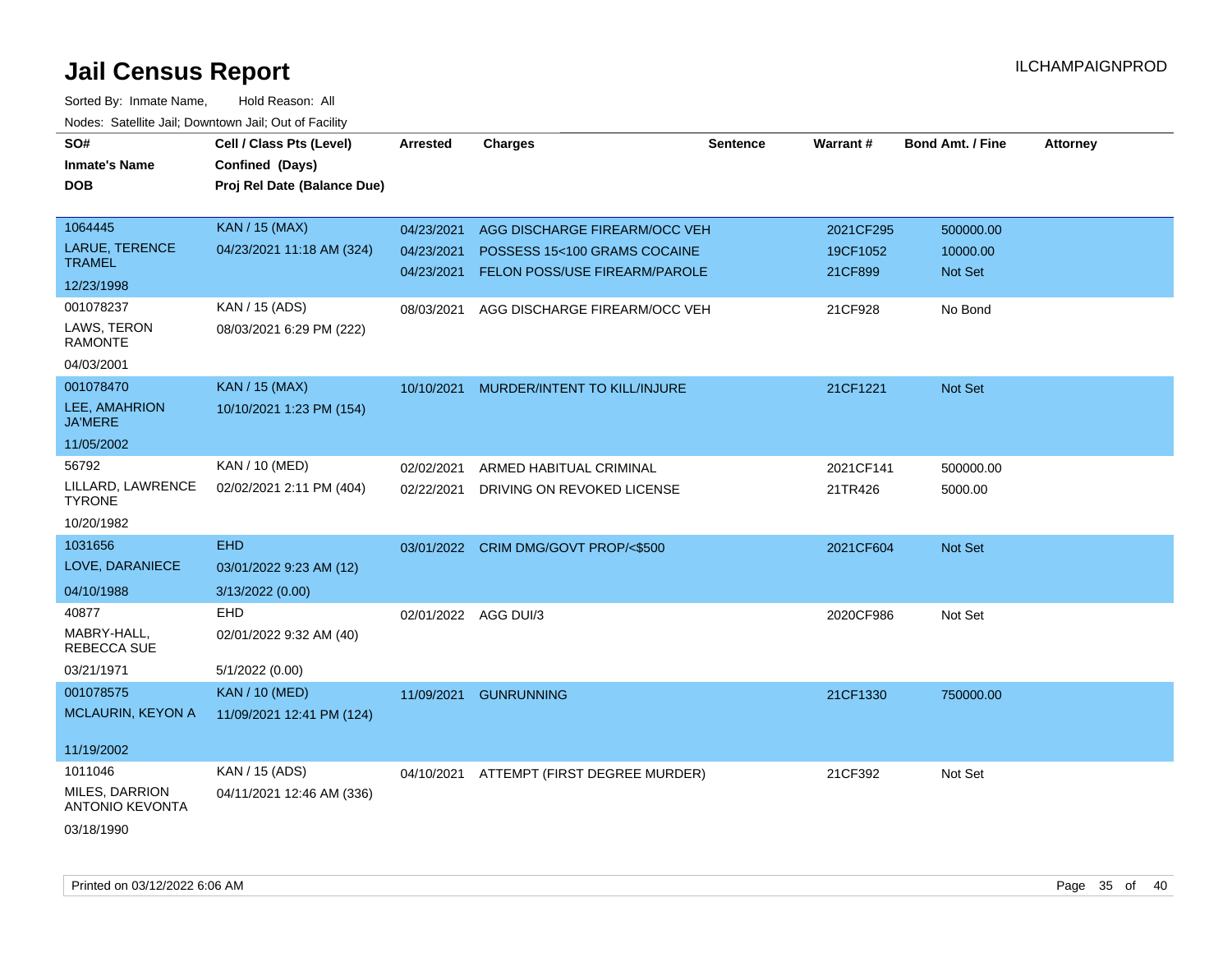| SO#                                | Cell / Class Pts (Level)                      | <b>Arrested</b> | <b>Charges</b>                           | <b>Sentence</b> | <b>Warrant#</b> | <b>Bond Amt. / Fine</b> | <b>Attorney</b> |
|------------------------------------|-----------------------------------------------|-----------------|------------------------------------------|-----------------|-----------------|-------------------------|-----------------|
| <b>Inmate's Name</b>               | Confined (Days)                               |                 |                                          |                 |                 |                         |                 |
| <b>DOB</b>                         | Proj Rel Date (Balance Due)                   |                 |                                          |                 |                 |                         |                 |
|                                    |                                               |                 |                                          |                 |                 |                         |                 |
| 001077278                          | <b>KAN / 15 (MAX)</b>                         | 10/06/2020      | MURDER/INTENT TO KILL/INJURE             |                 | 2020CF146       | 2000000.00              |                 |
| MILLER, D'ANDRE                    | 10/06/2020 12:49 PM (523)                     | 10/06/2020      | AGG FLEEING POLICE/21 MPH OVER           |                 | 2019CF1171      | 50000.00                |                 |
| 09/08/1986                         |                                               |                 |                                          |                 |                 |                         |                 |
| 001078712                          | <b>KAN / 10 (MED)</b>                         | 12/23/2021      | AGG DISCH FIREARM/1ST AID PERS           |                 | 21CF1581        | Not Set                 |                 |
| MONTGOMERY,<br>RASHARD MYKI        | 12/23/2021 4:27 PM (80)                       |                 |                                          |                 |                 |                         |                 |
| 11/05/2001                         |                                               |                 |                                          |                 |                 |                         |                 |
| 1026477                            | <b>KAN / 15 (ADS)</b>                         | 09/21/2021      | AGG DISCHARGE FIREARM/OCC VEH            |                 | 21CF1138        | Not Set                 |                 |
| NEWBILL, DEVONTRE<br><b>LAMONT</b> | 09/21/2021 2:27 AM (173)                      | 09/22/2021      | PROBATION VIOLATION                      |                 | 20CF577         | Not Set                 |                 |
| 11/22/1993                         |                                               |                 |                                          |                 |                 |                         |                 |
| 1072907                            | <b>KAN</b>                                    | 07/14/2021      | CRIMINAL DAMAGE <\$500/SCHOOL            |                 | 2021CF840       | 5000.00                 |                 |
| NIKOLAEV, YEVGENIY                 | 07/14/2021 10:10 PM (242)                     | 07/14/2021      | ATTEMPT (FIRST DEGREE MURDER)            |                 | 2021-CF-832     | 2000000.00              |                 |
| 10/06/1983                         |                                               |                 |                                          |                 |                 |                         |                 |
| 001078558                          | <b>KAN / 10 (MED)</b>                         | 11/03/2021      | UNLAWFUL USE OF A WEAPON                 |                 | 21CF1352        | Not Set                 |                 |
| PARRISH, DOMINIC                   | 11/03/2021 1:25 PM (130)                      |                 |                                          |                 |                 |                         |                 |
| <b>WALTER</b>                      |                                               |                 |                                          |                 |                 |                         |                 |
| 08/23/2001                         |                                               |                 |                                          |                 |                 |                         |                 |
| 001078063                          | KAN / 15 (MAX)                                | 06/15/2021      | AGG CRIM SEX ASSAULT/WEAPON              |                 | 2021CF678       | 1000000.00              |                 |
|                                    | PERRY, ROBERT Junior 06/15/2021 4:37 PM (271) | 06/15/2021      | ROBBERY                                  |                 | 2021CF159       | 25000.00                |                 |
|                                    |                                               |                 |                                          |                 |                 |                         |                 |
| 12/21/1990                         |                                               |                 |                                          |                 |                 |                         |                 |
| 37559                              | <b>EHD</b>                                    |                 | 01/12/2022 DRIVING ON REVOKED LICENSE    |                 | 2021TR2685      | Not Set                 |                 |
| PICKENS, DAVID<br><b>EUGENE</b>    | 01/12/2022 10:16 AM (60)                      |                 |                                          |                 |                 |                         |                 |
| 02/01/1973                         | 3/12/2022 (0.00)                              |                 |                                          |                 |                 |                         |                 |
| 001078799                          | KAN / 10 (MED)                                |                 | 01/27/2022 FIREARM/FOID INVALID/NOT ELIG |                 | 22CF116         | Not Set                 |                 |
| PURNELL, MARKISE<br><b>MONROE</b>  | 01/27/2022 9:50 AM (45)                       |                 |                                          |                 |                 |                         |                 |
| 07/13/2002                         |                                               |                 |                                          |                 |                 |                         |                 |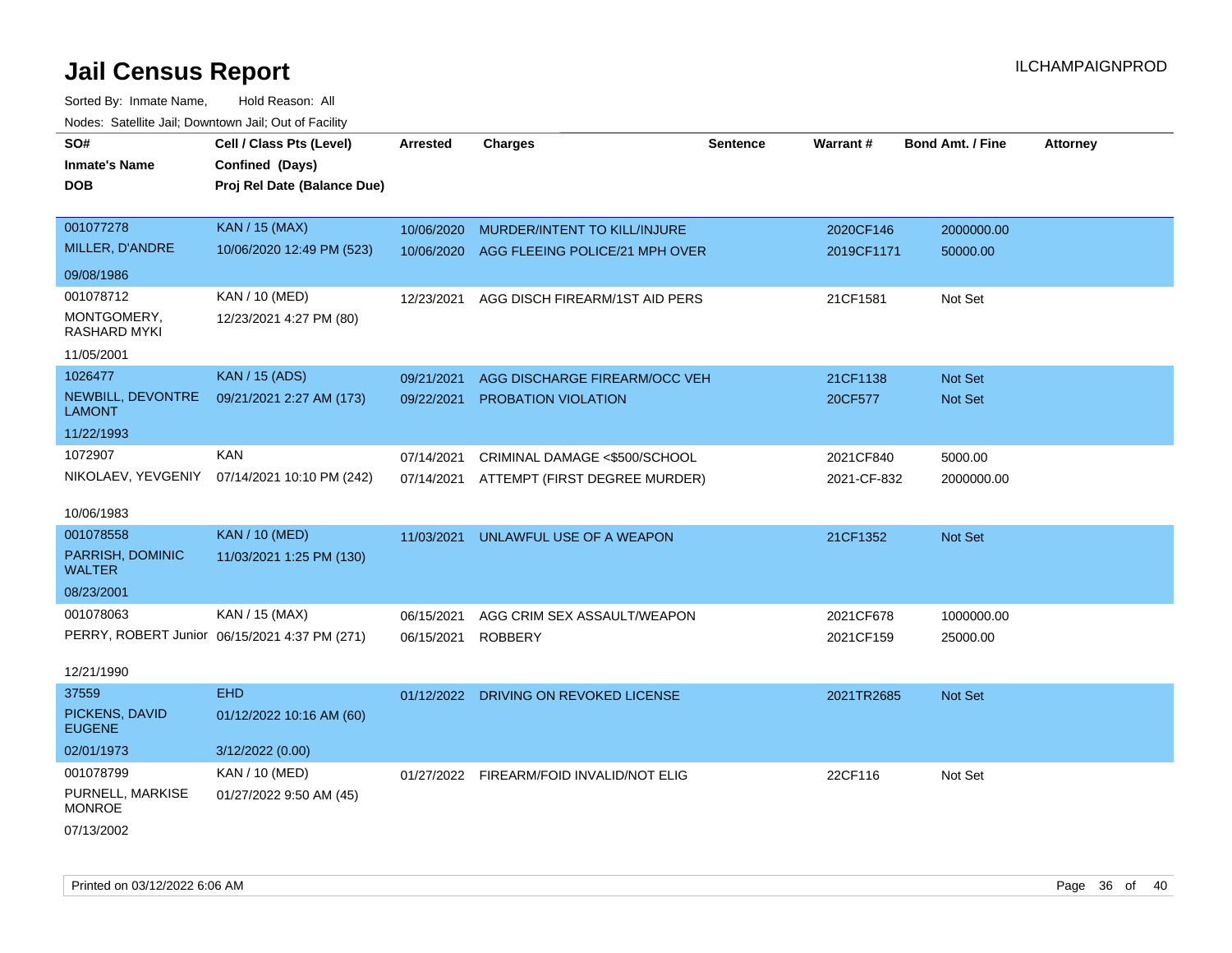| Nodes. Satellite Jali, Downtown Jali, Out of Facility |                                             |                 |                                          |                 |                 |                         |                 |
|-------------------------------------------------------|---------------------------------------------|-----------------|------------------------------------------|-----------------|-----------------|-------------------------|-----------------|
| SO#                                                   | Cell / Class Pts (Level)                    | <b>Arrested</b> | <b>Charges</b>                           | <b>Sentence</b> | <b>Warrant#</b> | <b>Bond Amt. / Fine</b> | <b>Attorney</b> |
| <b>Inmate's Name</b>                                  | Confined (Days)                             |                 |                                          |                 |                 |                         |                 |
| <b>DOB</b>                                            | Proj Rel Date (Balance Due)                 |                 |                                          |                 |                 |                         |                 |
|                                                       |                                             |                 |                                          |                 |                 |                         |                 |
| 001077614                                             | <b>KAN / 15 (MAX)</b>                       |                 | 01/17/2021 ATTEMPT (FIRST DEGREE MURDER) |                 | 21CF66          | Not Set                 |                 |
| <b>DEVON</b>                                          | ROBINSON, DONTRELL 01/17/2021 3:08 PM (420) |                 |                                          |                 |                 |                         |                 |
| 09/22/2002                                            |                                             |                 |                                          |                 |                 |                         |                 |
| 1061216                                               | KAN / 10 (MED)                              | 06/22/2021      | HOME INVASION/FIREARM                    |                 | 21CF727         | Not Set                 |                 |
| RUNGE, ANDRE<br><b>MARSEAN</b>                        | 06/22/2021 4:42 PM (264)                    |                 |                                          |                 |                 |                         |                 |
| 12/05/1997                                            |                                             |                 |                                          |                 |                 |                         |                 |
| 650295                                                | <b>PIA / 50 (MAX)</b>                       | 04/22/2020      | <b>CRIMINAL SEXUAL ASSAULT</b>           |                 | 2020-CF407      | 750000.00               |                 |
| SANDAGE, JERALD                                       | 04/22/2020 6:30 AM (690)                    | 04/22/2020      | <b>CRIMINAL SEXUAL ASSAULT</b>           |                 | 2020-CF408      | 750000.00               |                 |
| <b>EUGENE</b>                                         |                                             | 04/22/2020      | <b>CRIMINAL SEXUAL ABUSE</b>             |                 | 2020-CF409      | 750000.00               |                 |
| 06/07/1971                                            |                                             | 04/22/2020      | <b>CRIMINAL SEXUAL ASSAULT</b>           |                 | 2020-CF410      | 750000.00               |                 |
|                                                       |                                             | 04/22/2020      | OFFICIAL MISCONDUCT                      |                 | 2019-CF1811     | 25000.00                |                 |
| 59178                                                 | KAN / 15 (MAX)                              | 12/13/2021      | AGG DISCHARGE FIREARM/OCC VEH            |                 | 21CF1274        | 1500000.00              |                 |
| SANDERS, MICHAEL<br><b>JEAN</b>                       | 12/13/2021 4:17 PM (90)                     |                 |                                          |                 |                 |                         |                 |
| 12/22/1967                                            |                                             |                 |                                          |                 |                 |                         |                 |
| 001078704                                             | <b>KAN / 15 (MAX)</b>                       | 12/21/2021      | MURDER/INTENT TO KILL/INJURE             |                 | 21CF1575        | Not Set                 |                 |
| SHORTER, JAQUAN<br><b>MAURICE</b>                     | 12/23/2021 1:23 AM (80)                     |                 |                                          |                 |                 |                         |                 |
| 10/08/1998                                            |                                             |                 |                                          |                 |                 |                         |                 |
| 1062194                                               | KAN / 15 (MAX)                              | 02/27/2020      | MURDER/OTHER FORCIBLE FELONY             |                 | 20CF-247        | 1000000.00              |                 |
| SIMMONS, MICHAEL<br><b>JAMAL</b>                      | 02/27/2020 1:11 PM (745)                    | 09/23/2020      | AGG BATTERY/DISCHARGE FIREARM            |                 | 20CF1061        | Not Set                 |                 |
| 11/03/1997                                            |                                             |                 |                                          |                 |                 |                         |                 |
| 001078115                                             | <b>KAN / 15 (MAX)</b>                       | 07/01/2021      | ARMED VIOLENCE/CATEGORY I                | 5y (DOC)        | 21CF772         | Not Set                 |                 |
| <b>SMITH, JAMES</b><br>NASHAUN, Junior                | 07/01/2021 2:44 PM (255)                    |                 |                                          |                 |                 |                         |                 |
| 09/18/2000                                            |                                             |                 |                                          |                 |                 |                         |                 |
|                                                       |                                             |                 |                                          |                 |                 |                         |                 |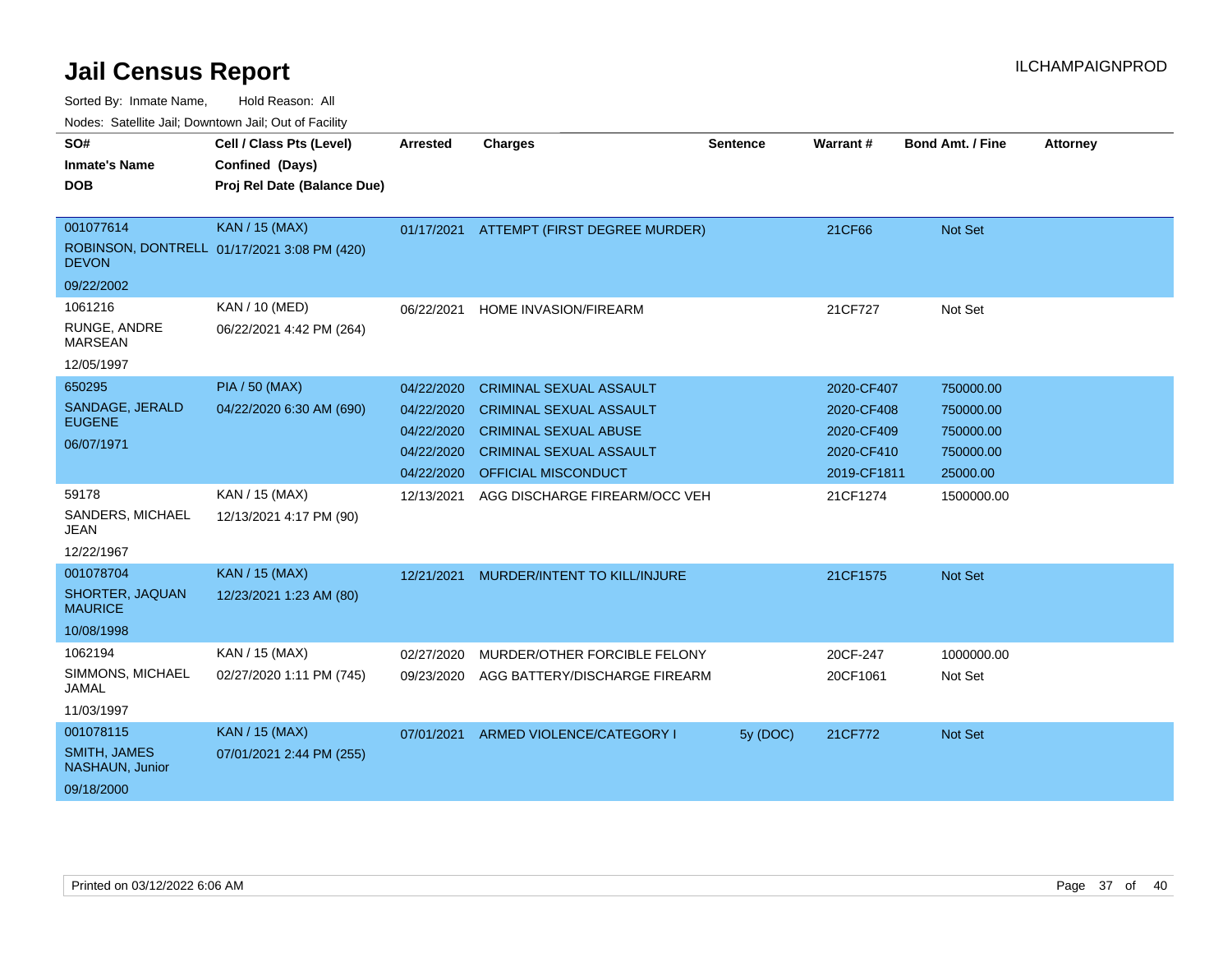Sorted By: Inmate Name, Hold Reason: All Nodes: Satellite Jail; Downtown Jail; Out of Facility

| SO#                            | Cell / Class Pts (Level)                      | <b>Arrested</b> | <b>Charges</b>                            | <b>Sentence</b> | Warrant#   | Bond Amt. / Fine | <b>Attorney</b> |
|--------------------------------|-----------------------------------------------|-----------------|-------------------------------------------|-----------------|------------|------------------|-----------------|
| <b>Inmate's Name</b>           | Confined (Days)                               |                 |                                           |                 |            |                  |                 |
| <b>DOB</b>                     | Proj Rel Date (Balance Due)                   |                 |                                           |                 |            |                  |                 |
|                                |                                               |                 |                                           |                 |            |                  |                 |
| 1038158                        | <b>KAN / 10 (MED)</b>                         |                 | 02/04/2022 CRIMINAL SEX ASSAULT/CONSENT   |                 | 22CF146    | Not Set          |                 |
| SMITH, RASHAD<br><b>JARECE</b> | 02/04/2022 11:42 PM (37)                      |                 |                                           |                 |            |                  |                 |
| 09/16/1995                     |                                               |                 |                                           |                 |            |                  |                 |
| 001077868                      | KAN / 15 (MAX)                                | 04/21/2021      | ARMED ROBBERY/ARMED W/FIREARM             |                 | 21CF445    | Not Set          |                 |
| SPEARMENT,<br>KENTRELL         | 04/21/2021 9:48 PM (326)                      | 08/19/2021      | FLEEING/ATTEMPT ELUDE OFFICER             |                 | 2021TR1053 | 1000.00          |                 |
| 01/21/2002                     |                                               |                 |                                           |                 |            |                  |                 |
| 11979                          | <b>EHD</b>                                    |                 | 01/11/2022 AGG FLEEING POLICE/21 MPH OVER |                 | 2021CF629  | <b>Not Set</b>   |                 |
| <b>STARK, JACK LYNN</b>        | 01/11/2022 10:13 AM (61)                      |                 |                                           |                 |            |                  |                 |
| 12/31/1955                     | 4/9/2022 (0.00)                               |                 |                                           |                 |            |                  |                 |
| 001077854                      | <b>EHD</b>                                    | 09/15/2021      | DRIVING RVK/SUSP DUI/SSS 4-9              |                 | 2021CF306  | Not Set          |                 |
| STUKINS, DANNY RAY             | 09/15/2021 10:17 AM (179)                     |                 |                                           |                 |            |                  |                 |
| 07/05/1985                     | 3/13/2022 (0.00)                              |                 |                                           |                 |            |                  |                 |
| 65920                          | <b>KAN / 15 (MAX)</b>                         | 12/21/2021      | ARMED ROBBERY/ARMED W/FIREARM             |                 | 21CF1543   | 100000.00        |                 |
| TAPSCOTT,<br><b>CORNELIUS</b>  | 12/21/2021 10:57 PM (82)                      |                 |                                           |                 |            |                  |                 |
| 07/14/1985                     |                                               |                 |                                           |                 |            |                  |                 |
| 1046632                        | KAN / 15 (MAX)                                | 09/14/2021      | ARMED VIOLENCE/CATEGORY II                |                 | 21CF912    | 750000.00        |                 |
|                                | TATE, JAVON MARQUIS 09/14/2021 12:10 PM (180) |                 |                                           |                 |            |                  |                 |
| 08/10/1996                     |                                               |                 |                                           |                 |            |                  |                 |
| 1033031                        | <b>KAN / 15 (MAX)</b>                         | 08/19/2020      | *AGG BATTERY W/FIREARM/PERSON             |                 | 2020-CF923 | 500000.00        |                 |
| TOMS, ANDREW<br><b>CHUCKY</b>  | 08/19/2020 5:59 PM (571)                      |                 |                                           |                 |            |                  |                 |
| 09/28/1978                     |                                               |                 |                                           |                 |            |                  |                 |
| 1004142                        | KAN / 15 (MAX)                                | 10/27/2021      | POSSESSION OF METH/15<100GRAMS            |                 | 2021CF1298 | 1500000.00       |                 |
| TOY, KAYON LARENZ              | 10/22/2021 1:01 PM (142)                      |                 |                                           |                 |            |                  |                 |

09/12/1991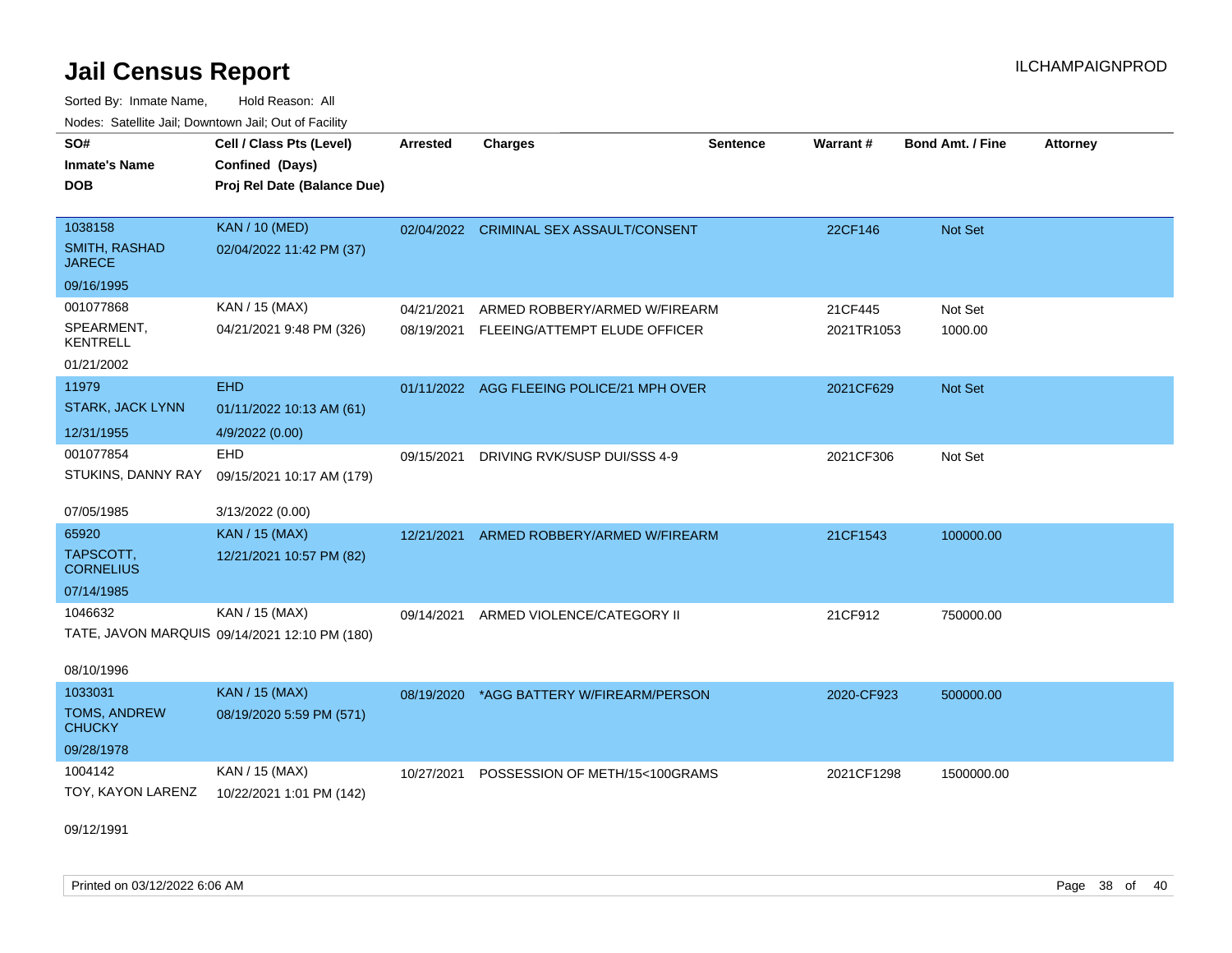| SO#<br><b>Inmate's Name</b><br><b>DOB</b>                         | Cell / Class Pts (Level)<br>Confined (Days)<br>Proj Rel Date (Balance Due) | <b>Arrested</b>                                                    | <b>Charges</b>                                                                                                                                              | <b>Sentence</b> | <b>Warrant#</b>                                                               | <b>Bond Amt. / Fine</b>                               | <b>Attorney</b> |
|-------------------------------------------------------------------|----------------------------------------------------------------------------|--------------------------------------------------------------------|-------------------------------------------------------------------------------------------------------------------------------------------------------------|-----------------|-------------------------------------------------------------------------------|-------------------------------------------------------|-----------------|
| 001078386<br><b>TURNER, AMARIO</b>                                | <b>KAN / 10 (MED)</b><br>09/14/2021 11:42 PM (180)                         | 09/14/2021                                                         | POSSESSION OF STOLEN FIREARM                                                                                                                                | 3y (DOC)        | 2021CF1099                                                                    | No Bond                                               |                 |
| 09/23/2002                                                        |                                                                            |                                                                    |                                                                                                                                                             |                 |                                                                               |                                                       |                 |
| 961786<br><b>WARREN, DESIE</b><br><b>ARNEZ</b><br>04/28/1988      | KAN / 15 (ADS)<br>01/24/2022 7:23 AM (48)                                  | 01/24/2022                                                         | ARMED HABITUAL CRIMINAL                                                                                                                                     |                 | 22CF104                                                                       | Not Set                                               |                 |
| 1062558<br><b>WELLS, JIAMANTE</b><br><b>AMORE</b><br>09/02/1995   | <b>KAN / 10 (MED)</b><br>10/02/2021 8:29 PM (162)                          |                                                                    | 10/02/2021 FELON POSS/USE WEAPON/FIREARM                                                                                                                    |                 | 21CF1185                                                                      | <b>Not Set</b>                                        |                 |
| 1002033<br><b>WEST, ANTONIO</b><br><b>DEONTA</b><br>04/15/1992    | KAN / 15 (MAX)<br>09/08/2021 11:01 PM (186)                                | 09/08/2021<br>09/08/2021<br>09/08/2021<br>09/08/2021<br>09/08/2021 | DRIVING ON SUSPENDED LICENSE<br>ARMED ROBBERY/ARMED W/FIREARM<br>AGG UNLAWFUL USE OF WEAPON/VEH<br>OBSTRCT JUSTICE/LEAVE STATE<br>ARMED VIOLENCE/CATEGORY I |                 | 2019-TR-11944<br>2020-CF-1406<br>2021-CF-AWOW<br>2021-CF-AWOW<br>2021-CF-AWOW | 5000.00<br>500000.00<br>Not Set<br>Not Set<br>Not Set |                 |
| 1022068<br><b>WILKINS, MICHAEL</b><br><b>CARL</b><br>07/10/1992   | <b>KAN / 15 (ADS)</b><br>10/10/2021 5:07 AM (154)                          | 10/10/2021                                                         | <b>FELON POSS/USE WEAPON/FIREARM</b>                                                                                                                        |                 | 21CF1212                                                                      | <b>Not Set</b>                                        |                 |
| 001078709<br>WILLIAMS, DAVID LEE                                  | KAN / 15 (MAX)<br>12/22/2021 11:00 AM (81)                                 | 12/22/2021                                                         | ARMED VIOLENCE/CATEGORY I                                                                                                                                   |                 | 21CF1586                                                                      | Not Set                                               |                 |
| 12/18/1989                                                        |                                                                            |                                                                    |                                                                                                                                                             |                 |                                                                               |                                                       |                 |
| 539662<br><b>WILLIAMS, JAVONTAE</b><br><b>DEMAR</b><br>07/28/1991 | <b>KAN / 10 (MED)</b><br>08/14/2021 1:28 AM (211)                          | 08/14/2021<br>08/14/2021<br>08/14/2021<br>08/14/2021               | <b>AGGRAVATED BATTERY</b><br>AGGRAVATED DOMESTIC BATTERY<br>DOM BTRY/CONTACT/1-2 PRECONV<br><b>CITY OV ARREST</b>                                           |                 | 21CF979<br>2020CF1098<br>2021CF770<br>2017OV893                               | No Bond<br>25000.00<br>250000.00<br>1000.00           |                 |